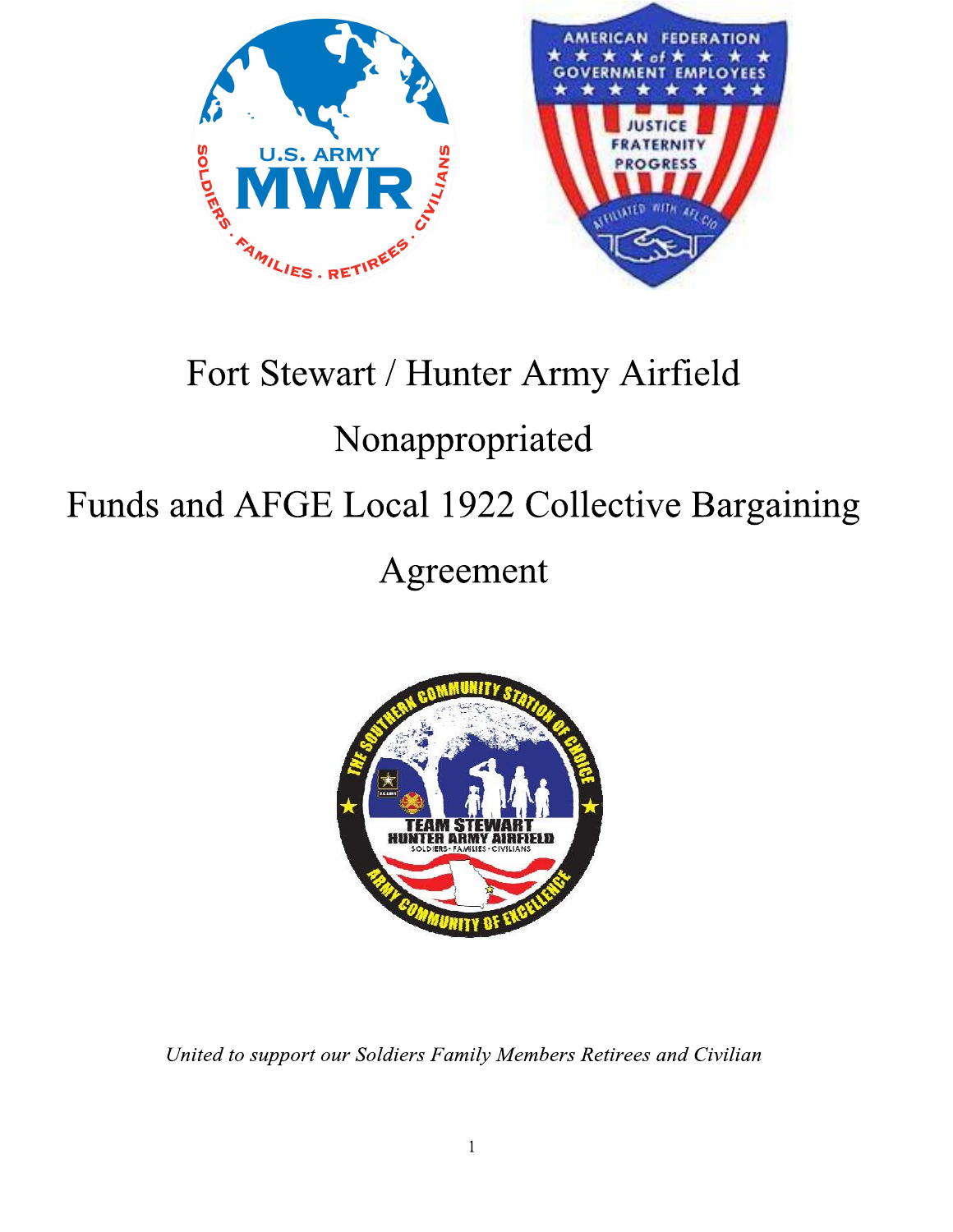#### UNITED STATES OF AMERICA BEFORE THE FEDERAL LABOR RELATIONS AUTHORITY

#### Atlanta Regional Office

## U.S. Department of the Army, Installation Management Command FortStewart and Hunter Army Airfield, Georgia (Activity/Petitioner) AND American Federation of Government Employees, Local 1922, AFL-CIO (Labor Organization/Petitioner) CASE NO.

#### JOINT FACTUAL STIPULATION

A petition was jointly filed by the above-captioned parties under section 7111(b) (2) of the Federal Service Labor-Management Relations Statute (the Statute). The purpose of the petition is to clarify the existing bargaining unit of non-appropriated fund employees at Fort Stewart and Hunter Army Airfield, Georgia to reflect the fact that U.S. Department of the Army, Installation Management Command, Fort Stewart and Hunter Army Airfield, Georgia (IMCOM) isthe successor employer to Headquarters, 24th Infantry Division, Fort Stewart and Hunter Army Airfield (Headquarters) and that the American Federation of Government Employees, Local 1922 (AFGE Local 1922) continues to be the exclusive representative of those employees.

## **STIPULATION**

The instant stipulation applies only to the identified unit and no other agency activity but the stipulated unit. In order to avoid unnecessary costs and delay, the parties hereby stipulate and agree as follows:

1. On February 23, 1978, the America Federation of Government Employees,Local 1922, AFL-CIO, in Case No. 40-37841(RO), was designated and selected by a majority of employees oftheNon-Appropriated Fund Activity, Headquarters, 24<sup>th</sup> Infantry Division<sup>1</sup>, Fort Stewart, Georgia, to be the exclusive representative for the unit described below:

All Non-Appropriated Fund Activity employees, including intermittent employees, employed at Headquarters, 24th Infantry Division, Fort Stewart and Hunter Army Air Field, Georgia, excluding professional employees, management officials, employees engaged in Federal personnel work in other than a purely clerical capacity and supervisors as defined in the Executive Order.

2. In October 2006, IMCOM was established by General Order No. 38, which consolidated the Installation Management Agency  $(IMA)^2$  with the Community and Family Support Center and the U.S. Army Environmental Center (USAEC) under one three-star command.

3. IMCOM delivers quality base support from the Strategic Support Area, enabling readiness for a globally responsive Army. IMCOM manages the day-to-day operations of U.S. Army installations around the globe – We are the Army's Home. Army installations are communities that provide many of the same type of services expected from any small city. IMCOM G9 integrates and delivers Family and Morale, Welfare and Recreation (FMWR) programs and services enabling readiness and resilience for a globally responsive Army. IMCOM is accountable for the efficient delivery of installation services and support and is responsive to Army Commands (ACOMs), Army Service Component Commands (ASCCs) and Direct Reporting Units (DRUs) through a supporting to supported relationship.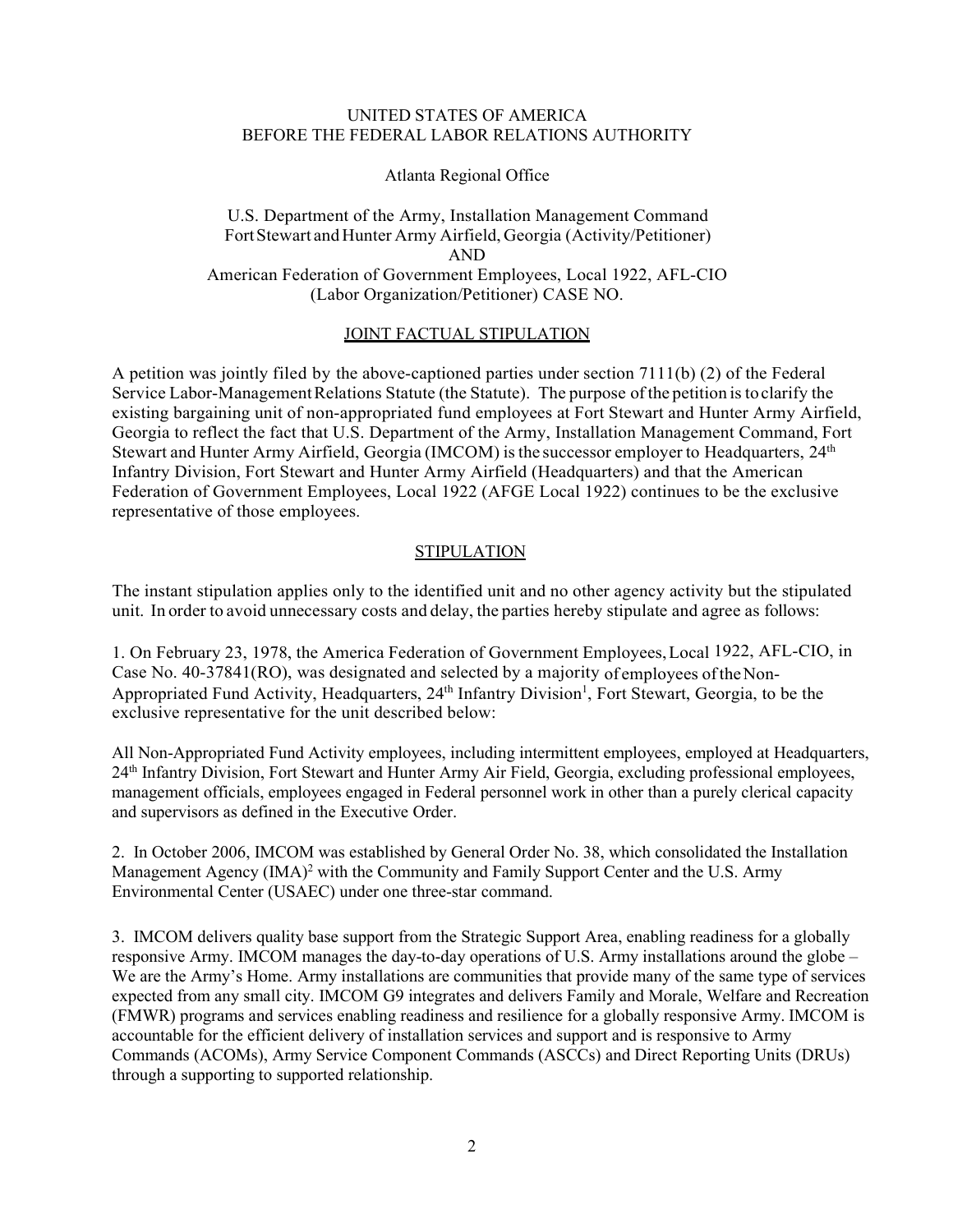4. Subsequent to IMCOM's establishment, the entire bargaining unit described above in paragraph 1 was realigned from Headquarters to IMCOM. Following the realignment, all the employees' duties and responsibilities remained substantially the same. The employees maintained their titles, grades, and positions, and generally reported to the same location and to the same first and second-level supervisors. Labor relations and human resources functions for the realigned employees continue to be performed by the local Civilian Personnel Advisory Center at Fort Stewart. In sum, these employees have, and continue to, perform substantially the same duties and functions under substantially similar working conditions after their realignment to IMCOM. Therefore, in accordance with the analytical framework set forth in Naval Facilities Engineering Service Center. Port Hueneme, California, 50 FLRA 363 (1995) (Port Hueneme), IMCOM is the successor employer and that AFGE Local 1922 retains its status as the exclusive representative of the realigned employees.

#### **CONCLUSION**

Based on the foregoing, the parties stipulate and agree that IMCOM constitutes a successor employer and that the unit should be described as follows:

All Non-Appropriated Fund Activity employees, including intermittent employees, employed at U.S. Department of the Army, Installation Management Command, Fort Stewart and Hunter Army Airfield, Georgia, excluding professional employees, management officials, and employees.

*1* Headquarters, 24th Infantry Division, Fort Stewart and Hunter Army Airfield, Georgia later changed its name to 3rd Infantry Division, Fort Stewart and Hunter Army Airfield, Georgia on or about 1997.

*2* IMA is IMCOM's predecessor and was established in August 2002 by General Order No. 4.

## WAIVER OF RIGHTS

The parties hereto waive their respective rights to a hearing in connection with the above-cited case, as well as their respective rights to file an application for review pursuant to section 2422.31 of the Regulations of the Federal Labor Relations Authority.

For the Agency:

U.S. Department of the Army, Installation Management Command, Fort Stewart and Hunter Army Airfield, Georgia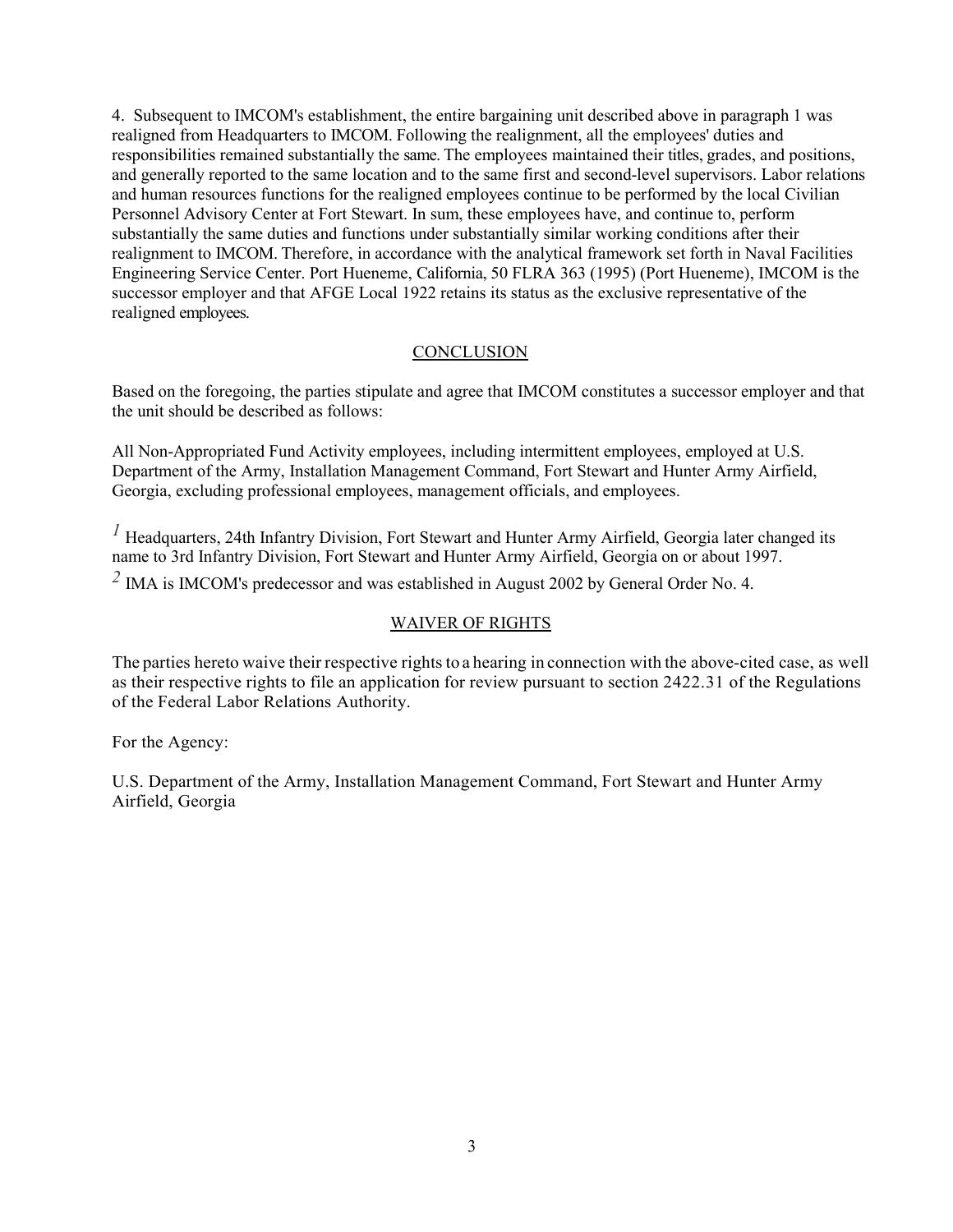## Table of Contents

| Title                                                                                | <b>PAGE</b>    |
|--------------------------------------------------------------------------------------|----------------|
| Preamble                                                                             | 5              |
| Article 1. Parties to the Agreement                                                  | 6              |
| Article 2. General Purpose                                                           | 6              |
| Article 3. Definitions                                                               | 6              |
| Article 4. Recognition and Unit Determination                                        | $\overline{7}$ |
| Article 5. Management Rights                                                         | $\,$ $\,$      |
| Article 6. Employee Rights                                                           | 9              |
| Article 7. Employee-Management Communications                                        | 10             |
| Article 8. Matters Subject to Consultation and/or Negotiations                       | 11             |
| Article 9. Union Obligations                                                         | 11             |
| Article 10. The Duty to Bargain                                                      | 13             |
| Article 11. Union Representation/Tax payer funded Union Time                         | 15             |
| Article 12. Employer Obligations                                                     | 18             |
| Article 13. Mutual Obligations                                                       | 18             |
| Article 14. General Working Conditions                                               | 18             |
| Article 15. Use of Official Facilities                                               | 19             |
| Article 16. Disciplinary Action                                                      | 20             |
| Article 17. Excused Absence                                                          | 21             |
| Article 18. Excused Absence Due to Climatic Conditions/Shut Down/Curtailment of Work | 22             |
| Article 19. Excused Absence for Blood Donation                                       | 22             |
| Article 20. Annual Leave                                                             | 23             |
| Article 21. Interpretation of Regulations                                            | 24             |
| Article 22. Sick Leave                                                               | 24             |
| Article 23. Equal Employment Opportunity                                             | 26             |
| Article 24. Payroll Deduction of Union Dues                                          | 26             |
| Article 25. Bulletin Boards                                                          | 28             |
| Article 26. Hours of Work                                                            | 28             |
| Article 27. Contracting Out                                                          | 29             |
| Article 28. Cost Reduction and Work Improvement                                      | 29             |
| Article 29. Grievance Procedures                                                     | 30             |
| Article 30. Arbitration                                                              | 33             |
| Article 31. Safety                                                                   | 35             |
| Article 32. Holidays                                                                 | 36             |
| Article 33. Training and Employee Development                                        | 36             |
| Article 34. Performance Appraisals                                                   | 38             |
| Article 35. Promotions and Details                                                   | 41             |
| Article 36. Pay                                                                      | 43             |
| Article 37. Pay for Performance                                                      | 46             |
| <b>Article 38. Business Based Actions</b>                                            | 47             |
| Article 39. Distribution of Agreement                                                | 49             |
| Article 40. Supplementation of Agreement                                             | 49             |
| Article 41. Duration of Agreement                                                    | 50             |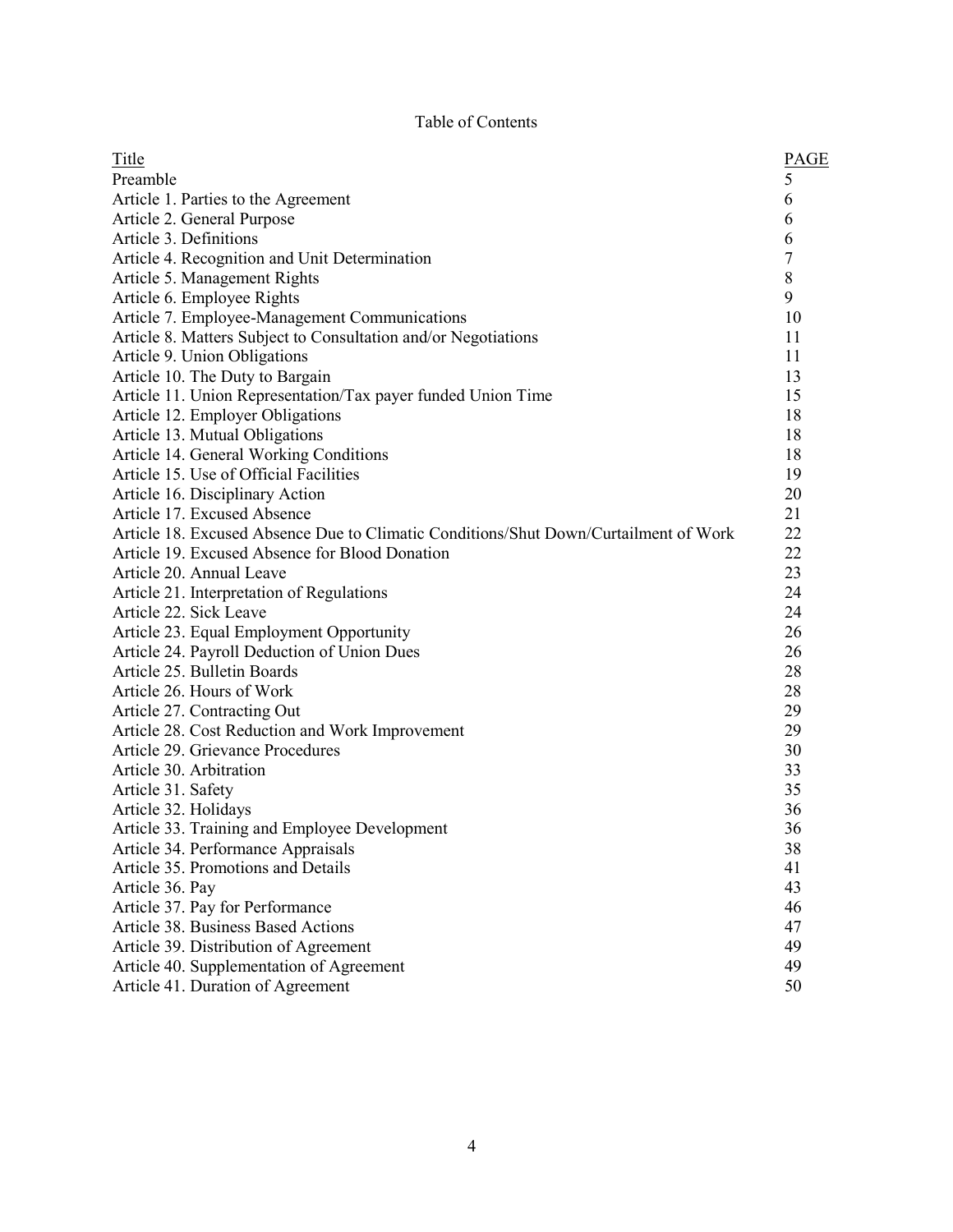#### PREAMBLE

Section 1. The policies and procedures contained herein represent an approach by the parties for a modern, flexible Nonappropriated Fund (NAF) personnel system. It is the intent of the parties hereto that this document portray a system which is reflective of NAF business needs melded with the legitimate work interest of NAF employees. The concepts and policies contained herein reflect the parties' bilateral intent to ensure an efficient, effective system which meets the needs of all concerned.

Section 2. An objective of this agreement is to help ensure the recruitment and retention of high quality employees at a cost which is commensurate with effective competition in the labor market. Reflected in this document is the realization that many duties and responsibilities heretofore exercised at the staff management level are more properly performed at the line management operating level, with concomitant accountability residing at that level.

Section 3. A conscious effort has been made by the parties to ensure management has an enhanced ability and flexibility to manage under a modernized system while not sacrificing or eroding employee or Union rights.

Section 4. The parties hereby agree that Army Regulation (AR) 215-3 (and subsequently issued updates) is the basic regulation governing the NAF personnel system. This labor-management agreement is intended to be interpreted in conjunction with that regulation, except that where a clear conflict exists between this agreement and the regulation, the terms of this agreement will prevail; however, where those regulatory provisions implement a non-discretionary provision of applicable law, appropriate court decision, etc., that regulatory provision (AR 215-3) will prevail. The provisions of AR 215-3 will govern to the extent those provisions are not modified by this agreement.

Section 5. Whenever language in the agreement refers to specific duties or responsibilities of supervisors, management officials, or other specific individuals, it is intended only to provide a guide as to how a situation may be handled. It is agreed that the employer retains the sole discretion to assign work and to determine which individuals will perform those duties.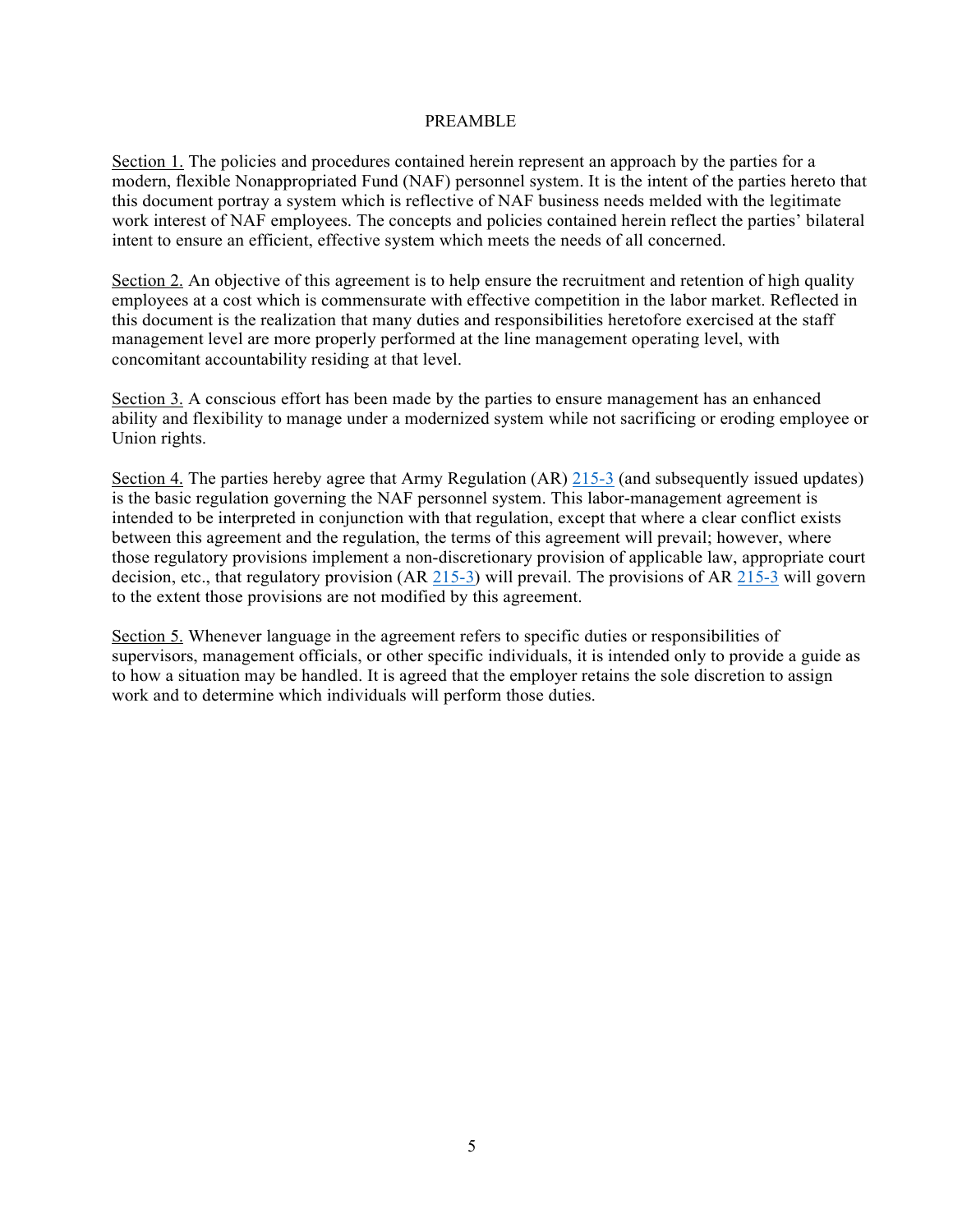#### ARTICLE 1 PARTIES TO THE AGREEMENT

Section 1. This Agreement is made and entered into between the NAF, Headquarters,  $3<sup>rd</sup>$  Infantry Division (Mechanized), Fort Stewart (to include Hunter Army Airfield), Georgia, herein after referred to as "the Employer" or "Management" and the American Federation of Government Employees (AFGE), Local 1922, hereinafter referred to as "the Union".

Section 2. This document constitutes a collective bargaining Agreement between the parties hereto.

Section 3. The Deputy Garrison Commander (DGC), or his designee, is the principal point of contact on labor-management relations matters. It is understood that the DGC or his designee is authorized to act for the Command in the administration of this Agreement. The Union President reserves the right to designate a representative to act on behalf of the Union in matters relating to the administration of this negotiated Agreement. Management also reserves the right to designate a representative on the same basis.

## ARTICLE 2 GENERAL PURPOSE

Section 1. It is the intent and purpose of the parties hereto to promote and improve the efficient administration of the NAF service and the well-being of employees within the meaning of 5 USC 71, to establish a basic understanding relative to personnel policy, practices and procedures, and matters affecting other conditions of employment and to provide means for amicable discussion and adjustment of matters of mutual interest at the United States Army, Fort Stewart/Hunter Army Airfield, Georgia.

Section 2. Employees will observe and comply with provisions of pertinent regulations.

Section 3. The public interest demands the highest standards of employee performance and the continued development and implementation of modern and progressive work practices to facilitate and improve employee performance and the efficient accomplishment of the operations of the Government. Therefore, labor organizations and collective bargaining in the civil service are in the public interest.

Section 4. It is the purpose of this Agreement to prescribe certain rights and obligations of NAF bargaining unit employees of the Government and to establish procedures which are designed to meet the special requirements and needs of the Government. The provisions of this Agreement should be interpreted in a manner consistent with the requirement of an effective and efficient Government.

#### ARTICLE 3 DEFINITIONS

Section 1. Bargaining Unit - That group of individual employees occupying NAF positions at Fort Stewart and Hunter Army Airfield represented by the Union as stated in the original grant of exclusive recognition dated 23 February 1978, and subsequently amended. This unit description excludes all those employees occupying positions which are excluded by 5 United States Code (USC) 7112.

Section 2. Consult - This term has meaning as defined in Article 10, Section 3b of this document.

Section 3. Supervisor - Any individual, as defined in 5 USC §7103, who has the authority to hire, direct, assign, promote, reward, transfer, furlough, layoff, recall, suspend, discipline, or remove employees, to adjust their grievances, or to effectively recommend such action, if the exercise of the authority is not merely routine or clerical in nature but requires the consistent exercise of independent judgment.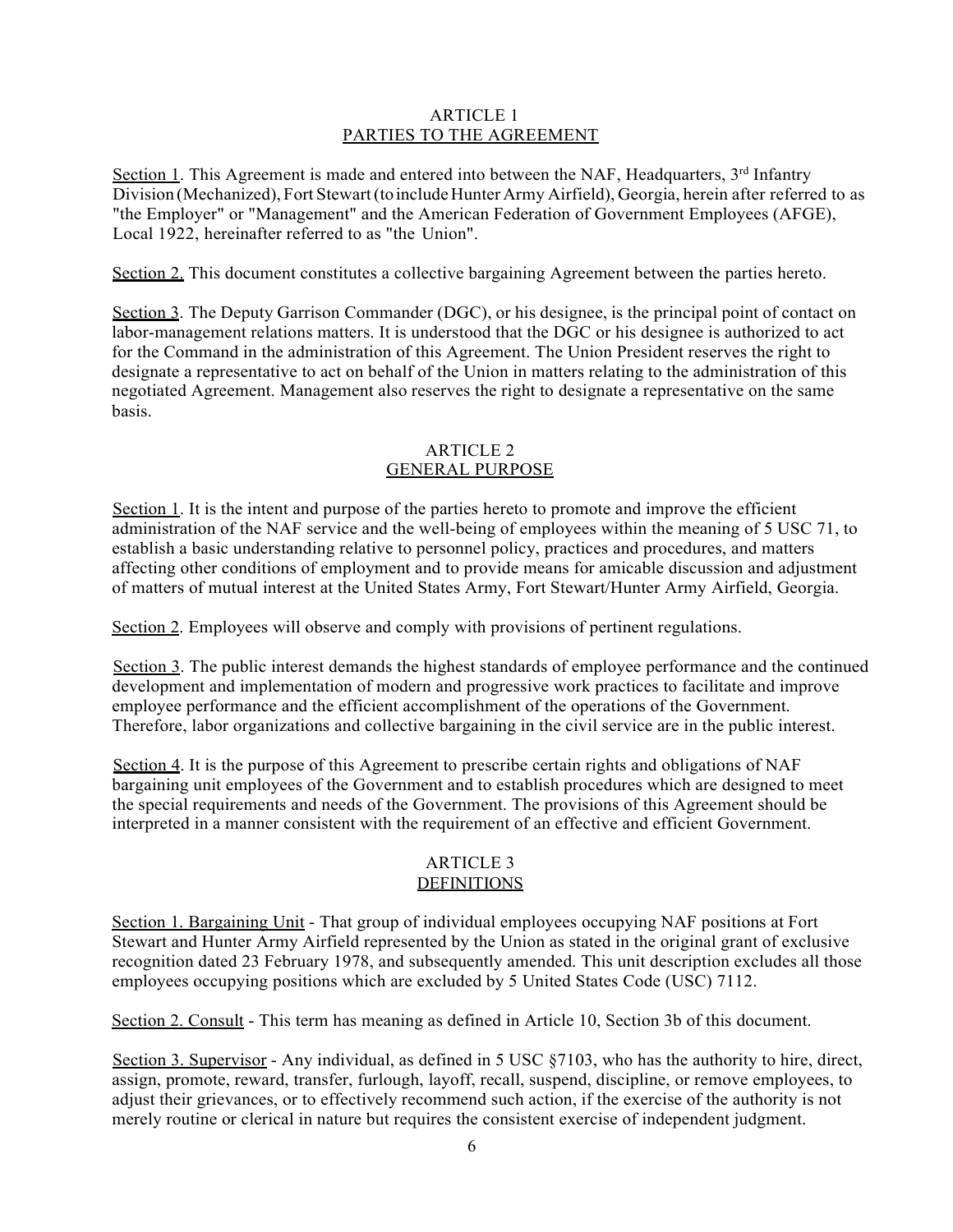Section 4. Union - The term refers to Local 1922 of the AFGE, which is affiliated with the American Federation of Labor-Congress of Industrial Organizations.

Section 5. Steward - A duly authorized representative of the Union for the purpose of providing a vehicle for employees to utilize in their presentation of matters to• appropriate officials.

Section 6. Days - Days when used in this agreement mean calendar days unless otherwise specified.

Section 7. 5 USC 71 - This term refers to the Federal Service Labor Management and Employee Relations Act, now codified at Chapter 71 of Title 5, USC.

Section 8. Union Officials - Elected officers of the Union in the positions of President; Executive Vice President; Vice President, Fort Stewart; Vice President, Hunter Army Airfield; Secretary-Treasurer; and Chief Stewards.

Section 9. Negotiate - This term has meaning as defined in Article 10, Section 3a.

Section 10. FLRA - This term refers to the United States Federal Labor Relations Authority.

#### ARTICLE 4 RECOGNITION AND UNIT DETERMINATION

Section 1. The Employer recognizes the Union as the exclusive bargaining representative for all employees of the unit as described in Section 2 of this article.

Section 2. The Unit shall consist of all current and future eligible Department of Army (DA) NAF civilian employees as outlined below:

Included: All nonsupervisory, NAF employees employed at Fort Stewart and Hunter Army Airfield (as described in the bargaining unit certification).

Excluded: Professional employees, management officials, employees engaged in Federal personnel work in other than a purely clerical capacity, supervisors, confidential employees and those other employees described in 5 USC 7112 and who are not included in the bargaining unit certification.

Section 3. Any supervisory employee who serves as a Union representative and/or participates in the management of the Union, shall relinquish either his/her Union office or his/her supervisory position.

Section 4. The Union recognized the responsibilities of representing the interest of all unit employees with respect to grievances, personnel policies, practices and procedures, and other matters affecting general working conditions of bargaining unit employees.

Section 5. Individual determinations regarding the appropriateness of positions as being either within or outside of the bargaining unit, where contested, may be resolved through FLRA regulations and procedures.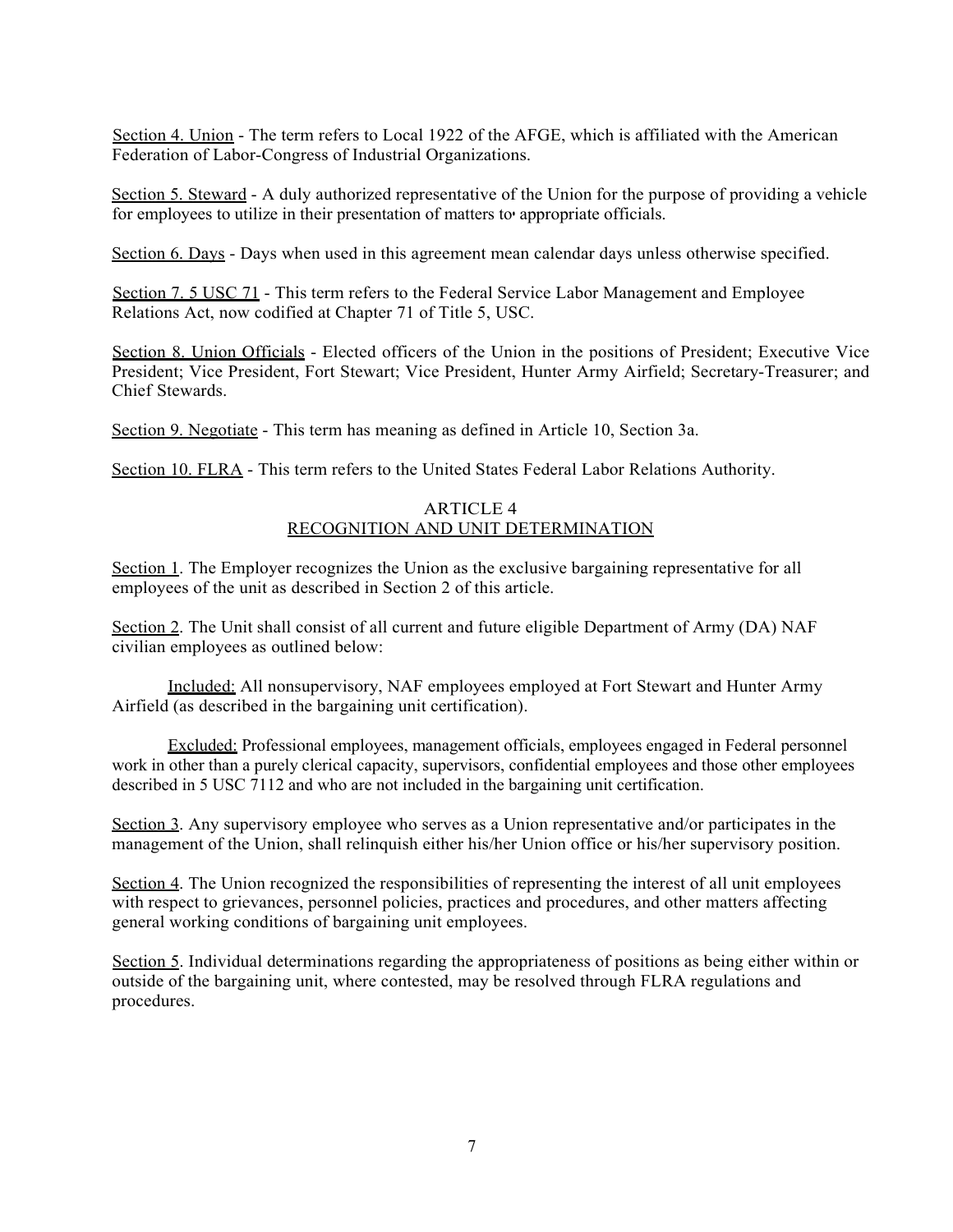#### ARTICLE 5 MANAGEMENT RIGHTS

Section 1. Subject to Section 2 of this Article and 5 USC 7106, nothing in this negotiated Agreement shall affect the authority of any Management official:

- a. To determine the mission, budget, organization, number of employees, and internal security practices of the agency; and
- b.In accordance with applicable laws:
	- (1) To hire, assign, direct, lay off, and retain employees of the agency, or to suspend, remove, reduce grade or pay, or take other disciplinary action against agency employees;
	- (2) To assign, work, to make determinations with respect to contracting-out,and to determine the personnel by which agency operations shall be conducted;
	- (3) With respect to filling positions, to make selections for appointments from:
		- a. Among properly ranked and certified candidates for promotion; or
		- b. Any other appropriate source; and
		- c. To take whatever action may be necessary to carry out the agency missionduring emergencies;

Section 2. Nothing in this negotiated agreement shall preclude the Employer and the Union from negotiating:

- a. At the election of the Employer, on the number, types, and grades of employees or positions assigned to any organizational subdivision, work project, or tour of duty, or on the technology, methods, and means of performing work;
- b. Procedures which management officials will- observe in exercising any authority under this Article and 5 USC 7106; or
- c. Appropriate arrangements for employees adversely affected by the exercise of any authority under this Article and 5 USC 7106 by such management officials.

#### ARTICLE 6 EMPLOYEE RIGHTS

Section 1. General:

Each employee has the right, freely and without fear of penalty or reprisal, to form, join, or assist the Union or to refrain from any such activity. Employees shall be protected in the exercise of this right.

## Section 2. New Employee Orientation:

The Union will be afforded an opportunity to make a presentation of up to fifteen (15) minutes during new Employee orientation with the employee's lunch period immediately following. The Employer will provide access and use of administrative facilities (e.g., Building 443) at no charge for the Union to hold voluntary lunches with new hires on their day of orientation. The Employer will provide notice of the orientation date as soon as practicable. In the absence of a Union representative, all new bargaining unit Employees will be informed by the Employer that the Union is the exclusive representative of Unit Employees of the Employer. Each new Employee shall receive instructions to access the FMWR Employee Desktop to obtain a copy of this Agreement from the Employer along with the local's contact information.

## Section 3. Employee Right to Participate:

Except as otherwise provided in this Agreement, 5 USC 71, and applicable third party decisions, an employee (as defined in 5 USC 7103) has the right to assist the Union which extends to participation in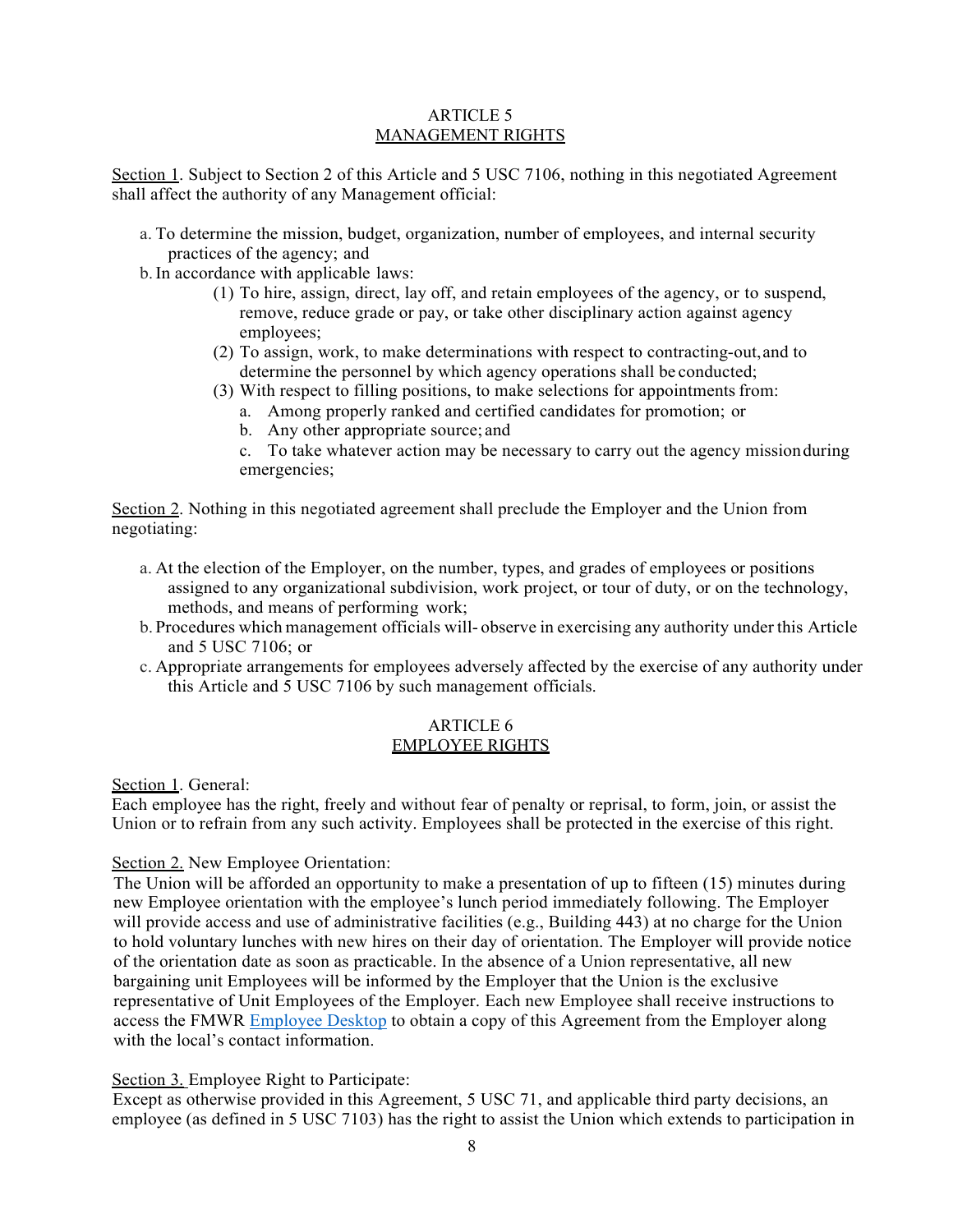the management of the Union and acting for the Union in the capacity of a Union representative, including presentation of views to officials of the Executive Branch, the Congress, or other appropriate authority outside of the agency.

#### Section 4. Employee Concerns:

Each employee shall have the right to bring matters of personal concern to the attention of appropriate officials of Management and/or the Union. Both Management and the Union agree that every effort will be made to settle complaints or potential complaints at the lowest possible level.

#### Section 5. Employee Membership:

Nothing in this Agreement shall require an employee to become or remain a member of the Union or to pay money to the organization except pursuant to a voluntary written authorization by a member for payment of dues through payroll deductions or by voluntary cash payment by a member.

#### Section 6. No Discrimination:

Management and the Union shall not discriminate against any bargaining unit employee because of age, sex, race, religion, color, national origin, disability, genetic information or veteran status.

#### Section 7. Unit Employee Right to Representation:

- a. Each unit employee shall be given the opportunity to be represented by the Union at an examination of the employee conducted by a representative of Management in connection with an investigation if:
	- (1) The employee reasonably believes that the examination may resultin disciplinary action against the employee; and
	- (2) The employee requests representation.
- b.Management shall annually inform employees of their rights under this Section ofthis Article.

Section 8. If, during the examination referenced in Section 6 above by an authorized representative of the Agency, the unit employee reasonably believes the meeting may result in disciplinary action, the employee may request that a Union representative be present. If such a request is made and not subsequently waived by the unit employee, in writing, the Agency representative shall suspend the meeting. The unit employee shall immediately inform the Union. If the Union then fails to provide a Union representative (within 24 hours), the examination may continue without the representative. This section is intended to be read in conjunction with Section 4, Article 15, and Disciplinary/Adverse Actions.

Section 9. At any meeting described in Sections 6 and 7 above, in which attendance, participation, or representation by an official of the Union takes place, that official shall continue on tax payer funded Union Time subject to the provisions in Article 11 (Union Representation/Tax payer funded Union Time) of this Agreement.

## Section 10. Right to Petition Congress:

The right of employees, individually or collectively, to petition Congress, or a member of Congress, or to furnish information to either House of Congress or to a committee or member thereof, may not be interfered with or denied. However, it is understood that such activities will take place during non-duty hours.

#### Section 11. Right to Timely Compensation:

"Management" will endeavor to assure that employees receive their proper checks at the proper time in the proper amounts.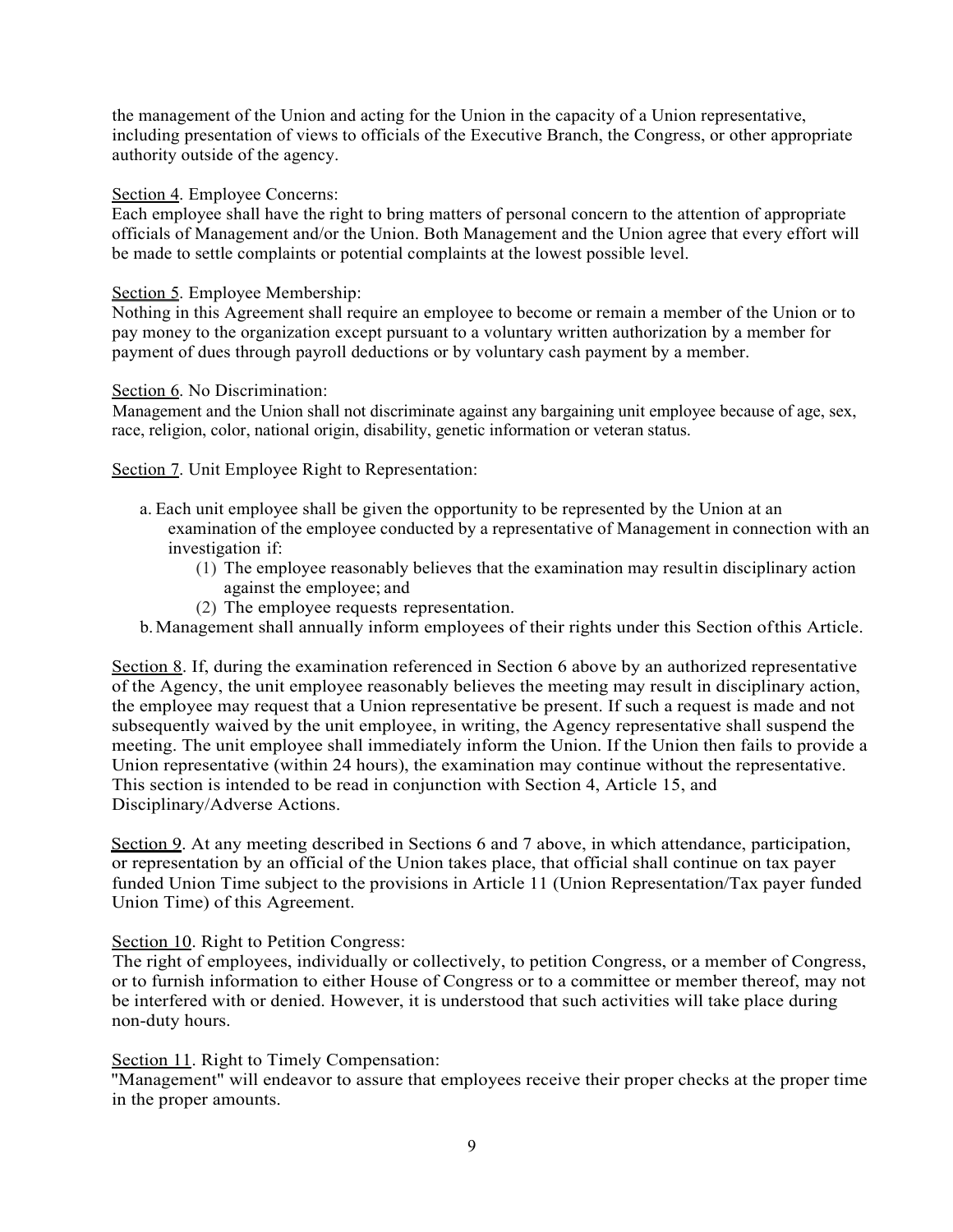## ARTICLE 7 EMPLOYEE-MANAGEMENT COMMUNICATIONS

Section 1. Subjects pertaining to the NAF bargaining unit will be included as needed in Employer-Union meetings. These Employer-Union meetings are held for the purpose of exchanging information and discussing topics of general interest to theparties.

Section 2. Meetings will be held as often as deemed to be appropriate as determined by mutual agreement of the parties.

Section 3. Union-Management meetings should not deal with individual employee personal problems. Employer-Union meetings are designated to accomplish such matters as:

- a. Provide Union an opportunity to express its views on matters of concern to employees represented, other than individual employee personal problems.
- b.Identify problems in their embryonic stage.
- c. Provide Management an opportunity to share with the Union the matters which will affect the work force.

Section 4. The Union President and DGC (designee) will exchange proposed agenda items with background information not later than five (5) work days prior to the scheduled date of the meeting, when requested by one of the parties at least ten (10) days in advance of a scheduled meeting.

Section 5. Attendance at these meetings will be limited to two (2) NAF bargaining unit representatives, unless otherwise mutually agreed upon by the parties to this Agreement. These representatives will, if otherwise in a scheduled pay status, be allowed official duty time without loss of pay or charge to leave does not exceed the limitations for such representational duties contained in Article 11, Union Representation/Tax payer funded Union Time. No overtime pay or compensatory time off will be authorized for performance of these representational duties.

#### ARTICLE 8 MATTERS SUBJECT TO CONSULTATION AND/OR NEGOTIATION

Section 1. It is agreed and understood that matters appropriate for consultations and/or negotiations between the parties are policies and programs relating to all working conditions which are within the discretion of the Employer, including but not limited to such matters as safety, training, labormanagement cooperation, employee services, methods of adjusting grievances, arbitration, leave, promotion plans, demotion practices, pay practices, and hours of work, consistent with 5 USC 71.

Section 2. It is further recognized that this agreement is not an all-inclusive document and the fact that certain conditions are reduced to writing does not alleviate the responsibility of either party to meet with the other to discuss, consult, or negotiate on pertinent matters not originally covered by the agreement.

Section 3. It is agreed and understood that, consistent with Article 10 of this Agreement and governing laws, rules, regulations, and case law decisions of the FLRA, the Employer will give the Union ten (10) calendar days to request to consult or negotiate before effecting changes to existing conditions of employment, practices affecting working conditions, and understandings which have been mutually acceptable to the Employer and Union but which are not specifically covered by this Agreement.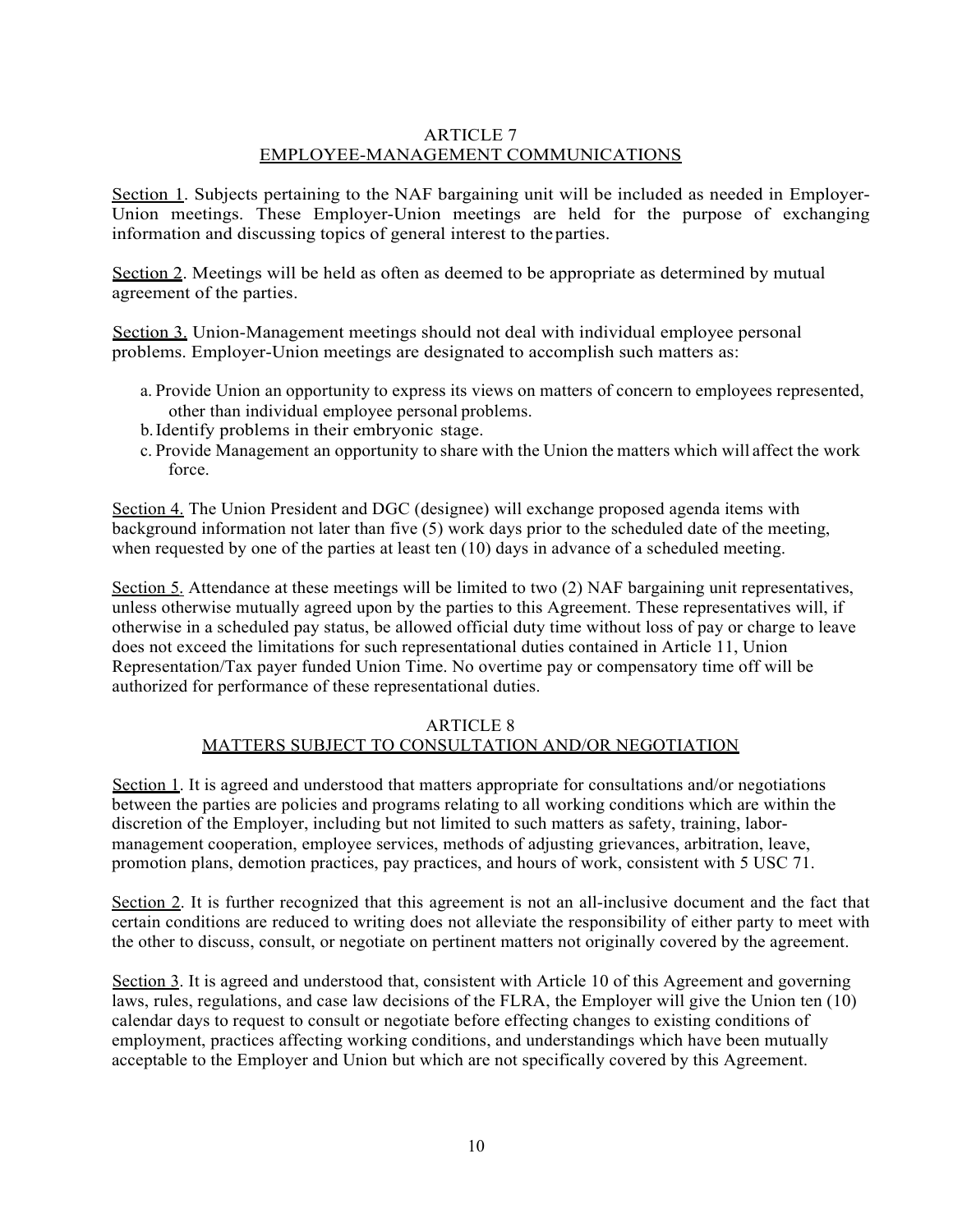## ARTICLE 9 UNION OBLIGATIONS

Section 1. The Union shall have the right and the responsibility to present its views to the Employer, either orally or in writing in any matter of concern which is appropriate for consultation or negotiations and to have such views considered in the implementation of personnel policies, practices, and matters affecting conditions of employment.

Section 2. The Union has the right and responsibility to represent the interests of all employees in the unit without discrimination and without regard to Union membership. The Union shall be given the opportunity to be represented at any formal discussions between one or more representatives of the agency and one or more employees of the unit or his/her/their representative concerning any grievance or any personnel policy or practices or other general condition of employment or (b) any examination of any employee in the unit by a representative of the agency in connection with an investigation if (1) the employees reasonably believes that the examination may result in disciplinary action against the employee; and (2) the employee requests representation.

Section 3. The Employer agrees to furnish the Union with the most current automated list of bargaining unit employees once each calendar year upon request of the Union. The list will contain the name and pay category (e.g., NS, NA, NL, etc.) of the employees.

Section 4. Consistent with applicable laws, regulations, and policies, nothing in this Agreement shall be construed as abrogating the Union's right to communicate with its membership, the public, public officials, or other parties; nor to oppose actions the Union believes to be contrary to the interest of the employees it represents.

Section 5. The Union agrees that it shall not call or engage in a strike, work stoppage or slowdown, or picketing of the Employer in a labor-management dispute if such picketing interferes with the Employer's operations; however, the right to purely informational picketing, with no interference to the Employer's operations, shall not be abrogated by the Employer. Any such picketing will take place outside the installation.

Section 6. The Union shall obtain prior permission from the DGC or designee for National Office representatives of the Union who are not employees of the activity to enter the Post for the purpose of holding organizational meetings, soliciting membership, and conferring with employees serving as Union representatives, subject to security regulations.

Section 7. The Union shall give active support to the Employer in its efforts to eliminate waste, conserve materials and supplies, improve the quality of workmanship, and to combat tardiness, absenteeism, carelessness, and other similar practices which restrict production and hamper efficiency, and to encourage the submission of ideas for cost reduction, etc.

Section 8. The Union shall encourage employees to (1) actively participate in and promote programs designed to improve work methods and conditions, (2) conscientiously perform assigned duties, operate and strive to maintain good working relations with their supervisors and fellow employees.

Section 9. The Union shall not conduct internal Union business, such as soliciting membership, collecting dues, campaigning for Union office, holding Union meetings, etc., during the official duty hours of employees involved.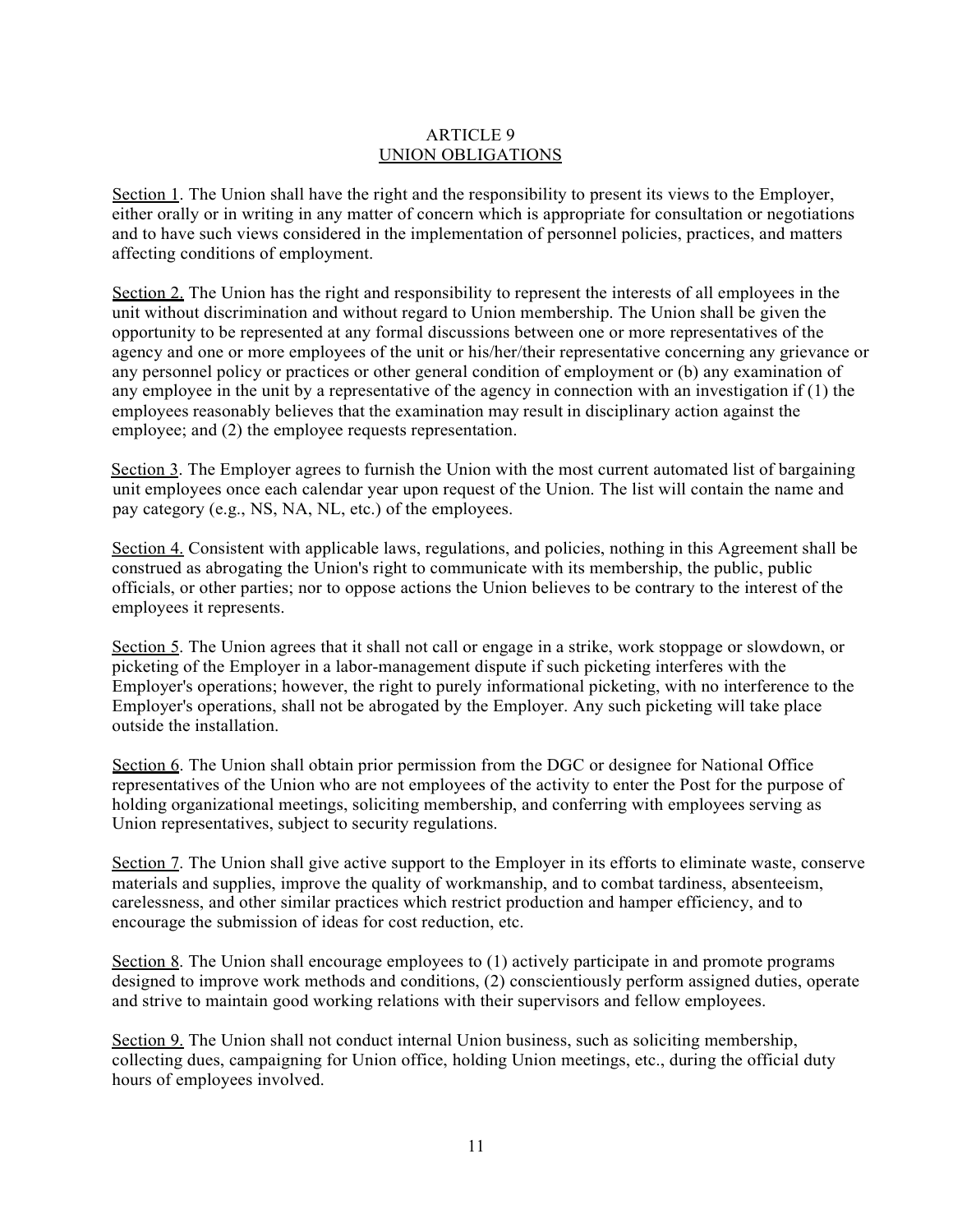Section 10. The Union agrees to make equitable use of its stewards to the degree practicable within the activities to which the stewards are assigned. Stewards normally will represent unit employees within the activity to which the steward is assigned.

Section 11. It is understood that a steward performs regular assigned duties and although these duties are his/her primary concern; tax payer funded Union Time will be granted to allow the steward to perform appropriate duties as a Union representative in accordance with Article 11. It is also understood that participation in labor organizations safeguard the public interest and contributes to efficiency.

Section 12. The steward will have a working understanding of the Agreement and be able to explain its provisions to the employees he/she represents.

Section 13. The Union recognizes that in accordance with applicable regulations, it may not represent employees who are supervisory personnel or otherwise not in the bargaining unit nor does this Agreement apply to these employees. The Employer will not designate a representative for an employee nor will the Employer require any employee or individual to serve as a representative of another employee.

Section 14. The Union agrees not to discriminate or refrain from representing any employee in the bargaining unit because of his/her failure to become or remain a member of AFGE, Local 1922.

Section 15. The Union and the Employer jointly recognize the importance of cooperating in coping with reduced energy supplies through conservation of fuels, electricity, water, and all other forms of energy. The Union recognizes the Employer's right to take reasonable measures to conserve energy. The Union is obligated to support the concept of energy conservation.

Section 16. Officers and stewards of Local 1922 will periodically advise members of the bargaining unit on the importance of conserving energy in such areas as gas, lights, heaters, vehicles (both Governmentowned and privately owned vehicle (POV)) and other work areas. This will include appropriate announcements and notifications periodically at scheduled Union meetings. Employees will jointly cooperate with Employer and Union to conserve energy through conservation measures.

Section 17. The Union officers may furnish articles supporting the subject identified in Sections 15 and 16 of this article for considerations for publication.

## ARTICLE 10 THE DUTY TO BARGAIN

Section 1. The Employer and the Union shall meet at reasonable times and confer in good faith with respect to personnel policies and practices and matters affecting conditions of employment so far as may be appropriate under applicable laws and regulations, published agency policies and regulations for which the FLRA has determined that no compelling need exists which are issued at the agency headquarters level or at the level of a primary nation subdivision; and 5 USC 7117.

Section 2. At the request of the Union, the Employer and the Union agree to negotiate with respect to Management-initiated mid-contract changes in established personnel policies and practices and matters affecting conditions of employment before implementation of such changes and when applying new written directives which contain matters which are appropriate for negotiations.

Section 3. The parties agree that the following definitions of terms will govern dealings between the parties and will be the mutually agreed upon definitions where they appear in this Agreement.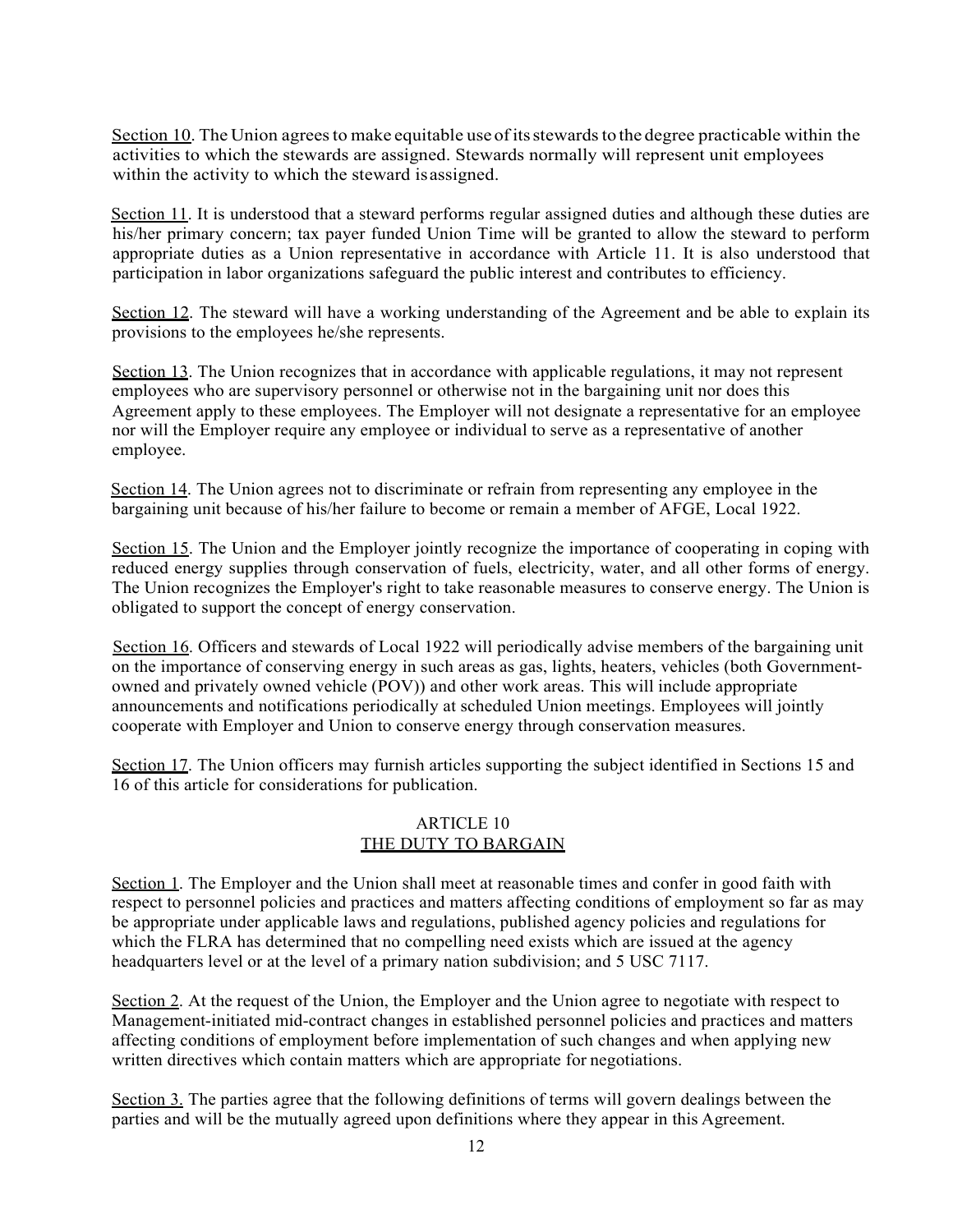Section 3a. NEGOTIATION - Good-faith bargaining by designated representatives of the parties, with the objective of arriving at a formal decision or agreement on matters pertaining to conditions of employment.

Section 3b. CONSULTATION - Meaningful discussions and/or written communications between representatives of the parties for the purpose of reviewing a management plan or proposal on matters pertaining to conditions of employment, with the opportunity to make suggestions prior to the Employer's final decision, and with no obligations to arrive at a mutually acceptable decision.

Section 4. It is agreed the following procedures are applicable concerning changes to provisions in this Agreement and concerning personnel policies, practices, and working conditions affecting member of the bargaining unit when such changes result from new regulations or other directives of appropriate authority. Notifications do not apply to changes dictated by change in law.

Section 4a. The Employer will provide notification to the Union ten (10) calendar days prior to the proposed changes or implementations. The ten (l0) day time frame will commence on the first full calendar day following the date on which the Union *is* otherwise appropriately notified. Appropriate notification includes, but is not limited to, email, telephonic, personal mail delivery, etc. Notifications do not apply to changes dictated by change in law.

Section 4b. The Union will, within ten (10) calendar days, inform the Employer in writing of the Union's views on the proposed change or implementation and/or indicate the Union's intent to consult or negotiate concerning the proposed change or implementation. Failure of the Union to respond in writing within ten (10) calendar days or request in writing an extension of consideration time during that period will be considered acceptance of the proposed change or implementation.

Such extension of consideration time will not normally exceed five (5) calendar days unless otherwise mutually agreed upon. Upon receipt by the Union official accepting the communication, the Union official will normally provide to the Employer written acknowledgment of receipt of the communication provided to the Union under this article.

Section 4c. The parties agree that if the Union fails to exercise the option to consult or negotiate, or does not respond as provided in Section 4b above, negotiations are waived on that specific change or implementation. This waiver shall be for the life of this agreement unless the parties subsequently mutually agree to negotiate the issue as provided in Section 3 of this article.

Section 5*.* The parties acknowledge that during the negotiations that resulted in this Agreement the Union had the right and opportunity to make demands and proposals with respect to personnel policies, practices, and general working conditions affecting members of the bargaining unit. The Union agrees that the Employer may make changes to such personnel policies, practices, and general working conditions provided such changes are not inconsistent with the terms of this Agreement and the Union is consulted as provided in Section 36 of this article.

Section 6. Amendments to this Agreement may be required due to changes in applicable law, Executive Order, regulations, or policies of appropriate authority. In such an event if the parties elect to meet, the parties normally will meet within thirty (30) days after receipt of implementing instructions for such changes for the purpose of negotiating new language to satisfy mandatory requirements.

Section 7. Negotiations may be open for amendment(s) of title agreement by mutual consent of both parties at any time. Request for such amendment(s) by either party must be written and must contain a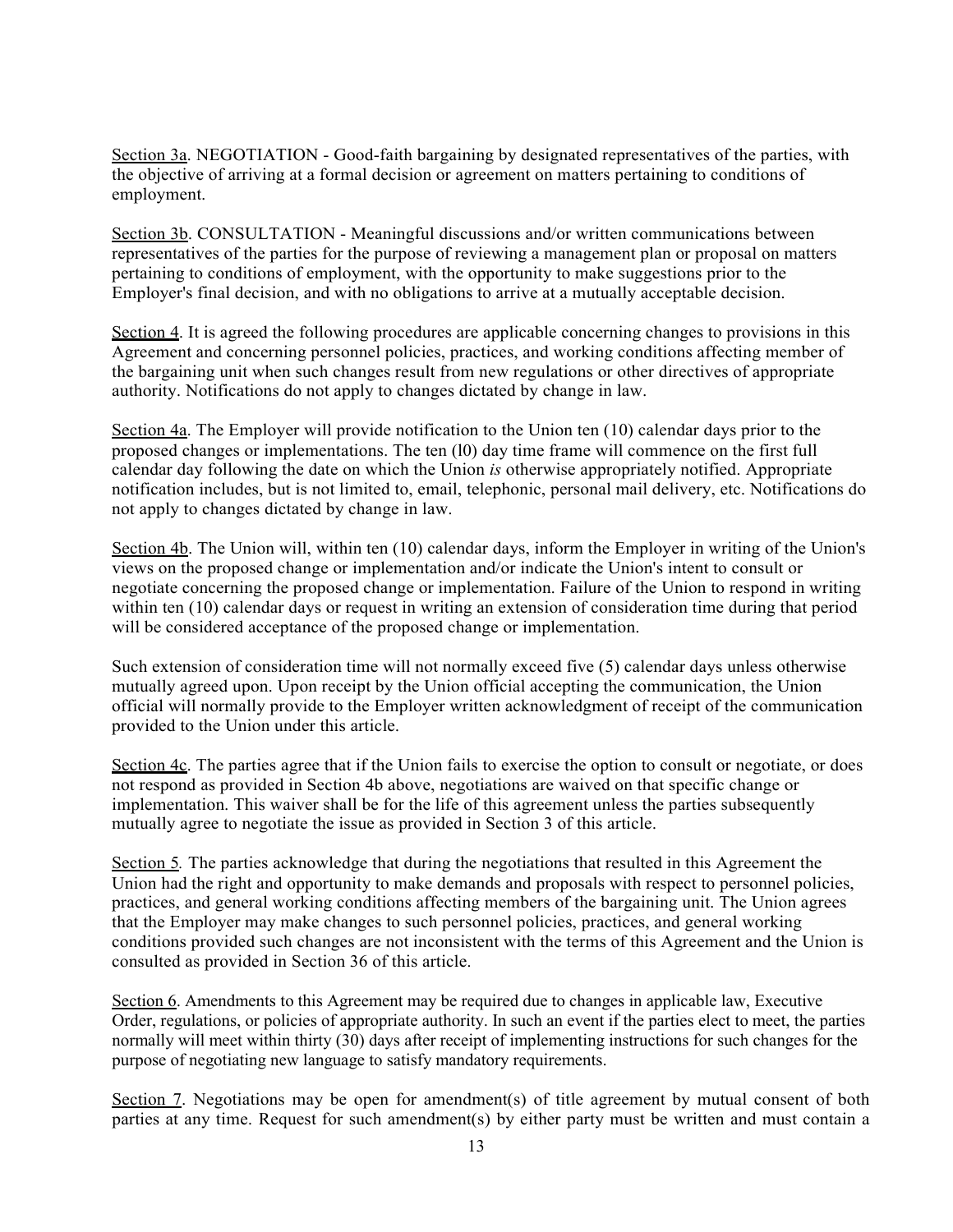complete text of the amendment(s) proposed. The parties will meet thirty (30) days after receipt of such notice to discuss the matter(s) involved.

Section 8. If ground rules for negotiations become necessary, the following procedures will be used, unless the parties mutually agree otherwise:

- a. Time of Negotiations: negotiations will be conducted during the regular day shift hours (anytime between the hours of 8:00 am and 5:00 pm).
- b. Frequency: at least 3 days a week.
- c. Duration: up to 30 calendar days or 6 weeks, whichever occurs first.
- d. If agreement is not reached during the time period set forth in Section c above, then the parties will comply with the impasse procedures set forth in Section 9 below.

Section 9. Negotiations disputes and impasses will be resolved in accordance with 5 USC 7119. When negotiation impasses occur despite an earnest effort to resolve the matter, either party, or both parties jointly may request the services of the Federal Mediation and Conciliation Service (FMCS). If services of the Mediator fail to resolve the matter, either party, or both parties jointly, may present its position to the Federal Services Impasses Panel (FSIP) as set forth 5 USC 7119 to consider. This article does not preclude efforts by parties to resolve the impasse.

Section 10. Prior to implementing any survey, Management will first fulfill its obligation to consult or negotiate, as appropriate, in accordance with the terms of Federal law (5 USC 71) and provisions of this Agreement which are applicable under the circumstances.

Section 11. Should the implications of any such survey indicate that a change in working conditions of bargaining unit employees is warranted, no such change shall be implemented without Management first fulfilling its obligations under applicable laws, rules, or regulations.

## ARTICLE 11 UNION REPRESENTATION/TAX PAYER FUNDED UNION TIME

Section 1. The Union may designate a maximum of four (4) stewards.

Section 2. The Union shall supply the Employer in writing and shall maintain with the Employer on a current basis a complete list of Union officers, stewards, and alternate stewards together with organizational areas and locations where each has been assigned responsibility for representation.

Section 3. The Union will verify to the Employer at least quarterly that this list of Union officers and stewards is current and/or update the list. Only such designated employee's will be eligible for tax payer funded Union Time. The Employer agrees to recognize the officers, duly designated representatives, and stewards of the Union.

Section 4. Representational duties will be confined to the steward's assigned directorate. Exceptions to this may be made where there is a personal conflict of interest. In such cases, the Union President, or his/her designee, would assume the representational duties.

Section 5. Time during work hours granted to Union Officials and stewards, not charged to leave, will be designated as tax payer funded Union Time. Tax payer funded Union Time will not be accrued and carried over to following pay periods. The Union President has full discretion on distribution of tax payer funded Union Time within organizational elements up to the maximum time allowed. Tax payer funded Union Time is limited pursuant to the following table: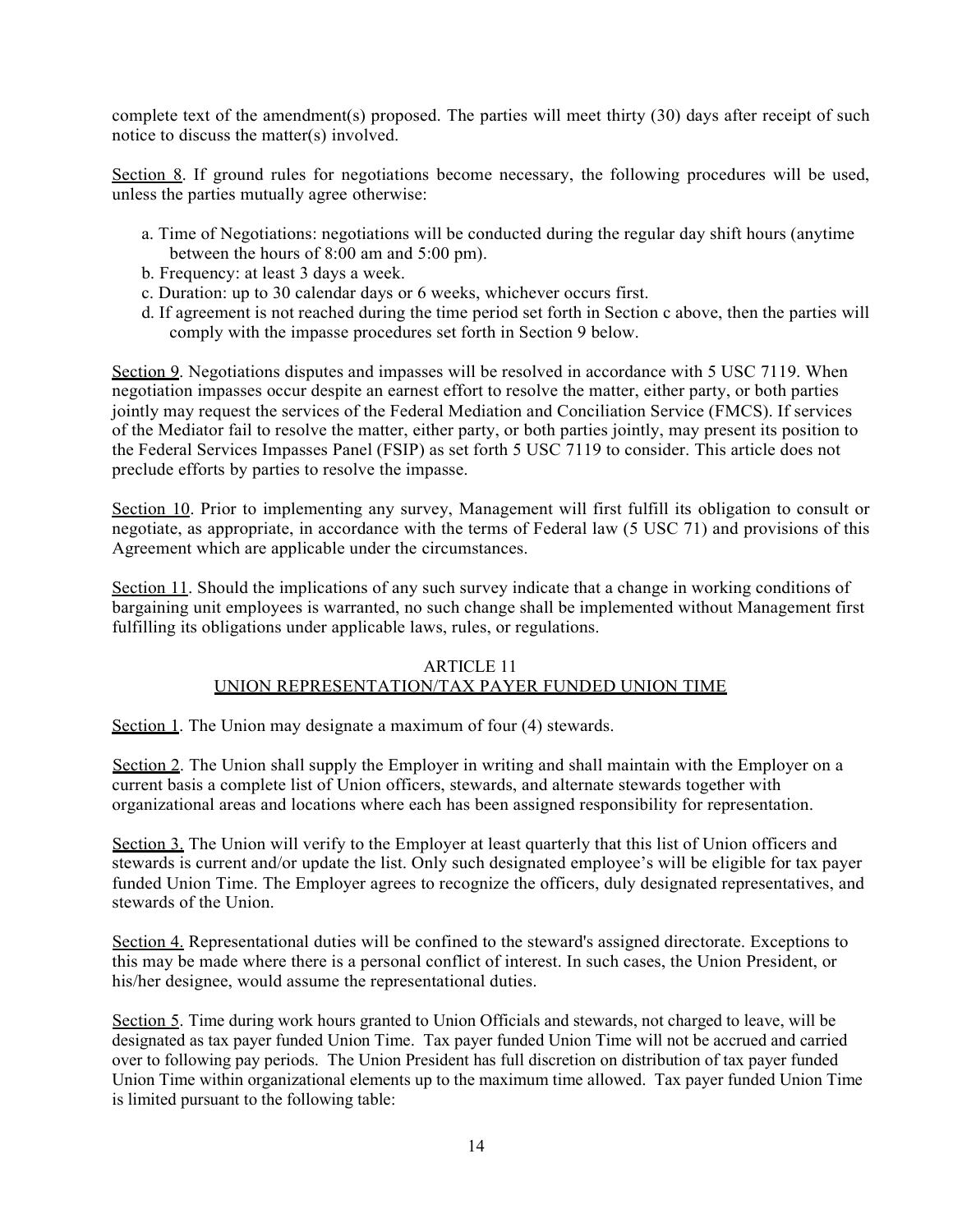| <b>POSITION</b>                 | Ratio / Union | Per Pay Period |
|---------------------------------|---------------|----------------|
| President                       |               | 30%            |
| <b>Executive Vice President</b> |               | 20%            |
| Secretary/Treasurer             |               | 5%             |
| <b>Vice President, FS</b>       |               | 5%             |
| <b>Vice President, HAAF</b>     |               | 5%             |
| <b>Chief Steward, FS</b>        |               | 10%            |
| <b>Chief Steward, HAAF</b>      |               | 10%            |
| <b>Stewards</b>                 |               | 5%             |

Section 6. Activities for which properly designated Union representatives may appropriately use tax payer funded Union Time during duty hours without charge to leave or loss of pay include but are not specifically limited to the following:

Section 6a. Stewards:

Section 6a (1). Prepare and present employee grievances filed under the negotiated grievance procedure to Management in accordance with the procedural steps.

Section 6a (2). Attend formal and investigatory meetings between Management officials and employees within the steward's representational area when such meetings are called by Management.

Section 6a (3). Participate in arbitration hearings in either a representational capacity or as a witness subject to the provisions of the Arbitration Article.

Section 6a (4). Consult with Management officials within the steward's assigned area of responsibility over grievances, personnel policies or practices, or matters affecting working conditions of unit employees in the assigned area. Stewards at Fort Stewart will not participate as a representative in grievances at Hunter Army Airfield and vice versa.

Section 6a (5). Participate in periodic DGC/Union meetings. (Limited to the Union President or his/her designee and one other officer/steward.) In cases where Management has three (3) or more present, the Union will be allowed to have the same number of representatives at the meeting.

Section 6b. Union Officers:

Section 6b (1). Consult with Management either at Management's request or upon request of the Union on appropriate matters which would affect unit employees.

Section 6b (2). Attend formal meetings between Management officials and employees from throughout the bargaining unit when such meetings are called by Management.

Section 6b (3). Prepare and present Union grievances or Unfair Labor Practices (ULP) to Management.

Section 6b (4). Prepare responses to Management grievances.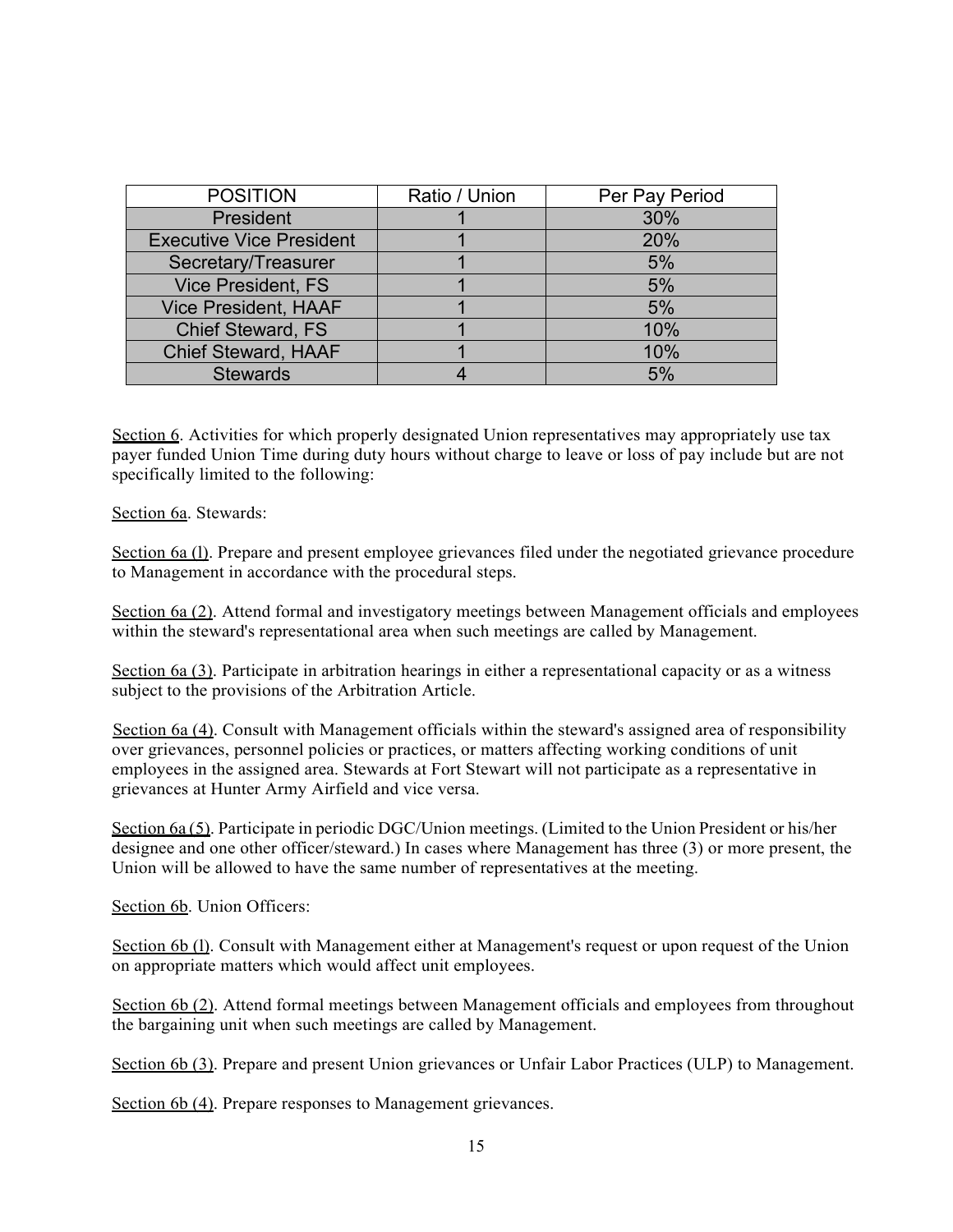Section 6b (5). Participate in arbitration and Equal Employment Opportunity hearings in either a representational capacity or as a witness subject to the provisions of applicable laws, rules, regulations, this contract, and decision of the administrative judge/arbitrator.

Section 7. Normally, tax payer funded Union Time for such purposes shall be granted only to regularly scheduled employees working no less than thirty (30) hours per week, as averaged for the past 12 months. However, exceptions may be made on a case by case basis as mutually agreed upon by both parties.

Section 8. It is not intended that tax payer funded Union Time will be granted to any one steward for repeated service as a Union representative when such repeated service would unduly interfere with the performance of regular duties.

Section 9. Use of tax payer funded Union Time for activities not authorized by this Agreement or failure to adequately describe the time used may result in the retroactive denial of use of tax payer funded Union Time.

Section 10. It is agreed that there will be only one representative on tax payer funded Union Time at the first step of a grievance or complaint. Further, tax payer funded Union Time will not be permitted for employees who are already in a leave status (e.g., annual leave, sick leave, leave without pay (LWOP)); are working overtime unless health or safety are involved; or perform representational duties outside the bargaining unit in which they are employed.

Section 11. Certain Union activities are not considered to be of benefit to the Employer and will be conducted only during the employee's own time and not during duty time or in work areas. These activities include, but are not limited: solicitation of membership; dues collection; campaigning for a Union office, distribution and posting of literature; and representational duties outside the bargaining unit described in this Agreement.

Section 12. Should it become necessary for a Union steward to leave his/her work area, he/she shall request permission from his/her supervisor and the supervisor of the section he/she intends to visit as much in advance as possible. The steward will report to his/her supervisor upon his/her return to his/her work station. Such visits will be conducted as close as practicable to the aggrieved employee's work site.

Section 13. Prior to entering a work area which is under the authority of another supervisor, the Union representative will make arrangements with that supervisor to contact the employee. However, if the supervisor cannot release the employee at that time, the supervisor will advise the steward of a time when the employee will be available. Where delays in presenting grievances are caused by the supervisor's inability to release an employee, additional time for such purpose will be granted. An employee desiring to leave his/her job to secure the advice and assistance of the steward assigned to represent the area will obtain his/her supervisor's permission before doing so. Union officers, stewards, and each employee contacted will report to their supervisors upon their return to work.

Section 14. An employee desiring to confer with the steward assigned to the area will obtain oral permission from the steward's supervisor before interrupting the steward's work.

Section 15. Each Union officer and steward shall report to work at his/her regular work site at the beginning of his/her respective shifts, unless otherwise agreed to by a higher level supervisor. Each Union officer and steward shall enter and remain in his/her work area only on his/her respective shifts unless otherwise agreed to by a higher level supervisor.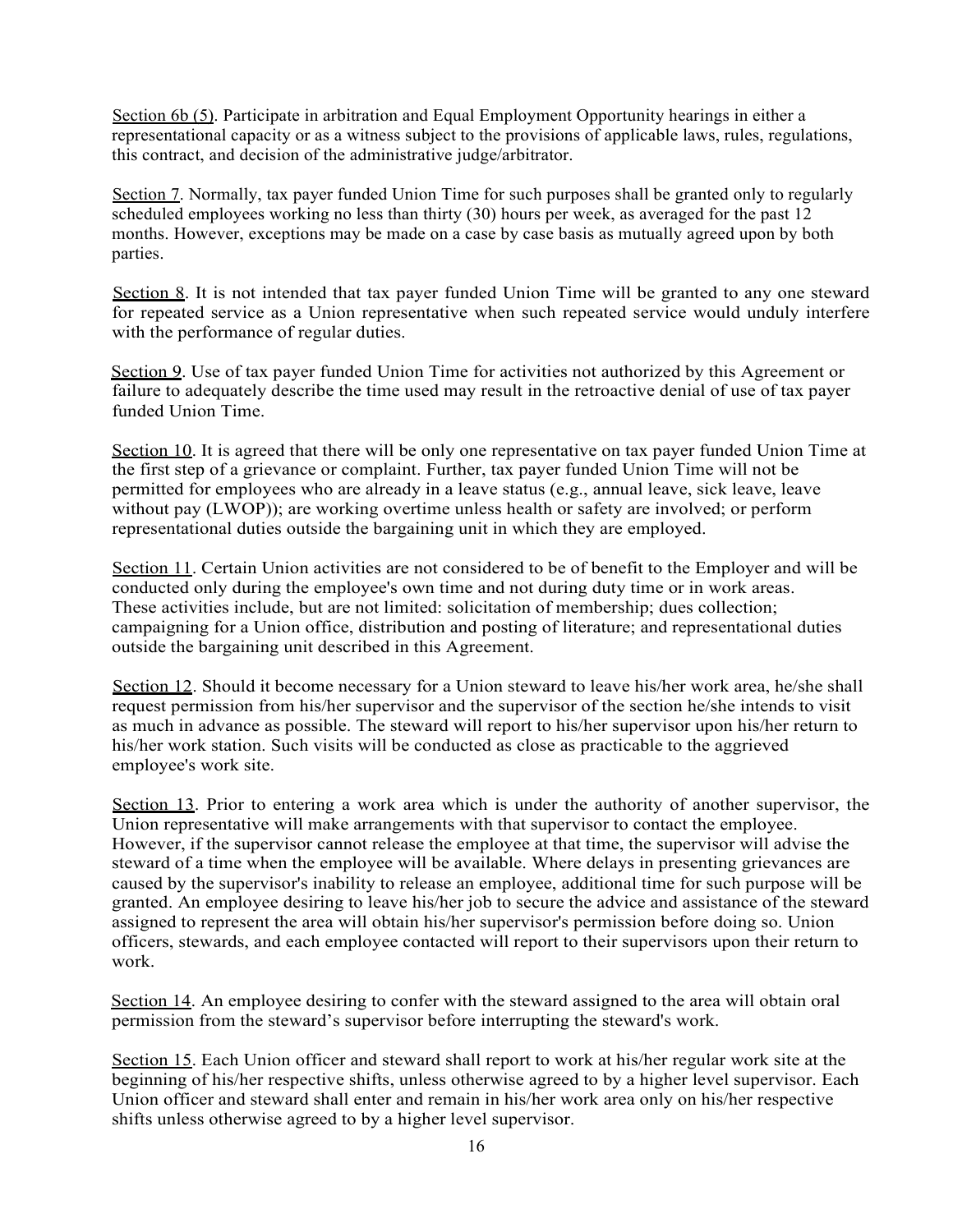Section 16. Union representatives will not be on tax payer funded Union Time for conferences with Management held outside their regularly scheduled working hours.

Section 17. In order to account for the total hours and usages spent by Union officers and stewards on approved representational activities, the following procedures will be followed: Union Officers and Stewards will submit an Office of Personnel Management (OPM) Form 71 and annotate the proper date, time, and total hours in the "Other Paid Absence" section. In the "Remarks" section, Union Officers and Stewards will annotate the reason for the use of tax payer funded Union Time by citing to a specific activity authorized in Article 11, Section 6, of this agreement.

Section 18. Union officers and stewards shall sign the OPM Form 71 when they return from representational duty. In every instance, the Union representative will check back with his/her immediate supervisor, or his/her designee, upon return to work.

Section 19. In cases involving extended representational activities, Union officers and stewards will sign the OPM Form 71 no later than the end of the following workday. The Union representatives will be provided a copy of the complete OPM Form 71 for their own records.

Section 20. Union stewards and officials may receive and investigate, but shall not solicit, grievances from employees.

Section 21. Upon request of the steward, the employee's supervisor will arrange for a private facility in instances where the steward and employee request a private discussion.

Section 22. Action shall be taken by Management to make all employees and supervisors aware of the requirement that no restraint, interference, coercion, or discrimination is used against a Union representative because of the performance of his/her Union duties. Failure to comply with this policy may constitute grounds for disciplinary action.

Section 23. Stewards are authorized to perform and discharge the representational duties and responsibilities which may be properly assigned to them by the Local. Each Union steward or officer is authorized to consult with the respective Management official at his/her level, and to conclude agreements on appropriate matters subject to the approval of the President of Local 1922, and Management.

Section 24. Authorized representatives of the AFGE who are not employees of the Army will be allowed to visit the installation at reasonable times with as much advance notice as practicable, but not less than five (5) days. However, when the visit is only to the Union office to meet with individuals who are not otherwise in a work status, no advance notice is required subject to applicable security regulations.

## ARTICLE 12 EMPLOYER OBLIGATIONS

Section 1. The Employer agrees not to apply a new policy without consultation and/or negotiations with the Union, where appropriate as outlined in Article 10.

Section 2. The Employer is obligated to consult and/or negotiate with the Union President or his/her designated representative concerning personnel policies and practices, and matters affecting work conditions, as appropriate, subject to law and policy requirements. The Employer agrees to notify the Union in accordance with Article 10 where anticipated changes relative to the foregoing matters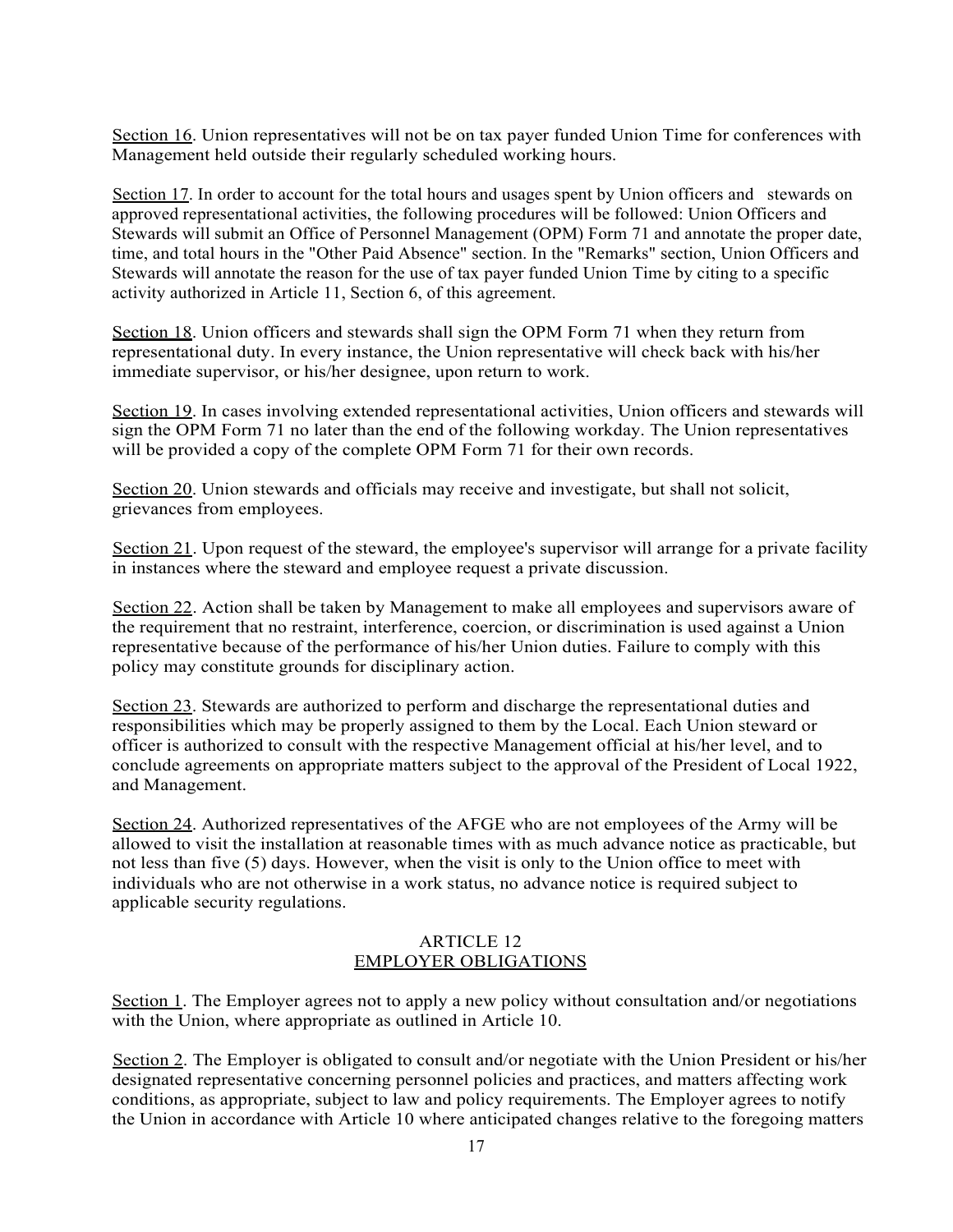may have major impact on employees of the bargaining unit.

Section 3. Employer will endeavor to assure that all levels of staff and Management are apprised of their responsibility under the provisions of the agreement.

Section 4. Employer agrees to consider to conduct labor relations training for Union stewards and representatives when work load permits and the Union requests such training.

#### ARTICLE 13 MUTUAL OBLIGATIONS

Section 1. The Employer shall ensure Supervisors will confer with the appropriate Union representative to assure uniform interpretation, understanding, and implementation of the basic agreement.

Section 2. In the event of conflict in interpretation, both the supervisor and Union representative will refer the matter for clarification to the DGC and the President of the Union.

#### ARTICLE 14 GENERAL WORKING CONDITIONS

Section 1. The Employer agrees that emergency telephone messages will be delivered to the employee as quickly as possible. The Employer further agrees that official telephones and cell telephones may be used to make calls when necessary to cope with a family or personal emergency.

Section 2. The Employer agrees that in the event more than one (1) employee operates from the same cash drawer, the employee will not be held responsible for shortages or overages that occur without just and sufficient cause.

Section 3. The employee is personally responsible for acquiring State of Georgia licensing requirements to operate NAF/AF vehicles. Any additional training, if required, will be provided by theEmployer.

Section 4. It is agreed that tools and equipment required by the Employer to perform duties shall be supplied and kept in a reasonable state of repair by the Employer. It is recognized that employees have the responsibility for safeguarding their tools and equipment and for performing routine operator preventative maintenance. Tools and/or equipment issued by the Employer will remain in the work place. It is understood by the Parties that if the Employer desires to hold an employee financially liable, due to negligence, for the loss or damage to tools and/or equipment, the Employer shall notify the employee in accordance with AR 215-1. The employee may grieve such action. Financial liability assessment will be deferred if a grievance is filed until after issuance of the Step 3 grievance decision.

#### Section 5. Uniforms:

- a. The Employer may require the wear of uniforms by employees. The Employer will furnish the employee the appropriate quantity of uniforms, and all laundry and maintenance of the wash and wear uniform will be the responsibility of the employee. Where the uniform is a blazer and requires dry cleaning, the Employer will pay for dry cleaning as necessary, normally not to exceed twelve (12) times a year.
- b. The Employer will issue replacement uniforms due to regular wear and tear, but employees must replace, at their own cost, uniforms which are lost or damaged through negligence.
- c. Where the Employer only requires standard items of dress (such as black pants or skirtand white shirt) these are not designated as uniforms and the employee is responsible for providing such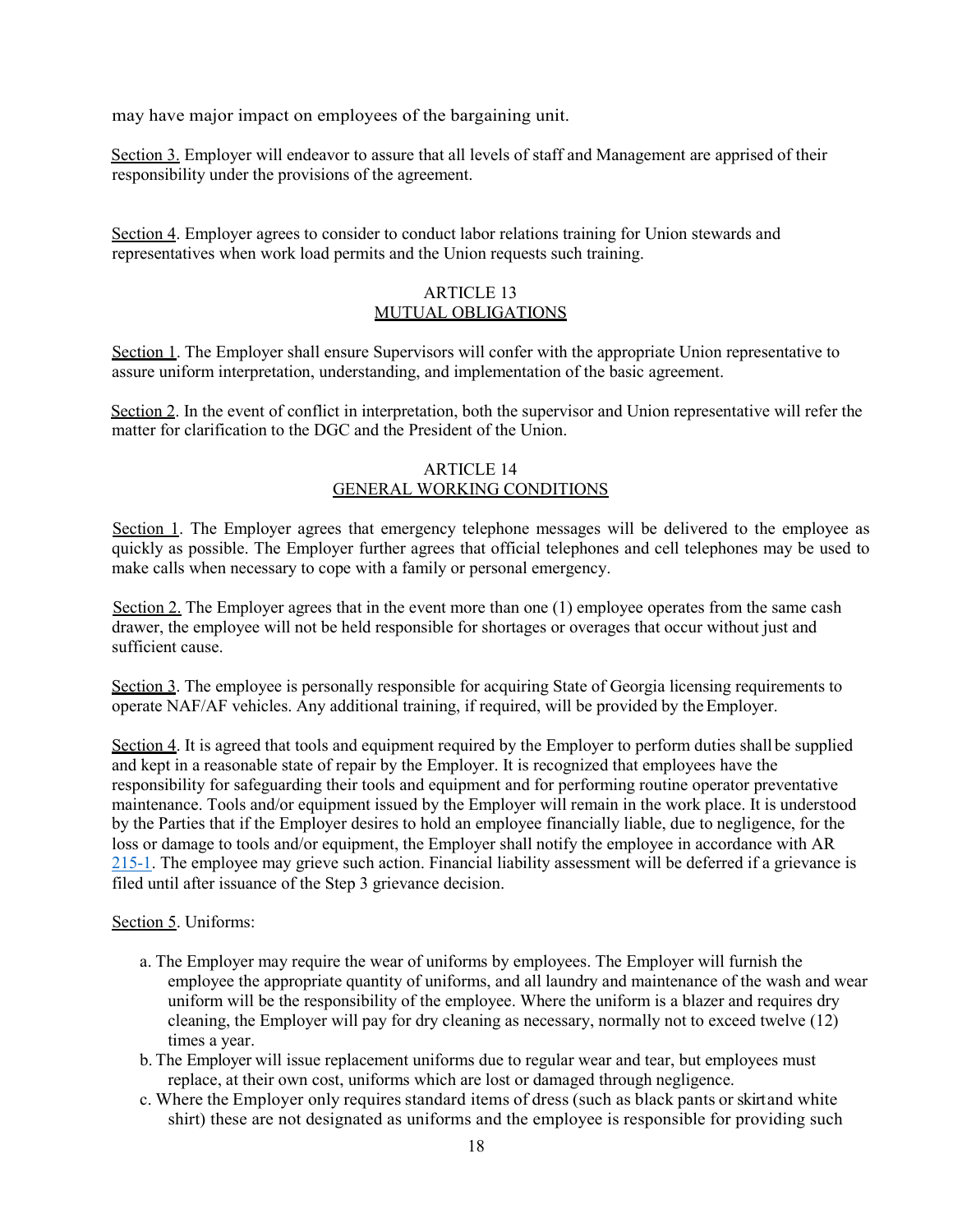items.

- d.Return of clean and serviceable uniforms is required at time of separation.
- e. In those work centers where the Employer provides contract clothing (such as cook's whites),the Employer agrees to continue to provide laundry service.

Section 6. Break Areas. The Union agrees that where the Employer provides a break area, employees will be responsible for keeping the area in a clean and orderly condition. If space and facilities are available, the Employer will make a good faith effort to provide a break area for employees.

Section 7. Meal Policy. Employees will be permitted to purchase one (1) discounted meal per shift/per day, so long as they are scheduled for over six (6) hours (e.g., have a meal break), from MWR retail food service locations. One (1) main dish item, one (1) prepared side item and one (1) non-alcoholic fountain beverage constitutes an employee meal, not to exceed a 30% discount. Alternatively, a coffee or tea may be taken free of charge with the meal. Packaged resale items are exempt. All employees will present an MWR employee meal card, their CAC card and a receipt (in plain sight) for meals, food, or beverages they have purchased whether at regular price or the discounted price.

#### ARTICLE 15 USE OF OFFICIAL FACILITIES

Section 1. Adequate Government facilities will be provided, wherever practicable, for the conduct of day-to-day affairs of the Union on behalf of the bargaining unit. Facilities will be subject to normal housekeeping and security requirements. Further, Government facilities will be provided the Union, wherever practicable, for meeting with individual employees regarding complaints and/or grievances and will ensure maximum privacy for such meetings.

Section 2. Full consideration will be given by Management to future requests for additional facilities or service consistent with applicable laws and regulations.

Section 3. In addition, all stewards will have access to Government telephones for local use when necessary in conducting proper labor-management relations activities. The location of these telephones will ensure these stewards of reasonable privacy when conducting labor-management relations activities.

## ARTICLE 16 DISCIPLINARY ACTION

Section 1. The Employer and the Union agree that all employees are bound to adhere to the standards of conduct as outlined in appropriate regulations.

Section 2. The Employer will ensure that newly assigned employees are informed of standards of conduct upon their entry on duty and supervisors will ensure that these standards of conduct are brought to the attention of all employees at least annually.

Section 3. Any disciplinary action taken against employees will be administered in accordance with governing regulations and will be taken only for such causes as to promote the efficiency of the service.

Section 4. If at any time an employee is being questioned by a supervisor or Management Official on a matter that he/she reasonably believes may lead to disciplinary action, he/she has an absolute right to request that a Union representative be present as provided for in 5 USC 7114(a)(2)(B). No further questioning or action will take place until the Union representativeis present. Such representation will be provided within 24 hours of the employee's request. This section is intended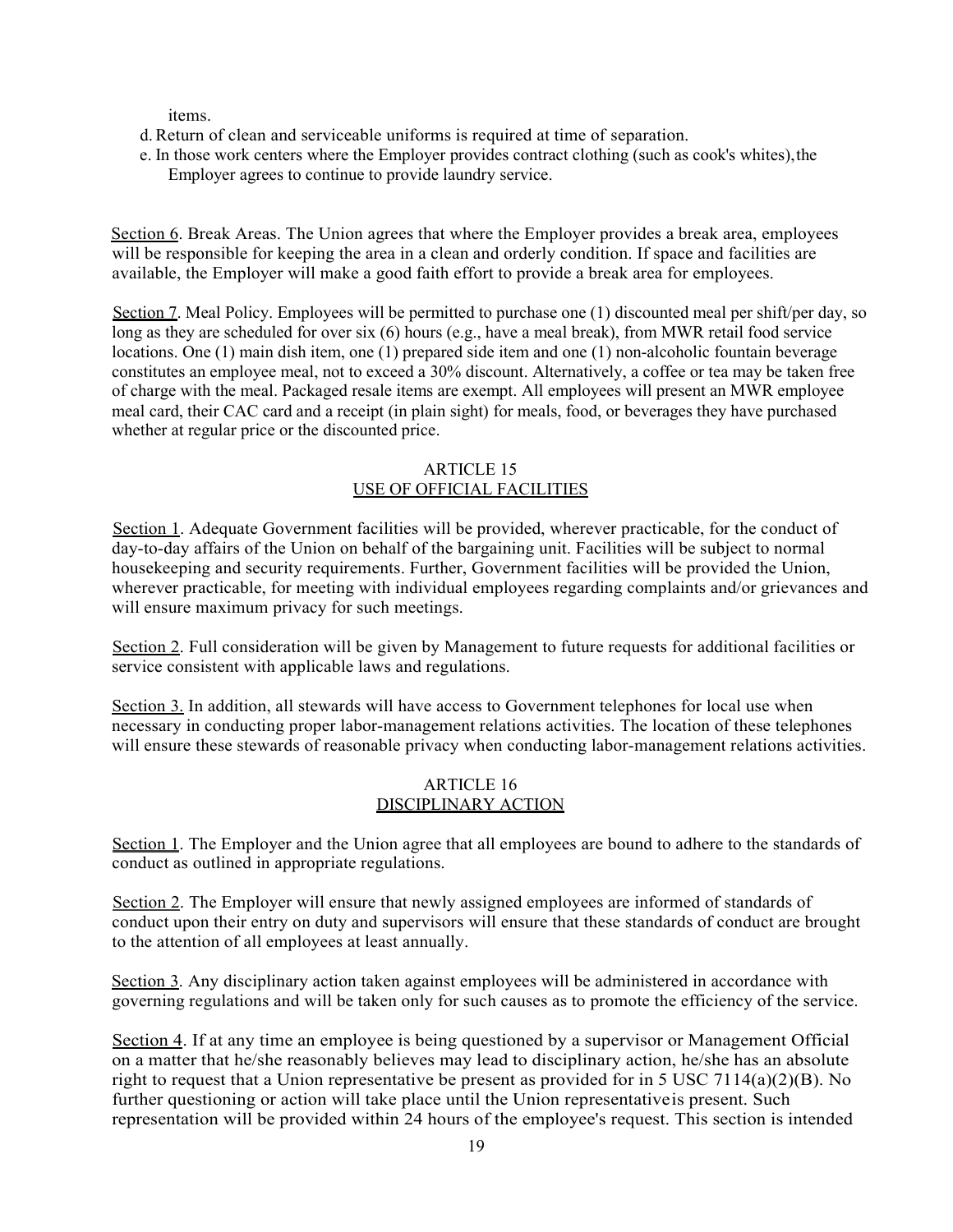to be read in conjunction with Article 6, Sections 7 and 8, Employee's Rights.

Section 5. Formal notices of proposed disciplinary action to unit employees will contain a statement whereby the employee may indicate that the Union may receive a copy of said proposed action.

Section 6. Management recognizes its responsibility to initiate disciplinary action, where warranted, within a reasonable amount of time after knowledge of the incident/infraction or within a reasonable amount of time after an investigation (formal or informal) into the matter has been completed. The Employer shall notify the employee (written or oral) that disciplinary action is under active consideration against the employee no later than thirty (30) days after the Employer has knowledge of the incident/infraction or no later than thirty (30) days after an investigation into the matter has been completed. The Employer's failure to provide notification to the employee during this timeframe does not preclude the Employer from taking disciplinary action.

Section 7. If an employee is to be served with a warrant or subpoena, it should, to the extent practicable, be done in private without the knowledge of other employees.

Section 8. A disciplinary action for the purpose of this Article is defined as a written reprimand, suspension from duty without pay or separation for cause.

Section 9. If Management proposes to suspend an employee or separate an employee for cause, the procedures identified in AR 215-3 shall apply.

Section 10. In responding under this Article, the employee may be represented by an attorney or other representative.

Section 11. Management shall issue a final written decision as soon as practicable stating the specific reasons, including a statement of the employee's entitlement to grieve as provided for in the grievance procedure.

Section 12. Copies of the notice of proposed suspension or separation for cause, the answer of the employee if written, a summary thereof if made orally, the notice of decision and reasons thereof, and any order effecting the suspension or separation for cause, together with any supporting material, shall be maintained by Management and shall be furnished to the employee affected or the Union, as appropriate, upon request of the employee.

Section 13. Consistent with the provisions of AR 215-3, an employee against whom disciplinary action is taken under this Article may grieve under the negotiated grievance procedure of this Agreement.

## ARTICLE 17 EXCUSED ABSENCE

Section 1. The provisions of this article apply to all regular full-time and regular part-time employees only, except that consistent with AR 215-3, the parties may at any later date mutually agree to provide for inclusion of other eligible employees.

Sections 2. Specified types of absences other than annual and sick leave will be charged as provided in AR 215-3. These regulations include provisions for court leave, blood donation, military training periods, military funerals, and other specific categories.

Section 3. Excused absence for climatic and emergency conditions will be accomplished IAW AR 215-3.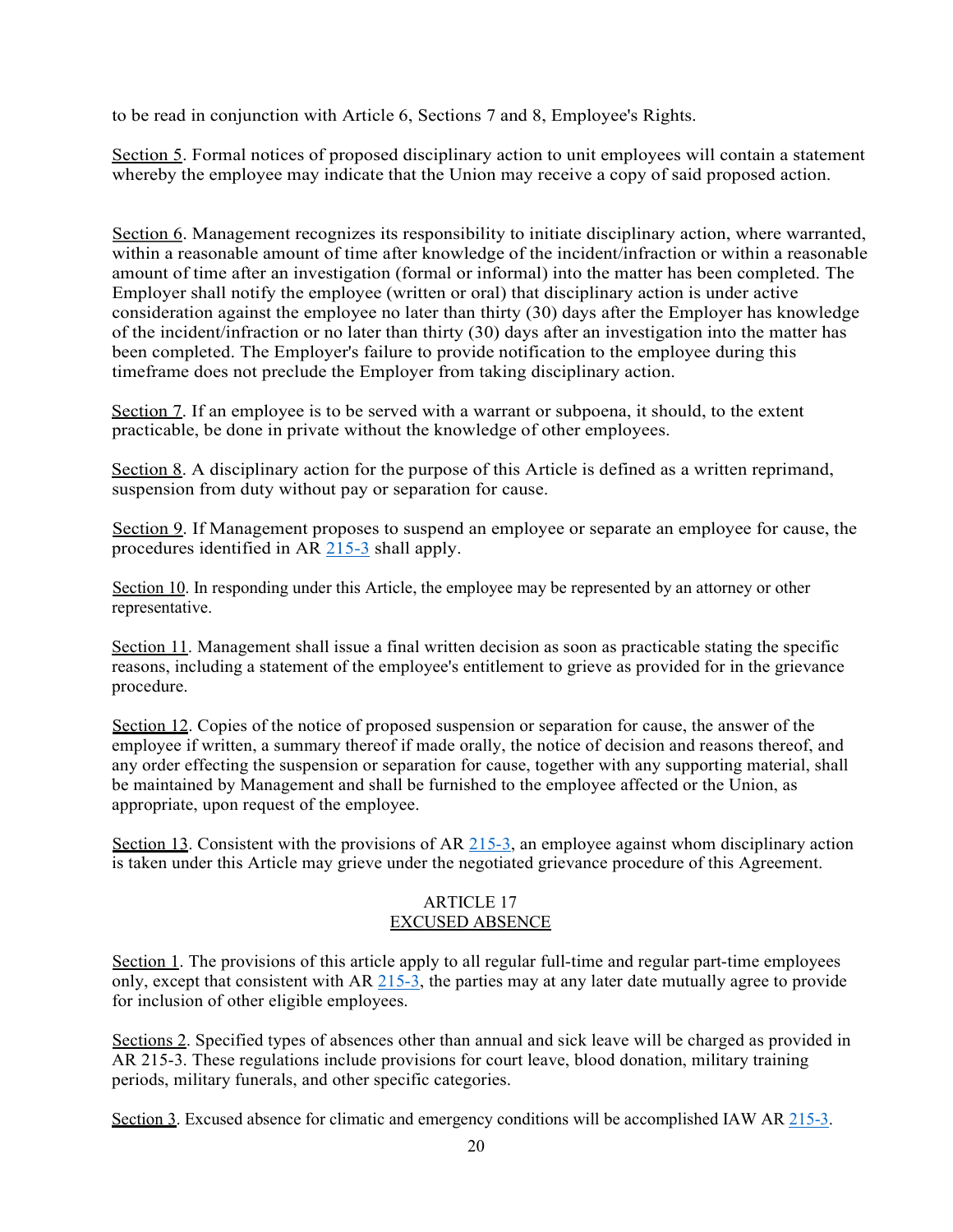Section 4. Insofar as practicable, an employee shall be excused to register to vote or to cast his/her vote, as prescribed by AR 215-3, OPM, and Article 17 of this agreement which is summarized as follows:

Employer has the authority to grant administrative leave to the extent that such time off does not seriously interfere with agency operations. Typically, polling places throughout the United States are open for extended periods of time. Therefore, administrative leave should rarely be needed. Generally, where the polls are not open at least 3 hours either before or after an employee's regular work hours, the employer may grant a limited amount of administrative leave that will permit the employee to report for work 3 hours after the polls open or leave from work 3 hours before the polls close, whichever requires the lesser amount of time off. In the event of exceptional circumstances where an employee does not have sufficient time to register or vote as indicated above, that employee may be excused to utilize their accrued leave for such additional time as may be needed to enable the employee to register/vote not to exceed one day, depending on the particular circumstances.

Section 5. The employer agrees that tax payer funded Union Time in accordance with AR 215-3 shall be granted to a reasonable number of employees serving as Union Officers or Stewards receiving information, briefing, or orientation within the scope of *5* USC 71 (as it applies *to* NAF instrumentalities) of mutual concern to the Employer and the Union. The time allowed will not normally exceed twenty-five hours for an individual within a twelve (12)-month period except in essential cases. Requests to attend such training shall normally be made at least two (2) weeks in advance, but should be no less than five (5) working days. Granting of requests for tax payer funded Union Time made within less than five (5) working days will not be unreasonably withheld. The Union will submit in writing to the DGC, or his designee, for approval of any such request, specifying the sponsorship and purpose of the meeting, locations, dates, hours, and all subjects to be covered as well as the names of employees who the Union wishes to attend.

#### ARTICLE 18

#### EXCUSED ABSENCE DUE TO WEATHER/SHUT DOWN/CURTAILMENT OF WORK

Section 1. Consistent with the provisions of AR 215-3, when employees are prevented from working due to a shutdown of operations caused by events beyond the control of management, they will be excused without charge to leave or loss of pay to the extent permitted by applicable regulations.

Section 2. Employees who are on annual or sick leave for the entire day will be charged leave for the entire day.

Section 3. Employees who after having been on duty during the first part of the day are absent on either approved annual or sick leave before notice of the early dismissal is received will be charged leave for the balance of the day.

Section 4. Normally the period of excused time will not exceed three (3) consecutive workdays for any single period of excused absence. When unusual circumstances exist beyond three (3) workdays, excused absence for two (2) additional workdays may be authorized.

#### ARTICLE 19 EXCUSED ABSENCE FOR BLOOD DONATION

Section 1: Where the affected supervisor determines that it is administratively feasible to excuse the employee from duty for the purpose of blood donation, the affected employee may be excused for that purpose and may be granted a period of time not to exceed four (4) hours recuperation time, if that amount of time remains in the work day. When approved by the supervisor, such time granted to the employee will be without charge to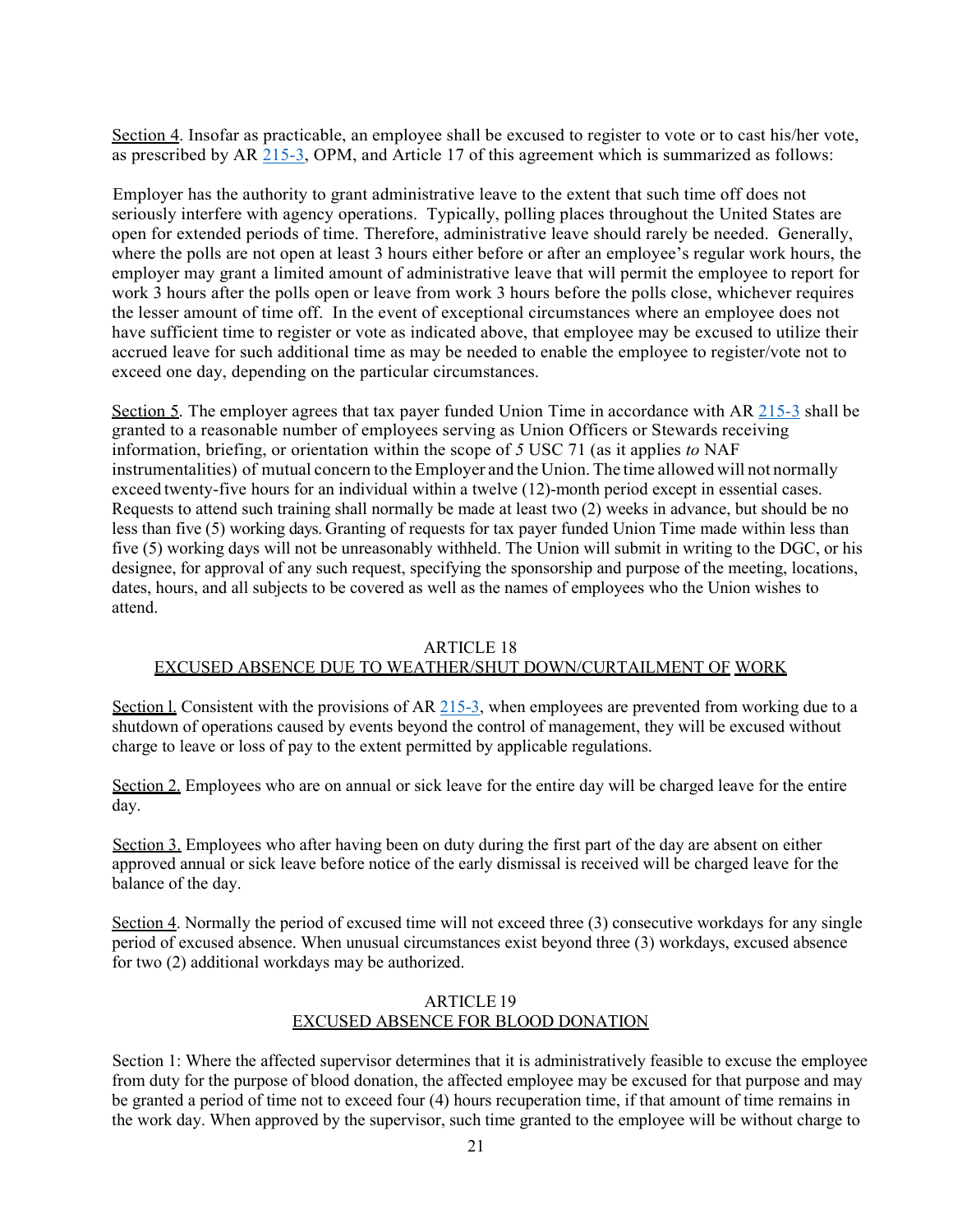leave or loss of pay. Unless otherwise specified by the supervisor, the employee will have prior approval to receive the aforementioned grant of excused absence.

Section 2: Bone Marrow Donor/Organ Donor Leave.

AR 215-3 administratively adopts the provisions of the Organ Donor Leave Act. A regular full-time employee may, in any one calendar year, use up to 56 hours of paid administrative leave to serve as a bone-marrow donor and up to 240 hours of paid administrative leave to serve as an organ donor. A regular part-time or regularly scheduled flexible employee may use a pro-rated amount of paid administrative leave for these purposes, directly proportional to the number of hours in their administrative workweek. A request for leave due to organ donation or bone-marrow donation must be supported by certification issued by the health care provider of the employee, and comply with 5 USC 6327

## ARTICLE 20 ANNUAL LEAVE

Section 1. Requests for Annual Leave will be made by the employee to his/her first-line supervisor, or designated representative, via approved hard copy (e.g., OPM Form 71, Application for Leave) or digital means (e.g., EPAY). Approval of an employee's request for accrued Annual Leave shall be granted, subject to work load requirements, and provided that the employee gives his supervisor reasonable advance notice. Approval or disapproval will be acknowledged to the employee as soon as practicable after the request is made, which normally should not be more than three (3) work days.

Section 2. When employees can be spared from their duties, Annual Leave will be granted freely for personal or emergency purposes. When the Employer finds it necessary to cancel previously approved· leave, and/or deny the specific leave period requested by an employee, the reasons for such action shall be explained to the Employee. Supervisory and Management officials will determine when and to what extent Annual Leave may be granted.

Section 3. The Employer will endeavor to schedule Annual Leave of not greater than two (2) weeks in continuous duration for vacation purposes on requests made 30 days prior. The above applies to only one (1) two (2) week vacation period. When an employee has made his/her selection, he/she shall not be permitted to make changes when it affects the choice of another employee. The supervisor may approve a change in selection provided another employee's choice is not disturbed, and the employee can be spared from his/her duties. Employees will earn Annual Leave in accordance with applicable regulations. The minimum charge for Annual Leave is fifteen (15) minutes with additional charges in multiples of fifteen (15) minute increments thereafter.

Section 4. Employees are responsible for cooperating with the Employer in requesting leave during periods when their services can best be spared.

Section 5. In the case of a management-directed reassignment of an employee from one organizational element to another, previously approved leave will be honored by the Employer. In the case of a voluntarily reassignment of an employee, the Employer will make every effort to accommodate an employee's previously approved leave.

Section 6. The Employer will make reasonable efforts to grant leave that may be forfeited because of the limitations of maximum leave which may be carried forward to the succeeding leave year.

Section 7. If, for any reason, the Employer schedules a temporary shutdown of operations or a shutdown of an Act of God, affecting the employees of the unit, reasonable effort will be made to provide work for employees not having annual leave to their credit. Upon request from the Union President, the affected management official will provide, through the DGC, an explanation of the efforts undertaken to locate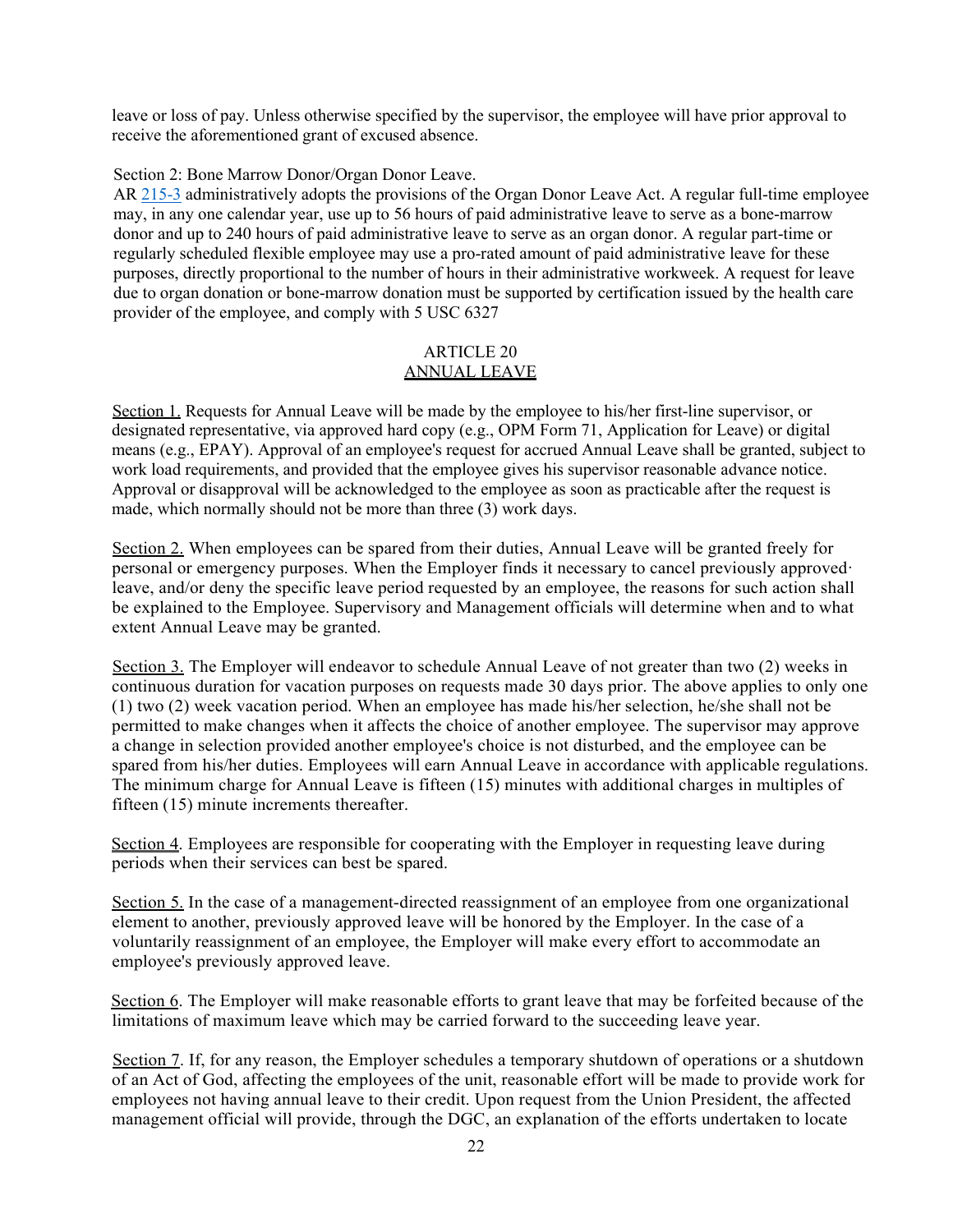alternate work for adversely affected employees in those situations.

Section 8. Maximum consideration will be given to employees applying for leave on a workday which occurs on a religious holiday associated with the religious faith of the employee.

#### ARTICLE 21 INTERPRETATION OF REGULATIONS

Section 1. Questions as to interpretation of published agency policies or regulations, or provisions of law, will be resolved in the following manner:

- a. Upon receipt of a dispute involving the interpretation of a published agency policy or regulation, the Employer (will compile a record of facts bearing on the case, including citation of the dispute and any other supporting material.
- b. The aggrieved will be given the opportunity to review this submission and to submit such written comments as he/she may desire as part of the record.
- c. The file will be forwarded through command channels to the proponent of the regulation or policy for official interpretation.
- d. Upon receipt of the official interpretation, the aggrieved will be notified in writing by the Employer.

Section 2. No interpretation issue will be referred for an official determination under this procedure unless it is clear that an issue is the interpretation of a regulation or policy. The interpretation by proponent agency will be binding on all parties, the application of the regulation, however, may be negotiable.

## ARTICLE 22 SICK LEAVE

Section 1. The Union joins the Employer in recognizing the insurance value of sick leave and agrees to encourage employees to conserve such leave as it will be available to them in case of extended illness and to use sick leave wisely and properly.

Section 2. Consistent with the provisions of AR 215-3 and federal law and regulations, employees are entitled to use sick leave for:

- a. Personal medical needs
- b.Provide care for a family member with a serious health condition
- c. Provide care for a family member who is incapacitated by a medical or mental condition or attend to a family member receiving medical, dental, or optical examination ortreatment
- d.Provide care for a family member who would, as determined by health authorities or a health care provider, jeopardize the health of others by that family member's presence in the community because of exposure to a communicable disease
- e. Make funeral arrangements or attend the funeral of a family member. An employee is entitled to use a total of up to 104 hours (13 days) of sick leave each leave year for family care and bereavement, which include making arrangements required by the death of a family member and attending the funeral of a family member.
- Funeral Leave for Combat-Related Death of an Immediate Relative: An employee is entitled to up to three workdays of administrative leave to make arrangements for or to attend the funeral of an immediate relative who died as a result of wounds, disease, or injury incurred while serving as a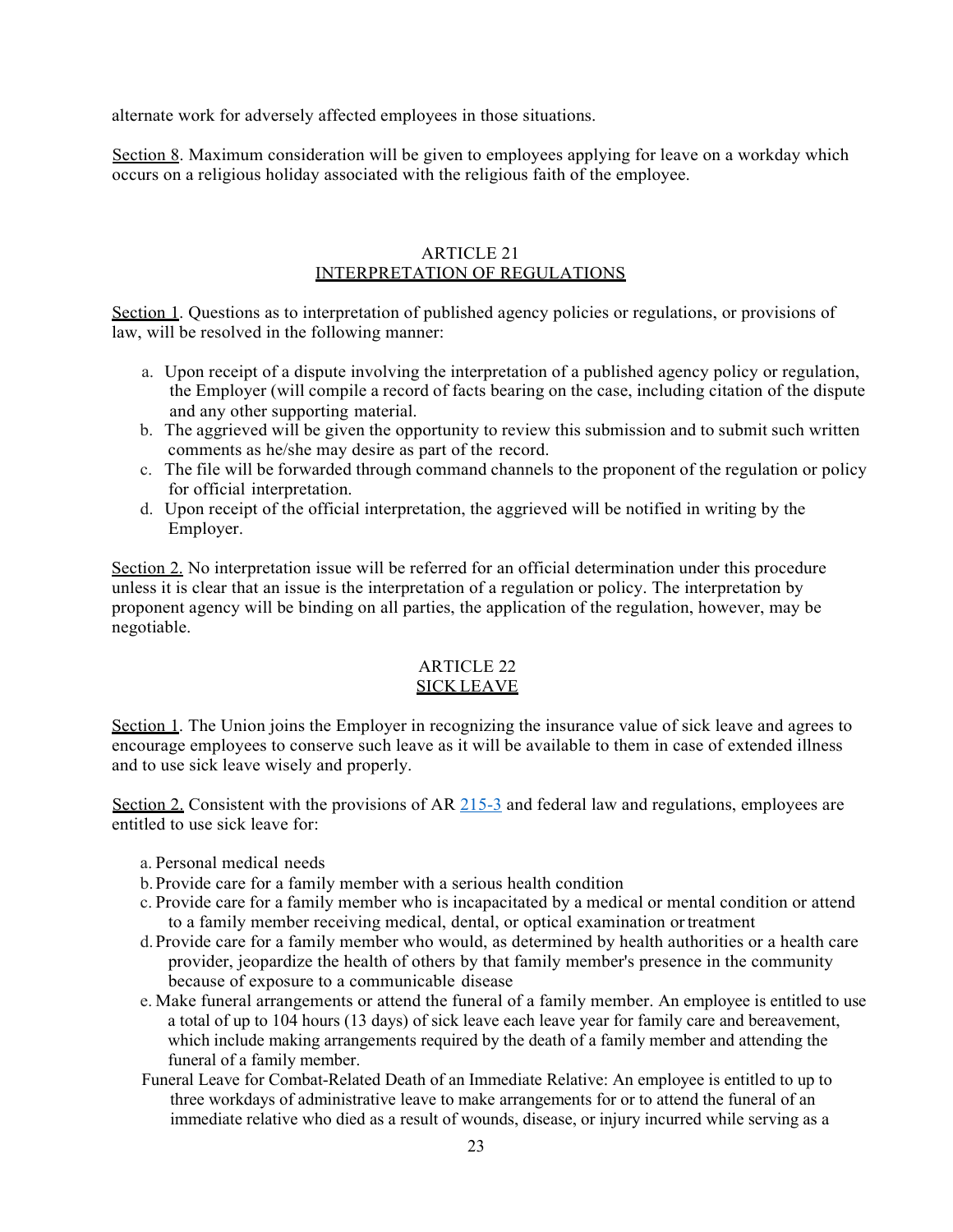member of the Armed Forces in a combat zone. If the employee provides satisfactory reasons, the 3 workdays do not need to be consecutive.

- Regular employees with less than 24 hours of accrued sick leave will be granted administrative leave, not to exceed 24 hours, to make funeral arrangements or attend the funeral of a family member. Approval will be subject to management assessment of mission and work load requirements.
- f. Adoption-related purposes

Section 3. For purposes of Section 2 and consistent with federal law and regulations, the definition of family member includes spouse, parents, parents-in law, children, brothers, sisters, grandparents, grandchildren, step parents, step children, foster parents, foster children, guardianship relationships, same and opposite sex domestic partners, and spouses or domestic partners of the aforementioned.

Section 4. Consistent with 5 CFR 630.401, the employer will consider the employee's selfcertification as sufficient evidence to support a charge to sick leave for absences of three consecutive work days or less. The self-certification is accomplished by having the employee complete an OPM 71. However, nothing in this section prohibits the employer from requiring a medical certificate, or other administratively acceptable evidence, as to the reason for the absence, if they determine it necessary.

Section 5. When, in individual cases, there is reason to believe that the sick leave privilege has been abused, employees may be placed on leave restriction according to the following:

- a.  $1<sup>st</sup>$  offense No longer than 90 days.
- b.  $2<sup>nd</sup>$  offense No longer than 180 days.
- c.  $3<sup>rd</sup>$  offense No longer than 365 days.

In such cases, the employee will be advised in writing that a medical certificate will be required to support a future grant of Sick Leave regardless of duration.

Section 6. The amount of advanced sick leave to an employee's account will not exceed thirty days at any time. Where it is known that the employee is to be retired, or where it is anticipated that he or she is to be separated, the total advance may not exceed an amount which can be liquidated by subsequent accrual prior to separation. Requests for advanced sick leave will be submitted by the employee lo his/her immediate supervisor with supporting medical evidence that the requested leave is required.

Section 7. Employees will earn sick leave in accordance with applicable regulations. The minimum charge for sick leave is fifteen (15) minutes with additional charges in multiples thereof.

Section 8. Except where circumstances beyond the control of the employees do not permit, the employees will obtain approval of the use of emergency sick leave from his/her supervisor or designated representative at the telephone number provided by the supervisor. Notification will usually be reported by the employee personally; however, other methods may be acceptable such as by spouse, fellow employee, etc., except when these other methods do not provide the Employer a timely notice.

Section 9. Consistent with applicable provisions of AR 215-3, employees must contact an appropriate supervisor as early as practicable but no later than two (2) hours after the start of his/her work shift when requesting sick leave.

Section 10. Where a determination is made by an Agency Medical Officer that the employee may be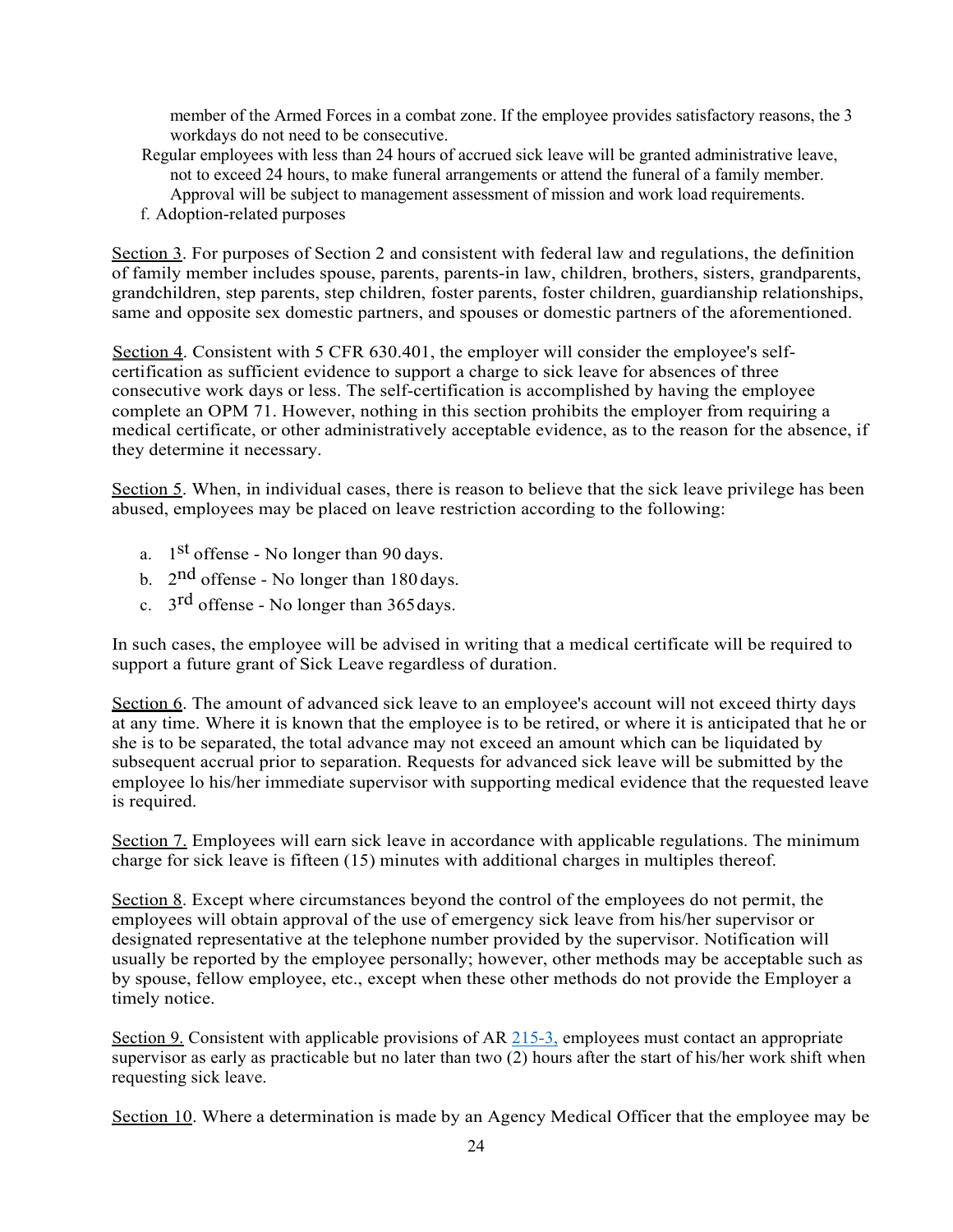placed in a limited work status, the Employer will make a reasonable effort to find duty to utilize the affect employees.

Section 11. When the supervisor has determined that an employee is not suspected of abusing sick leave privileges, advancement of sick leave, where consistent with applicable regulation, to employees who have completed their probationary period may be made in clearly established deserving cases of serious disability or ailment.

Section 12. When the employee has exhausted all accrued sick leave credits, consideration will be given to the use of annual leave which he or she may otherwise be required to forfeit, provided there is a reasonable assurance that the employee will return to duty. A written request, supported by attending physician or licensed practitioner, from the employee must be made for advancement of sick leave.

Section 13. Employees retiring for reasons of disability will be entitled to use of accrued sick leave prior to separation consistent with current governing regulations.

#### ARTICLE 23 EQUAL EMPLOYMENT OPPORTUNITY

Section 1. The parties agree that all employees will be treated fairly in all matters affecting their employment situation without regard to race, color, religion, sex, age, national origin, disability or genetic information.

Section 2. The employer will not discriminate against qualified applicants in any formal training programs on the basis of sex, age, race, color, religion, marital status, or national origin.

Section 3. A complainant has the right to be accompanied, represented, and advised by a Union representative, at the election of the employee, during counseling or at any stage of the counseling process, consistent with Federal law, governing regulations, or rules of applicable authority.

## ARTICLE 24 PAYROLL DEDUCTIONS OF UNION DUES

Section 1. In conformance with applicable regulations and policies of the Department of the Army, the Employerwill withhold Union membership dues, as voluntarily allotted by unit members of the Union.

Section 2. Withholdings shall include the regular periodic amounts required to maintain the employee as a member in good standing, but shall not include initiation fees, special assessment, back dues, or fines.

Section 3. Unit members participating in the dues withholding program must be members in good standing in the Union, as determined by the Union.

Section 4. Allotments for Union dues must be authorized on Standard Form 1187. The title of this form is "Request for Payroll Deductions for Labor Organization Dues." The Union is responsible for informing its members of the allotment program, its voluntary nature and use and availability of the standard form and the conditions governing revocation of allotments.

Section 5. Unit members wishing to participate in the dues withholding program must obtain Standard Form 1187 from the Union. The Union completes Section A of the form, and the employee fills in the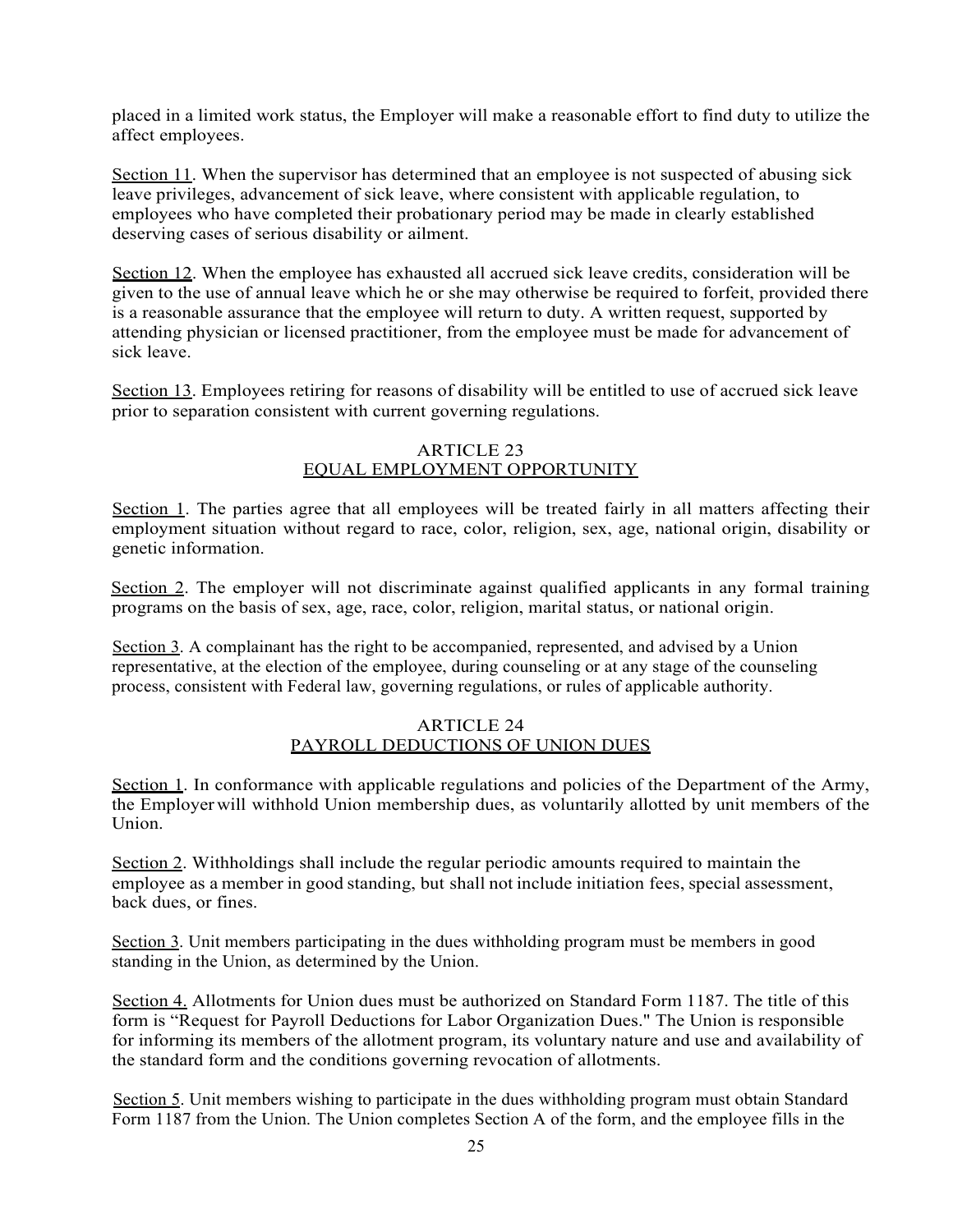remaining blanks. The Union is responsible for delivery of the completed original copy through the NAF Human Resources Office for processing by NAF Financial Services (NFS) Payroll Office, Red River Army Depot, Texarkana, Texas. The mandatory enrollment period is one year.

Section 6. Standard Form 1187 must be received by the NFS Payroll Office at least one full pay period prior to the beginning of the pay period from which the dues deduction is to bemade.

Section 7. Union dues will not be withheld when an employee's net salary for the payroll period involved is insufficient to cover the dues after other legal and required deductions have been made.

Section 8. It is agreed that the amount of dues to be withheld shall remain unchanged until the Union certifies to the NFS Payroll Office that the amount of dues has changed for a particular member, or members, showing the specific amount of the new deduction. Such changes shall not be made more frequently than once each twelve (12) months, measured from the date of the first change made by the Union.

Notification of dues changes must be received by the NFS Payroll Office at least one (1) full pay period prior to the beginning of the pay period for which the change is effective.

Section 9. An allotment for the deduction of dues may be revoked by the employee by submitting a Standard Form 1188 to the Union.

The dues revocation may not be effective for a period of one (1) year from the date the allotment was first made. Employees who authorized the Employer to withhold Union dues from his or her paycheck may revoke that authorization any time after the anniversary date of the authorization. The Union will provide a copy of the SF 1188 through the NAF Human Resources Office to the appropriate servicing NFS Payroll Office for processing.

Section 10. Dues withholdings will be discontinued at the end of the pay period during which the allotter dies, retires, is separated from service, is transferred from the servicing Payroll Office, move or is reassigned to an organizational segment which has not been accorded exclusive recognition; upon loss of exclusive recognition by the labor organization; when the agreement providing for dues withholding is suspended or terminated by an appropriate authority outside Department of Defense (DOD). . Dues withholdings will also be discontinued upon receipt of notice from the Union that the employee has resigned, been suspended, been expelled, or for any other reasons ceases to be a member in good standing of the Union. The Union is responsible for submitting such notices to the NAF Human Resources Office promptly.

Section 11.

Remittances to the Union of dues withheld for its account shall be made not later than three (3) working days following the day on which the related salaries were paid to the employees. Such remittances will be made to the Union Officer designated in writing by the Union to the NFS Payroll Office. Remittances shall show the names of participating employees, the amounts with help, and the pay period from which deductions were made.

Section 12. There shall be no charge by the Employer for deduction of Union dues.

## ARTICLE 25 BULLETIN BOARDS

The Employer agrees to provide bulletin board space up to two (2) square feet on one (1) bulletin board in each NAF activity. The bulletin board will be in a place accessible to employees. The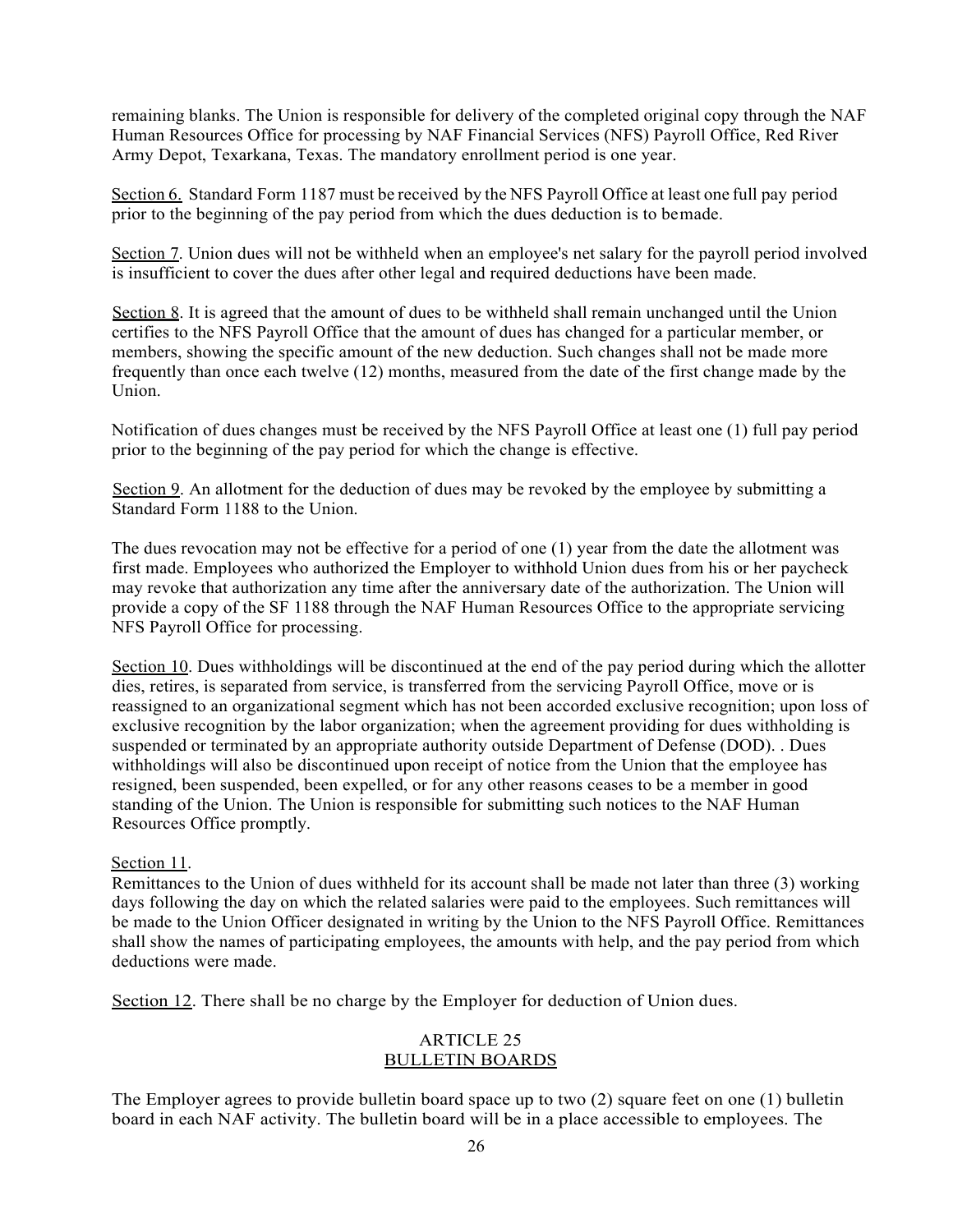supervisor will be provided a copy of any material that is to be posted at least ten (10) calendar days prior to the information being posted.

The Union, in posting material on designated bulletin boards, agrees that it is fully and solely responsible for the content of the material, that it does not violate any law, or the security of the Employer, or contain derogatory, disparaging, or inflammatory material. The Union is responsible for the neat and orderly maintenance of this allocated space, including removal of obsolete material. Obsolete material, and material that violates any law, the security of the Employer or contains derogatory, disparaging or inflammatory material may be removed by the Employer with concurrent notification/discussion with the Union.

#### ARTICLE 26 HOURS OF WORK

Section 1. Administrative Work Week: Consistent with AR 215-3, or as otherwise modified through any future negotiations between the parties to this Agreement, a period of seven (7) consecutive days beginning on Thursday and ending the following Wednesday constitutes an administrative work week. For the majority of regularly scheduled employees, the administrative work week consists of the regularly scheduled tour of duty and the regular days off. Tour of duty refers to the hours of the day, and the days within the administrative work week during which the employee is required to perform service on a regular, repetitive basis.

Section 2. The normal tour of duty for a regular, full-time employee is normally scheduledover a five (5)-day period, with the daily tour of duty not to exceed nine (9) hours, which includes a noncompensated meal period.

Section 3. Irregular Tours of Duty: The Employer reserves the right to schedule irregular tours of duty. Irregular tours of duty may be established when a regular tour of duty would handicap the performance of a function.

Section 4. Part Time Tours of Duty: When there is a need for less than forty (40) hours per week, a part time tour of duty may be established. Part time tours of duty will be scheduled and posted in advance, consistent with the provisions of AR 215-3, currently two (2) weeks in advance and will cover a period of at least one (1) administrative work week. Tours of duty will not be changed or adjusted solely to avoid the obligation for granting leave or premium pay for a holiday.

Section 5. Tours of duty for individual employees or groups of employees may be adjusted as required to allow for attendance at required training.

Section 6. Normally meal periods will not be less than thirty (30) minutes, but not more than sixty (60) minutes (non-compensated) duration, as determined by the supervisor. For such noncompensated meal periods, employees will be entirely free of duty and may leave the work area.

Section 7. No employee will be required to work more than six (6) hours in any workday without a meal period. This does not mean that employees should not be permitted such meal breaks where it is conducive to sound management practices to do so, e.g., to provide for greater productivity, health concern, increased efficiency or production, etc.

Section 8. A period of not more than thirty (30) minutes will be granted and will be considered time worked for which compensation is allowed for those employees not otherwise permitted a normal meal period provided above. Employees will be required to remain within the work area during any such compensated meal period. The parties recognize that the foregoing provision regarding the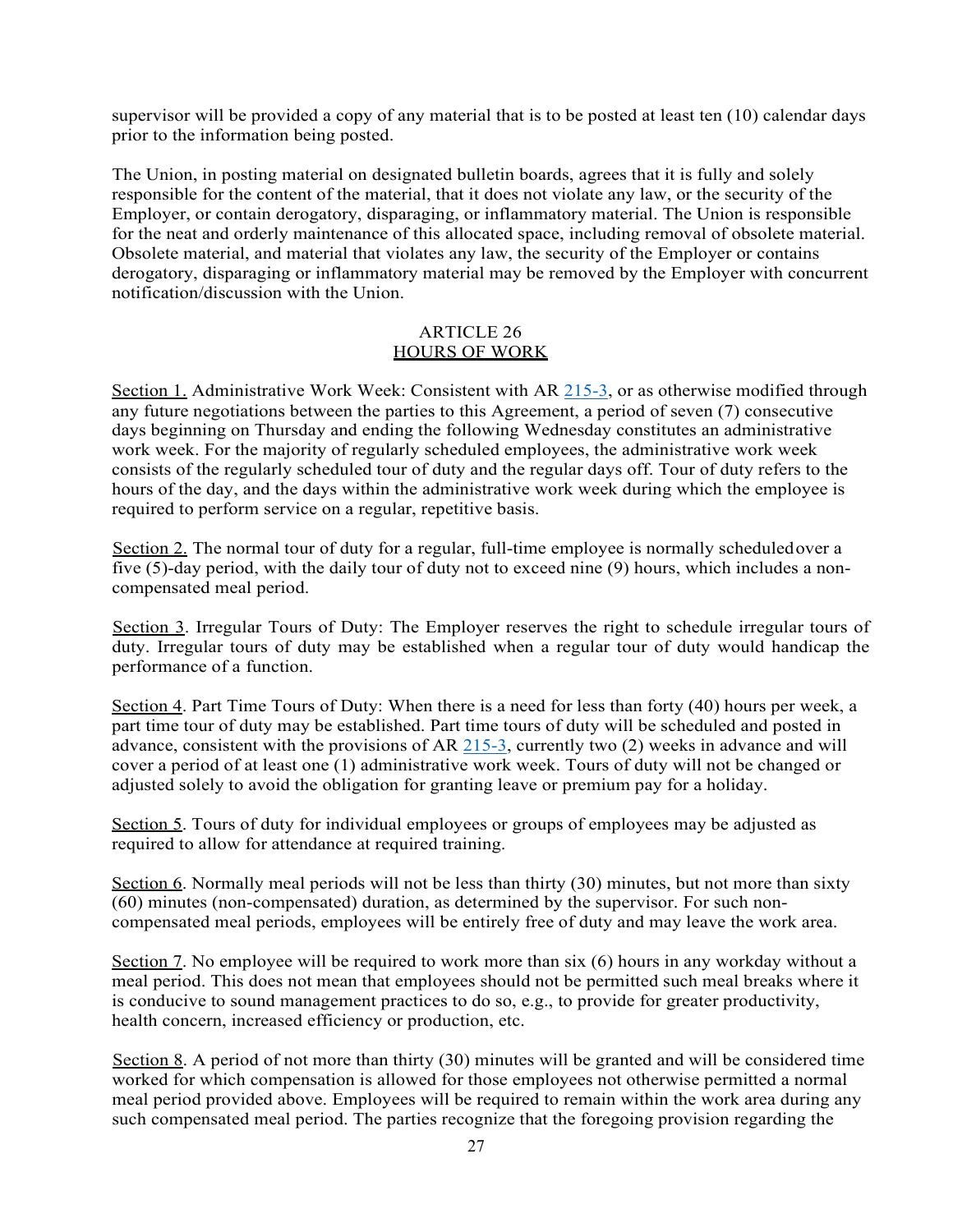thirty (30) minute meal period applies only to regularly scheduled employees and will be effected and/or discontinued only where deemed appropriate by the Employer.

Section 9. Consistent with the provisions of AR 215-3 and workload considerations, rest periods not to exceed fifteen (15) minutes during each four (4) hours scheduled will be granted at the work area at the time designated by the supervisor. Rest periods may not be utilized to extend the lunch period or to shorten the workday.

#### ARTICLE 27 CONTRACTING OUT

Section 1. The Union recognizes that the Employer has the authority and responsibility to determine the methods, means, and personnel required to accomplish the mission of the employer. The Employer and the Union recognize that contracting for services by the Employer is subject to certain policies and restrictions imposed by laws and regulations having Government-wide application.

Section 2. The Employer will give the Union as much notices as practicable in advance of contracting actions which may adversely affect or displace unit employees and will endeavor to do so at least thirty (30) days in advance of any such action. In all cases where contracting is utilized, the employer will make responsible effort to retain unit employees.

Section 3. Rationale for the contracting of work in this category will be provided to the Union upon request. The Employer will provide the Union access to records pertaining to a specific contract, unless prohibited by law and/or regulations of higher authority.

## ARTICLE 28 COST REDUCTION AND WORK IMPROVEMENT

It is agreed that more efficient use of labor and resources will result in increased productivity. To this end, the Union agrees to cooperate with the Employer in efforts to reduce waste, conserve materials, safeguard employees' health, prevent accidents, and discourage unplanned absences through practical and mutually beneficial means.

#### ARTICLE 29 GRIEVANCE PROCEDURE

Section 1. The purpose of this Article is to provide for a mutually acceptable method for the prompt settlement of grievances.

Section 2. Most grievances arise from misunderstandings or disputes which can be settled promptly and satisfactorily on an informal basis at the immediate supervisory level. The Employer and the Union agree that every effort will be made by the parties to settle grievances at the lowest possible level.

Section 3. Inasmuch as dissatisfactions and disagreements arise occasionally among people in any work situation, the filing of a grievance shall not be construed as reflecting unfavorably on an employee' s good standing, his/her performance, his/her loyalty, or desirability to the organization.

Section 4. The occurrence of occasional grievances or appeals will not be construed as reflecting unfavorably on the quality of supervision or on the general management of an organization.

Section *5.* Grievances will be resolved or decided at the lowest practicable organizational level and in the shortest time practicable.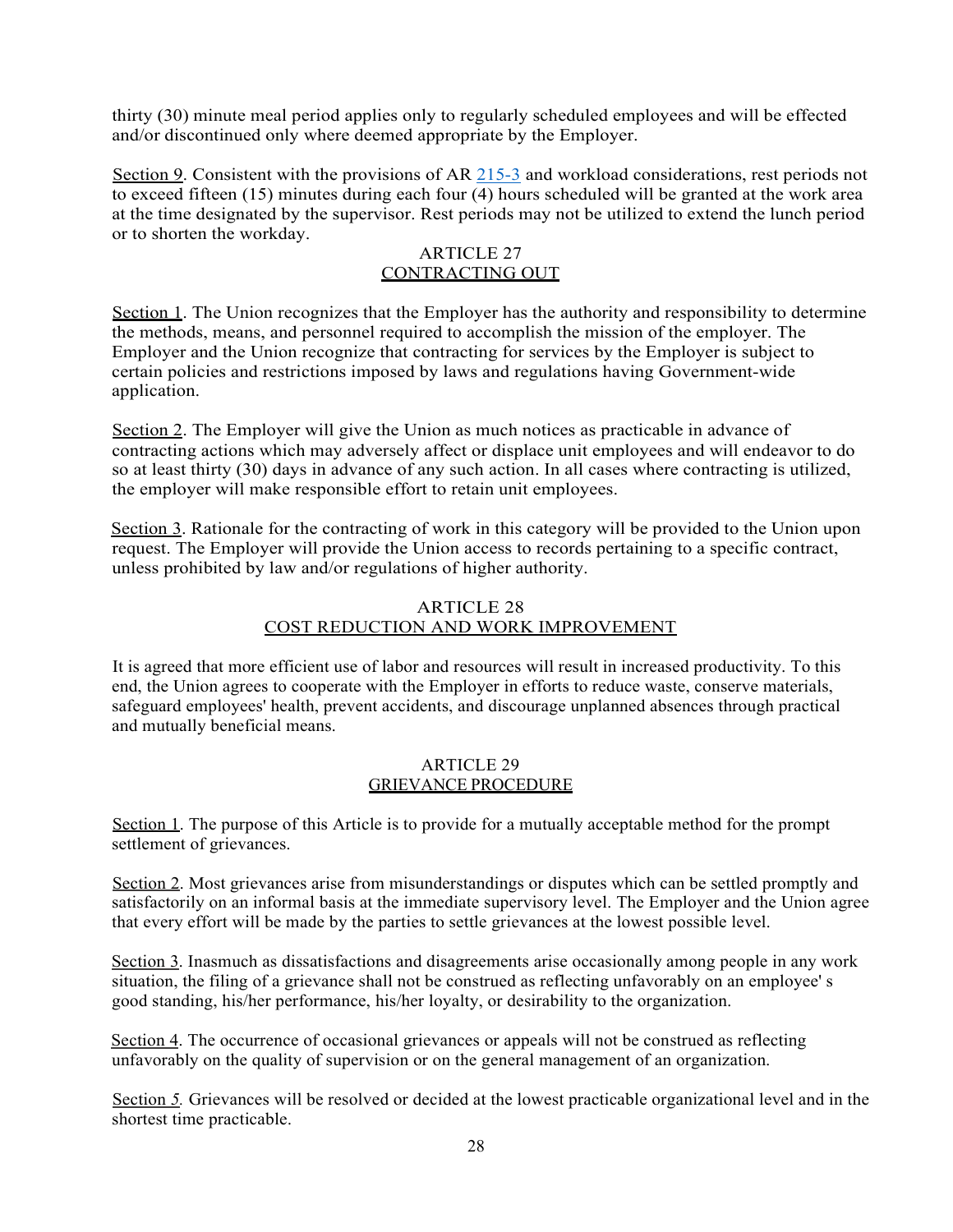Section 6. A grievance means an Institutional Grievance, Employee Grievance, Group Grievance or any complaint:

- a. By any employee concerning any matter relating to the employment of the employee;
- b.By the Union concerning any matter relating to the employment of any employee; or
- c. By any employee, the Union, or the Employer concerning:
	- (1) The effective interpretation or a claim or breach, of this collectivebargaining agreement;
	- (2) Any claimed violation, misinterpretation, or misapplication of any law, rule, or regulation affecting conditions of employment.

Section 7. An aggrieved employee affected by discrimination, a removal or reduction in grade based on unacceptable performance, or disciplinary action may at his/her option raise the matter under a statutory appellate procedure, where applicable, or the negotiated grievance procedure, but not both, except that employees serving on flexible appointments, temporary appointments, or probationary appointments may not grieve separation actions. For the purposes of this section and pursuant to 5 USC 712l (e)(1), an employee shall be deemed to have exercised his option under this section when the employee files a timely notice of appeal under the appellate procedure or files a timely grievance in writing under the negotiated grievance procedure.

Section 8. The following items are specifically excluded from coverage under this procedure:

- a.Any claimed violation relating to prohibited political activities.
- b.Retirement, life insurance, or health insurance.
- c.Actions taken under the provisions of AR 215-3, Chapter 17, pertaining to the security program.
- d.Any examination, certification, or appointment relating to employment.
- e.The classification of any position which does not result in the reduction in grade or pay of an employee.
- f. Business Based Actions (BBAs), where applicable, in accordance with this Agreement.
- g.Non-selection for appointment or non-selection for promotion from a properlyranked referral and selection register.
- h.Granting or not granting a performance, incentive, honorary, or any other discretionary award; adopting or not adopting a suggestion or invention.
- i. Consistent with the provisions of Article 21, the content of published policy applicable to NAF employees.
- j. Separation of probationary employees
- k. Separation of flexible employees employed less than 12 months
- l. Separation of limited tenure employees
- m.Reassignment to a position at the same rate of pay, in the same grade/level, in the same appointment category and within the same command.
- n. Notices of proposed disciplinary or adverse actions.
- o. Matters accepted by the Inspector General or Auditor General, except where theconditions of employment of a bargaining unit employee(s) are directly affected.
- p. Personnel actions voluntarily requested by the employee.
- q. Wage or pay schedules established by appropriate authority unlesssubsequently and properly incorporated into this agreement through subsequent negotiations (by virtue of mutual agreement).
- r. Advance warning of unsatisfactory performance.
- s. Any complaint or allegation regarding dissatisfaction in connection with conditions of employment of the affected employee where no personal relief to the employee is appropriate. This is not meant to be construed to mean that the Union cannot file grievance(s) on behalf of itself or the bargaining unit where there is an issue involving conditions of employment.
- t. Position classification appeals for crafts and trades positions (NA, NL, NS) which are processed in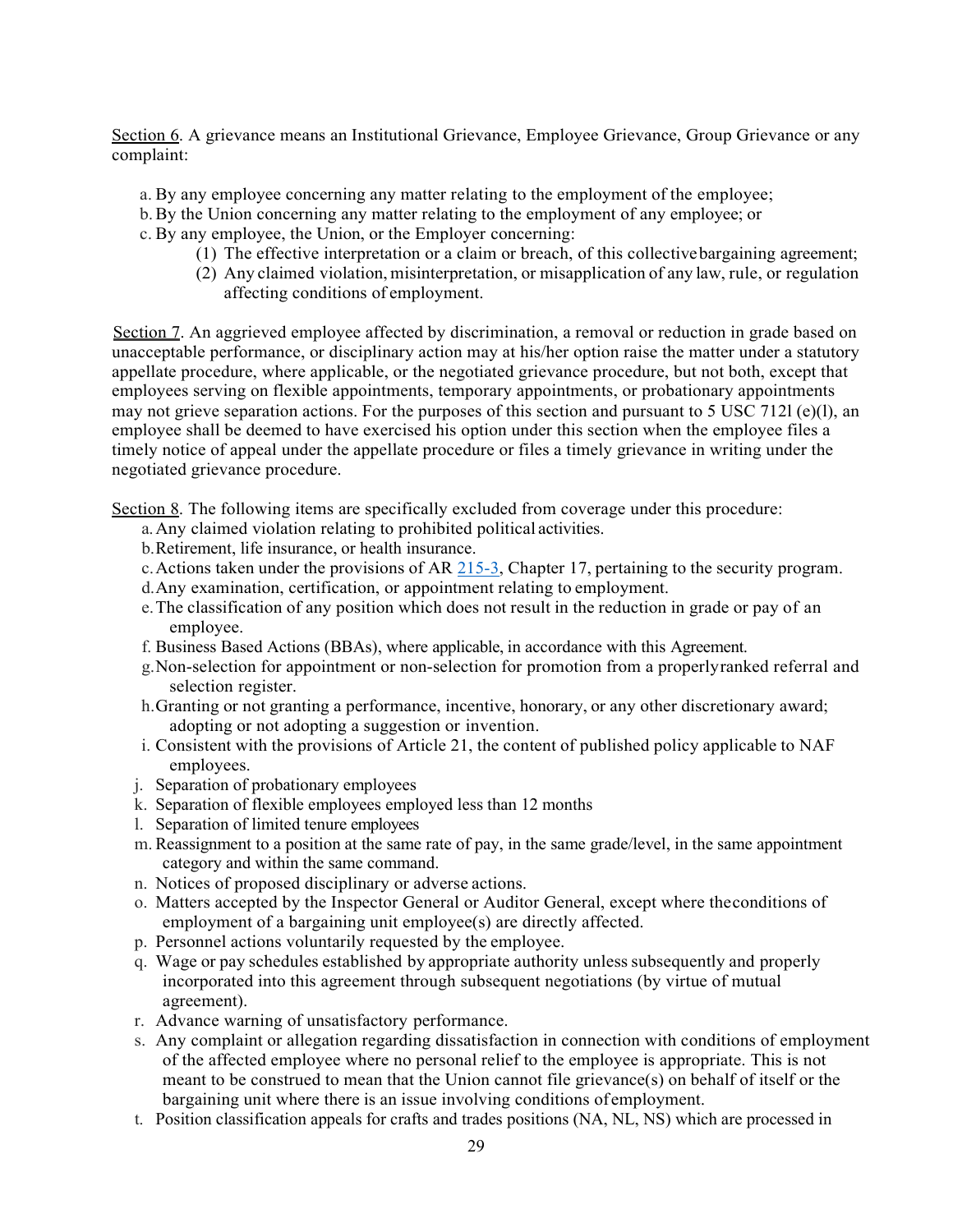accordance with AR 215-3, chapter 3, section II.

u. The content and interpretation of any Army Regulation.

Section 9. This negotiated procedure shall be the exclusive procedure available to the Union and the employees in the bargaining unit for resolving such grievances except these procedures do not apply to conditions of employment unique to flexible, temporary employees, and/or probationary employees as specified in AR 215-3.

Section 10. Failure of Management or Union officials to answer written grievances within the time limits prescribed shall permit the grievant or designated representative to refer the grievance to the next step.

Section 11. Time Limits. If any grievance under this article is not taken up with the grievant's Division Chief within thirty (30) calendar days of the matter giving rise to the grievance. Such grievance shall not be presented or considered at a later date. Extensions will be granted if mutually agreed upon by both parties.

Section 12. The Negotiated Grievance Procedure. The following steps will be followed in processing grievances:

STEP 1: The grievance shall first be taken up by the aggrieved employee(s) with his or her Division Chief or at the appropriate level within the employee's organization. The employee may be represented by the designated Union steward for that organization who may act for the employee, or the aggrieved may process the grievance on his/her own, without any representation.

## STEP 2:

- a. If the grievance is not settled within ten (10) calendar days from the date of the initial Step 1 meeting, and the grievant decides to pursue the issue, the grievance shall be reduced to writing stating the factual basis giving rise to the alleged grievance and the Article and Section of the contract violated, if any, the corrective action sought. Said grievance statement shall be submitted to the Director of FMWR or designated individual, within ten (10) calendar days from the date of the first step meeting.
- b. The grievant and/or appropriate union representative will meet with the management representative within ten (10) calendar days after receiving the written grievance.
- c. Any settlement reached will be reduced to writing by management, signed by a representative approved by the Union or if the employee pursues the grievance without Union representation, by the employee (Grievant) and Management, and a copy will be furnished to all parties. If no settlement is reached, a memorandum for the record will be prepared by Management summarizing Management's response to the written grievance statement. The memorandum will be furnished to the grievant within ten (10) calendar days.

## STEP 3:

- a. If no settlement is reached after receipt of the memorandum from Management during Step 2 the grievance may be referred in writing within ten (10) calendar days of receipt of the memorandum from Management to the Commander, Fort Stewart, Georgia 31314.
- b.The Commander or his/her designated representative will issue a decision within fifteen (15) calendar days from the date of referral to Step 3.

Section 14. Outline of Negotiated Grievance Procedure- Employee Grievance. These time frames may be changed at the agreement of both parties.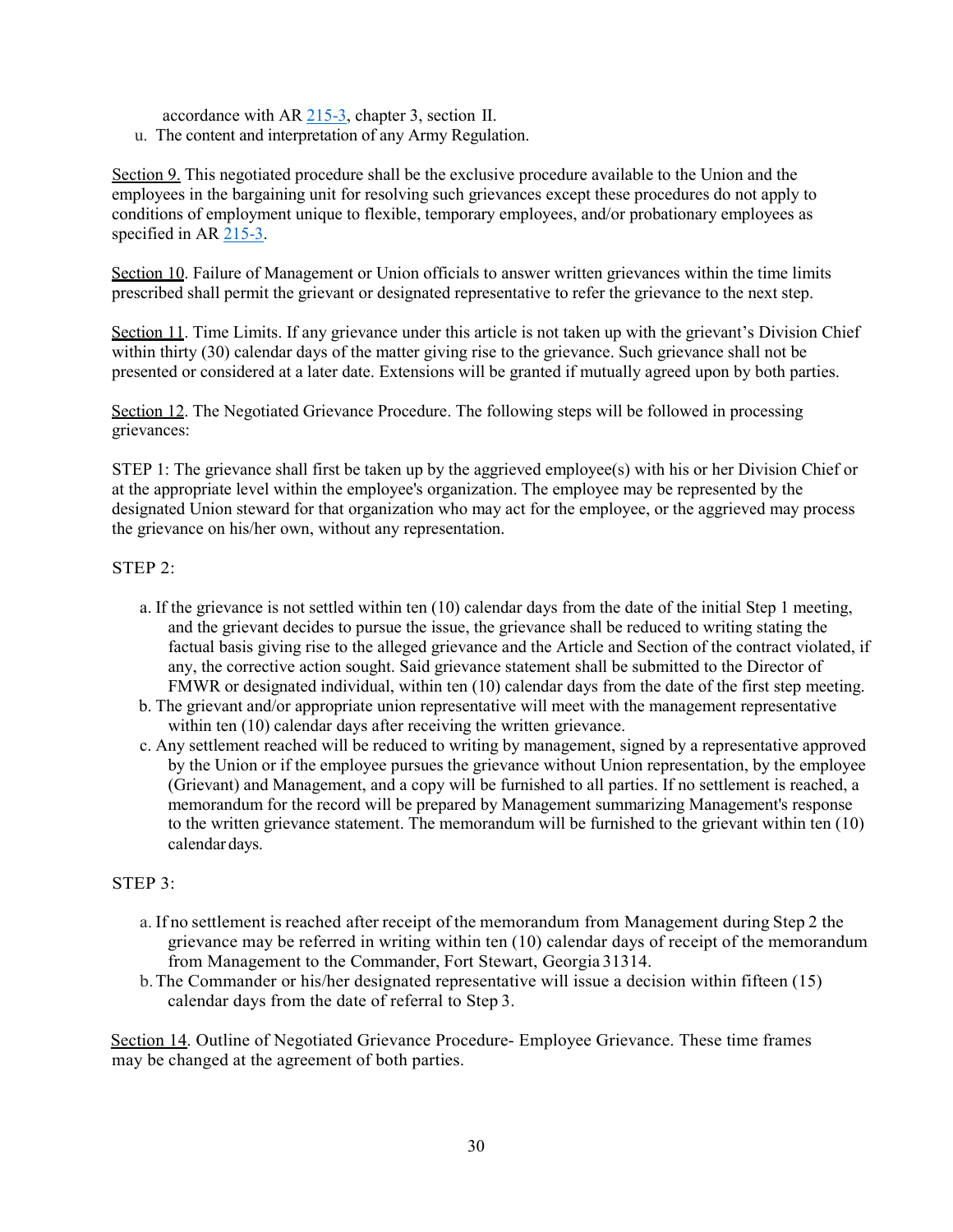| Step 1 | Grievance initiated<br>a.                                         | Within 30 days of<br>incident giving rise to<br>complaint       | Division Chief                    |  |
|--------|-------------------------------------------------------------------|-----------------------------------------------------------------|-----------------------------------|--|
|        | Step 1 grievance<br>$\mathbf{b}$ .<br>meeting held (if necessary) | <b>NA</b>                                                       |                                   |  |
| Step 2 | Step 2 grievance filed<br>a.                                      | Within 10 days of Step<br>1 meeting                             | Director or Designee              |  |
|        | Step 2 grievance<br>b.<br>meeting held (if necessary)             | Within 10 days of<br>receipt of Step 2<br>grievance             |                                   |  |
|        | Step 2 grievance<br>c.<br>response to employee                    | Within 10 days of Step<br>2 meeting                             |                                   |  |
| Step 3 | Step 3 grievance filed<br>a.                                      | Within 10 days of<br>receipt of Step 2<br>response              | Garrison Commander<br>or Designee |  |
|        | Step 3 grievance<br>$\mathbf{b}$ .<br>meeting held (if necessary) | Within 10 days of<br>receipt of Step 3<br>grievance             |                                   |  |
|        | Step 3 grievance<br>$c_{\rm}$ .<br>decision                       | Within 15 days of<br>receipt of Step 3<br>grievance             |                                   |  |
| Step 4 | Arbitration invoked by the<br>Union                               | Within 30 days from<br>date of Garrison<br>Commander's decision |                                   |  |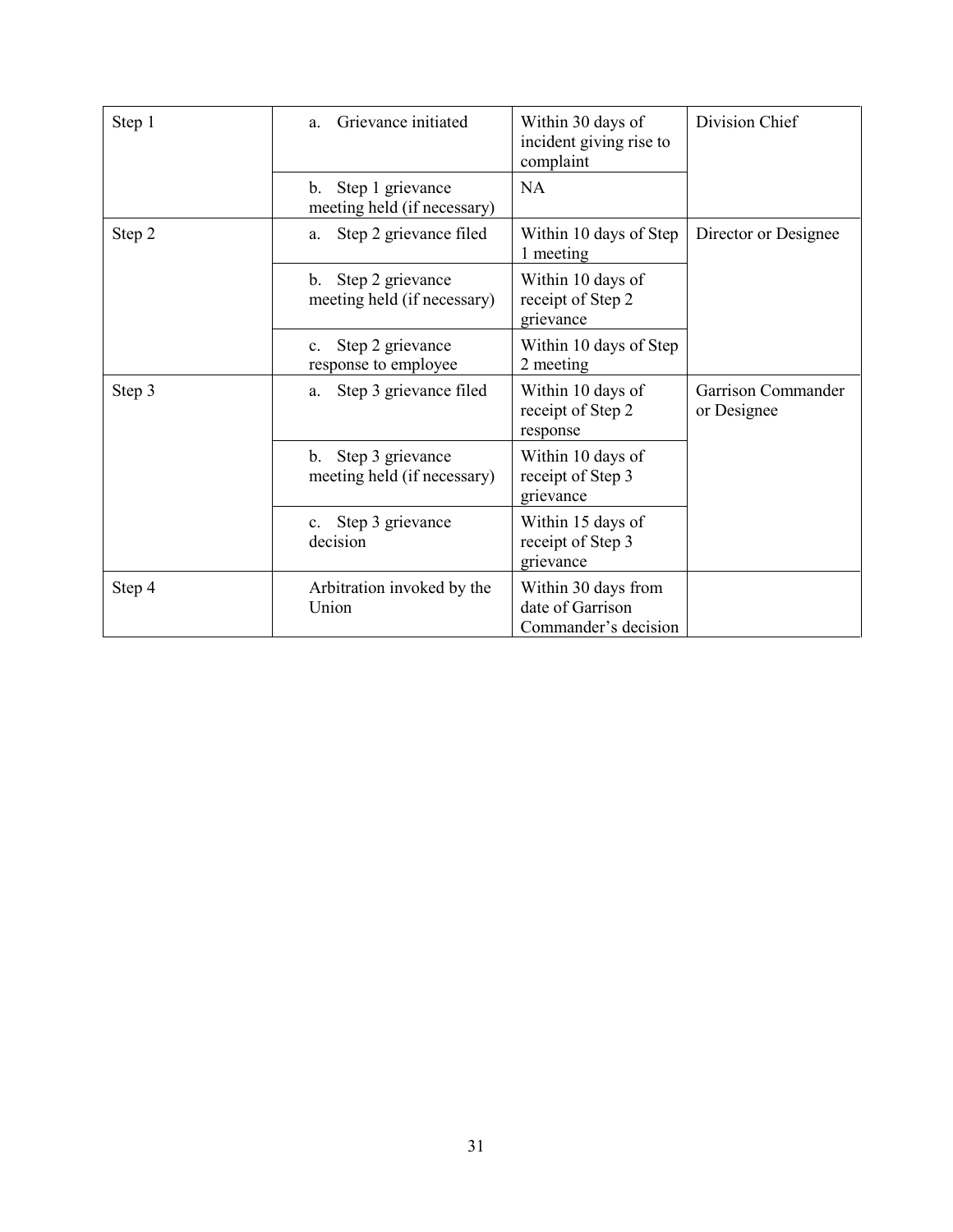Section 15. At any time during the negotiated grievance procedure (i.e. Steps 1-3) the grievant may amend the written grievance statement to cite additional Articles and Sections of the Agreement violated, if any, provided that grievant may not amend the factual basis which gave rise to the matter.

If new information related to the factual basis giving rise to the matter is made known to either party, either party may amend their respective written statements accordingly, provided that a party seeking to amend the factual basis supporting a written statement did not willfully withhold the new information from the other party.

#### ARTICLE 30 ARBITRATION

Section 1. Any grievance not satisfactorily settled under Article 30 may be submitted to arbitration.

Section 2. Arbitration may be invoked only by the Employer or the Union. Submission(s) shall be in writing and be delivered, as appropriate, either to the DGC, or the President of AFGE, Local 1922 or his designee, not later than thirty (30) calendar days from the date of decision under Article 29.

Section 3. Within five (5) working days from the date of the receipt of an arbitration request, the parties will jointly or, if the other party refuses to participate in a joint request, the grieving party may individually request the Federal Mediation Conciliation Service (FMCS) to submit a list of seven (7) impartial persons qualified to act as arbitrators. The parties shall meet within ten (10) working days after receipt of such list.

Section 4. The Union and the employer will alternately strike one (1) potential arbitrator's name from the list of seven (7) and shall then repeat this procedure. The remaining name shall be the selected arbitrator. The party striking the first name shall be determined by a toss of a coin.

Section 5. The FMCS shall be empowered to make a direct designation of an arbitrator to hear a case in the event either patty refuses to participate in the selection of an arbitrator, or upon undue delay on the part of either party.

Section 6. Prior to the notification of the selection of a specific arbitrator, the parties shall meet for the purpose of defining the issues to be arbitrated. If agreement cannot be reached, the issues to be arbitrated, the Articles and Section of the Agreement, the grievance, the decision at each step, and any other information, shall be forwarded to the arbitrator upon the confirmation of his/her appointment.

Section 7. If the parties fail to agree on a joint submission of the issue for arbitration, each shall submit a separate submission to the arbitrator and the arbitrator shall determine the issues to be heard. In this case, the arbitrator will then determine the issues to be arbitrated.

Section 8. The fees and expenses of the arbitration shall be borne equally by the parties.

Section 9. The arbitrator's award shall be binding on the parties. However, either party may file exceptions to an award with the FLRA, under regulations prescribed by the Authority.

Section 10. In the event an arbitrator's award is appealed by either party to the Authority, the award shall be stayed or delayed in accordance with the rules of the Authority.

Section 11. Any dispute over the application of an arbitrator's award shall be returned to the arbitrator for settlement.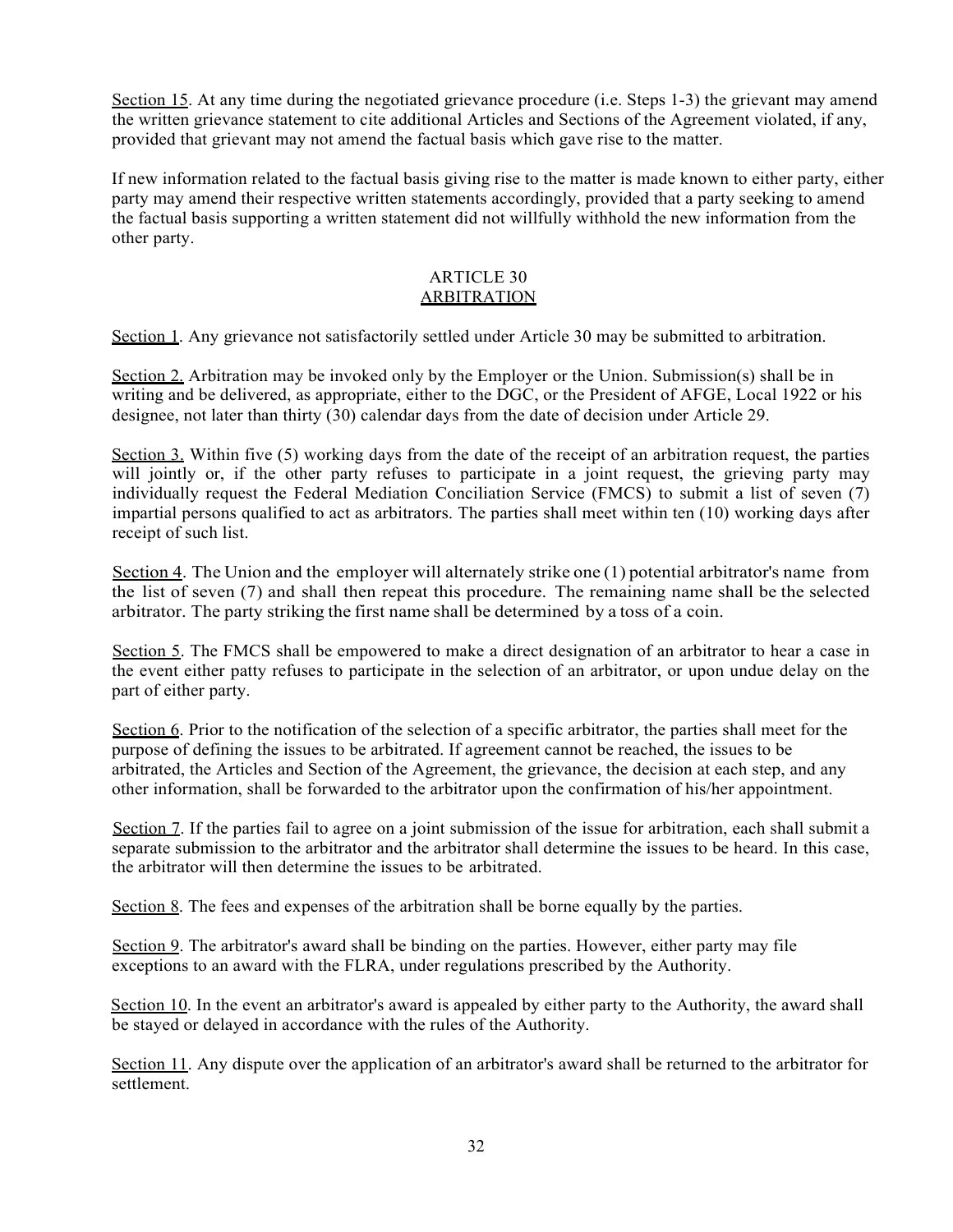Section 12. It is understood that grievances which are not complex normally do not require a transcript and where there is not mutual consent for providing a transcript, either party may elect to obtain such transcript at its own cost; however, the other party may not be privileged to such transcript except when they have mutually agreed to equally share the total cost of obtaining the transcript. Filing of briefs are optional to the parties at the discretion of each.

Section 13. The arbitration hearing will be held, if practicable, on the Employer's premises during the regular day shift hours of the basic work week. Participants in the hearing whose regular tour of duty coincides with the hearing:

- For the grievant and any employees that are serving as representatives of the union, or witnesses on the union's behalf, this time must be charged to tax payer funded Union Time.
- For all other employees participating in the hearing on the behalf of the agency, the time is regular duty time.

Management will rearrange the tour of duty of other participants at the hearing unless such rearrangements would seriously handicap the operations of the organization. Arbitrations will be conducted virtually unless there is an objection by the Agency or the Union.

Section 14. The arbitrator will be requested to render his/her decision as quickly as possible, but in any event not later than thirty (30) days after the conclusion of the hearing unless the parties mutually agree to extend the time limit.

Section 15. Where there is not already an arbitrator's decision upon the arbitrability of the issue, the arbitrator shall hear arguments regarding both the arbitrability and render a decision prior to hearing the merits of the case. The burden of whether a grievance is grievable or arbitrable shall rest with the initiating party.

Section 16. Where the parties consider it mutually desirable to do so, e.g., in an instance such as a highly complex case which could be expected to require several days of hearings; the parties will have the issue of arbitrability/grievability and the issue involving the merits of the case considered separately.

## ARTICLE 31 SAFETY

Section 1. The Employer agrees to the fullest extent of its authority and within the Employer's capability and budgetary limitations to make every effort to provide a wholesome, safe, and healthful working climate and endeavor to provide proper ventilation of working areas and proper heat for all buildings where employees are required to work; assure prompt and proper reports of accidents and injuries; create a climate of safety consciousness in all supervisors and employees; ensure prompt and complete reporting of on-the-job injuries to the appropriate office or official so that a fair and equitable settlement can be made.

Section 2. The Union agrees to vigorously support the Army Safety Program through encouragement to all employees; to conscientiously abide by established safety rules, regulations, and directives, etc.; to report to an appropriate management official(s), any known hazardous conditions or procedures for the purpose of making those conditions safe; to report job-connected injuries and illnesses to an appropriate Management official so that appropriate reports can be completed.

Section 3. Subject to security restrictions, upon request, the Union will be permitted to appoint a representative to accompany Management officials in the investigation of circumstances and causes of an accident.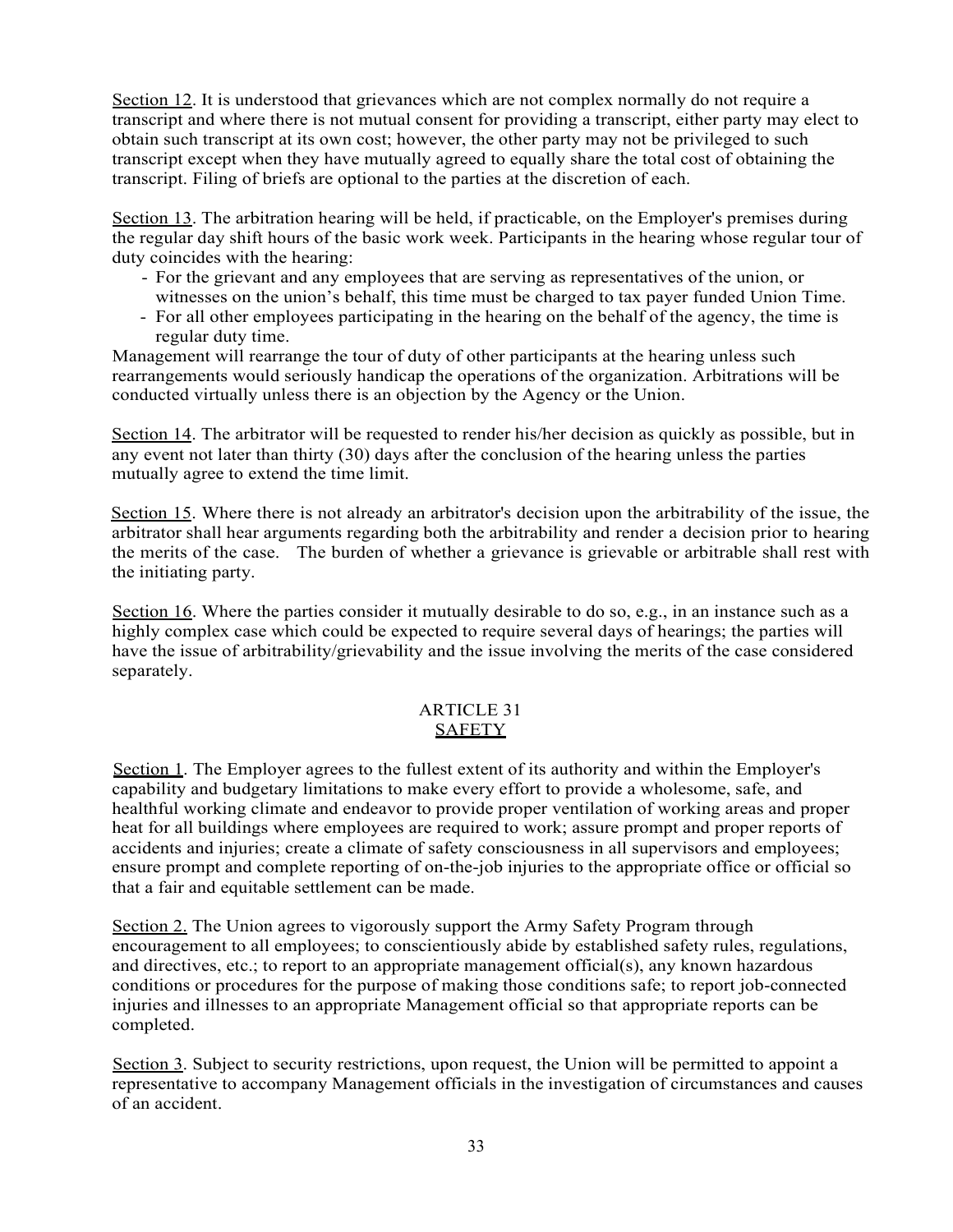Section 4. If not otherwise precluded, one Union representative will be allowed to accompany a Safety Office representative from higher headquarters on a tour of sites where bargaining unit employees are employed. The Union may request to meet with an Occupational Safety and Health Administration (OSHA) inspector.

Section 5. Upon mutual agreement of the parties, an individual designated by the Union may meet with affected Management official(s) to discuss such topics as:

- a. Safe working methods and practices.
- b.Recommend changes to protective equipment or devices.
- c. Encourage employees to submit suggestions on safety.
- d. Develop and/or devise safe practices and rules to comply with current methodsin accordance with agency regulations and guidance.
- e. Participate in promoting safety within the workforce.
- f. Encourage safety meetings at the shop level.

Section 6. Subject to the provisions of applicable regulations, the Employer agrees to bear the full expense of all special tools, clothing, and equipment employees may be required to use. Items of protective clothing and equipment, when essential for the protection of employees, will be furnished by the Employer in accordance with DA regulations, which comply with OSHA and other applicable laws.

Section 7. The use of protective clothing and equipment as a means of preventing or minimizing injuries to personnel or damage to equipment is essential to all operations which are made hazardous by existing conditions such as temperature, footing, illumination and visibility, ventilation, atmospheric contaminants, skin contaminants, physical and biological hazards, noise, and radio activity.

Section 8. Protective clothing and equipment will be required when:

- a. The items are necessary to protect personnel from occupational diseases and trauma.
- b. The items are necessary for safe performance of the task and/or protection of other people, government equipment, material, or property.

Section 9. The procedures established in the safety and health program shall not preclude the right of any employee to file a grievance at the appropriate step of the grievance procedure. The primary responsibility of resolving differences involving health and safety matters remains with the employer and the union.

#### ARTICLE 32 HOLIDAYS

Section 1. When scheduling employees for holiday work, the Employer will give first consideration to qualified volunteers.TheEmployer will endeavorto assure such assignments are distributed fairly among the employees.

Section 2. Consistent with the provisions of AR 215-3, eligible employees who are required to work on a recognized Federal holiday will be paid holiday pay for hours worked.

Section 3. Consistent with the provisions of AR 215-3, when recognized Federal holidays occur on a calendar Saturday or Sunday or the non-workday corresponding to an eligible employee's scheduled day off, the holiday shall be observed on the day specified by existing laws, rules, and regulations.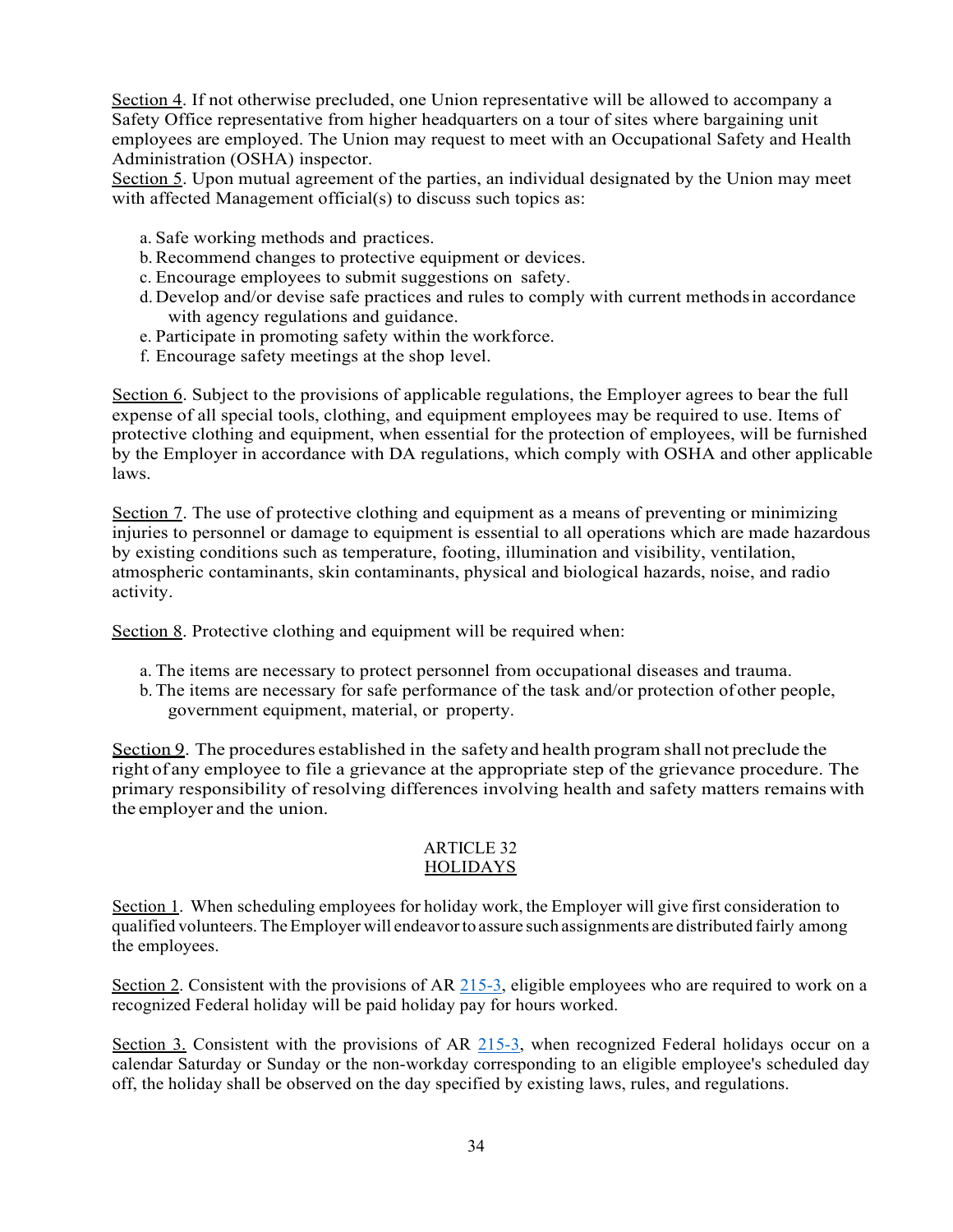#### ARTICLE 33 TRAINING AND EMPLOYEE DEVELOPMENT

Section 1. The Employer and the Union agree that the training and development of employees is a matter of primary importance to the parties, and the parties shall strive to attain training and development for all employees according to their needs as it relates to their respective jobs, consistent with budgetary constraints and the needs of the NAF service. The Union may submit suggestions and recommendations and consult with the Employer concerning training programs. The standards of conducting training and the need for such training will be determined by the Employer in accordance with AR 215-3, this Agreement and other applicable laws, rules, and regulations.

Section 2. To facilitate achievement of the goal described in Section 1 above, the Employer will endeavor to provide training where deemed by the Employer to be appropriate for training and development of employees to accomplishment of the mission, consistent with AR 215-3 and available resources. The Employer will determine the extent and types of training necessary to maintain competence in the work force. On-the-job training, directed by the Employer, will be provided to effectively meet the needs of the organization.

Section 3. The Union will encourage employees to:

- a. Keep abreast of changes occurring in their field, craft, trade, profession or occupation.
- b. Participate in developmental activities in order to perform more effectively in current and future assignments. These developmental activities may include reassignment, job rotation, on-the-job training, and classroom training.
- c. Realize that not all training and development is directly related to their jobs and they have a responsibility for self-development, and for informing their supervisors of their accomplishments.
- d. Utilize and share with fellow employees new skills acquired through training.

Section 4. In recognition of the mutual advantages to the Employer and to the employee, the Employer agrees to make a reasonable effort to utilize existing employees when training is determined to be necessary for new skills. Selection for such training shall be at the discretion of the Employer. If training will lead to promotional opportunities, selection for such training will be in accordance with the promotion procedures established in AR 215-3, this Agreement and other applicable laws, rules, and regulations.

Section 5. The Employer will endeavor to establish, consistent with budgetary constraints, training opportunities in areas where scarcity of skills exist and inform employees how to apply for any resultant Government-funded training. Employee off-duty education often benefits both the Employer and unit employee. Upon request, the Employer will make a reasonable effort to arrange employee hours-ofwork to accommodate education and training which is a mutual benefit to the Employer, the employee and which does not adversely affect the mission. Job training required by the Employer, as distinguished from self-development for which the Employee voluntarily applies, shall be accomplished on the Employer's time.

Section 6. Consistent with the provisions of AR 215-3, in the event of impending changes in function, organization, and mission of the Employer, where it is feasible to do so, the Employer will endeavor to plan for the retraining of adversely impacted employees. Consistent with Federal law and applicable rules regulations (e.g., AR 215-3), where the Employer directs the employee to attend training required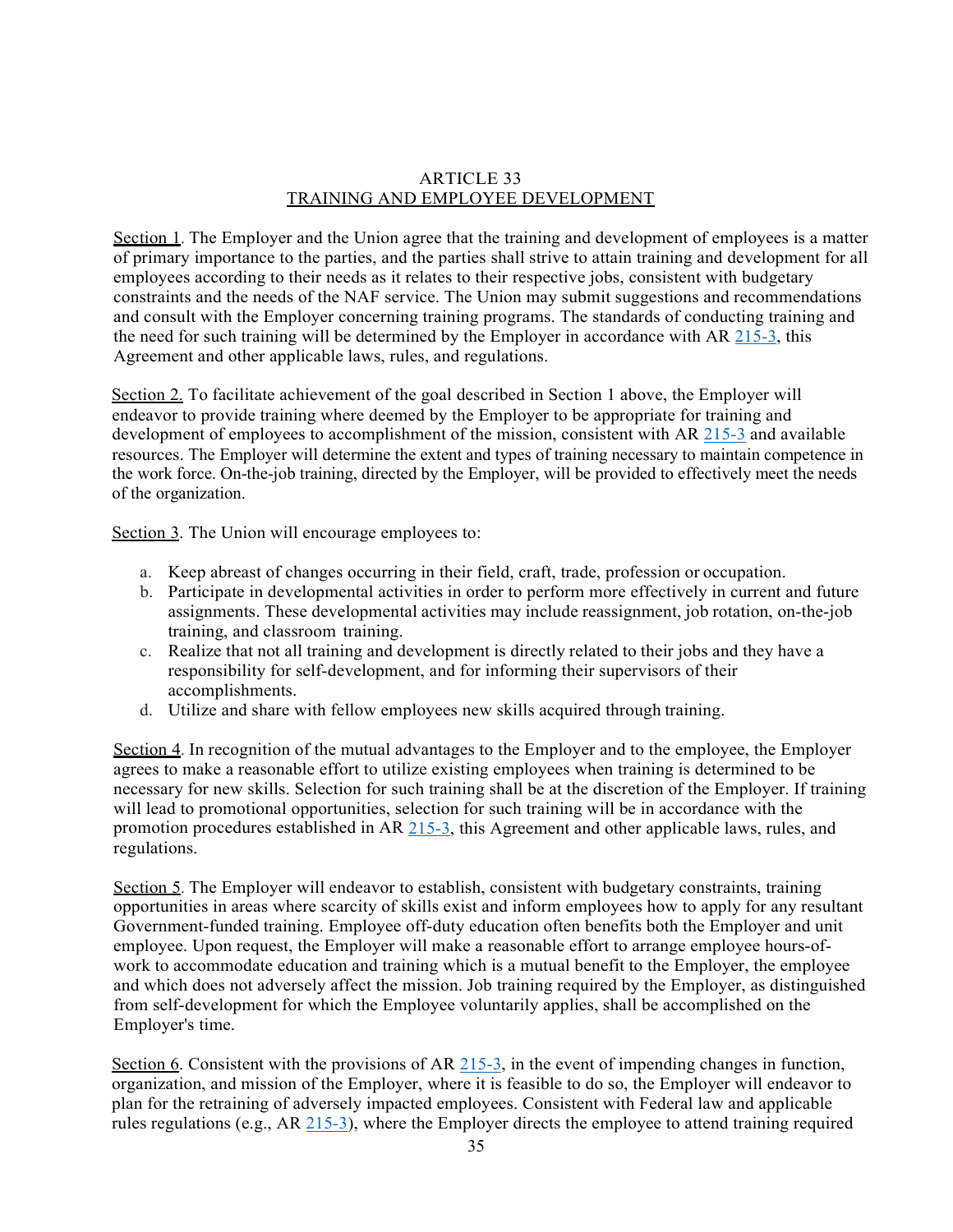in connection with officially assigned duties, such training will be accomplished at the Employer's expense.

Section 7. The Employer may provide on-the-job cross training in any circumstance where it is determined to be feasible to do so. The Employer may rely on such techniques as interchanging employee's when they share mutual desires and aptitudes, so they may receive training in other positions, when the respective supervisors concur and such training is not detrimental to mission accomplishment.

Section 8. Where it is deemed appropriate to do so by management, the Employer may determine from the Georgia Department of Labor, whether any of the employees adversely affected by a major strength reduction, if any, may be eligible for training from the State and in such cases, will endeavor to inform adversely affected employees how to apply for such training.

Section 9. Supervisors are in a position to identify those situations in the specific work environment where training can aid in achieving desired objectives and goals of the Employer. Upon request from the employee concerned, available training programs will be discussed with affected employees who are eligible for such training.

Section 10. Upon acceptance for a position, employees will be oriented concerning what is expected in the performance of their duty. This will include appropriate use of equipment, forms, procedures, dealing with the public, and above all, what the mission of the employing activity is.

Section 11. The Employer agrees to give advance notice to the Union in regard to the installment of any new equipment, machinery, or process that requires additional training and would result in significant changes of work assignments.

## ARTICLE 34 PERFORMANCE APPRAISALS

Section 1. This article will be carried out in accordance with AR 215-3 and any other applicable law, rule, and/or regulation of appropriate authority. The positions to which this article applies are those which are specified in AR 215-3. Performance standards will, to the maximum extent feasible, permit the accurate evaluation of job performance on the basis of objective criteria related to the job in question for each employee or position under the NAF performance appraisal system. That appraisal system as it is applied to affected unit employees, must be reasonable, fair and attainable.

Section 2. As used in this article, the following definitions shall apply:

- a. "Performance" means an employee's accomplishment of assigned duties and responsibilities.
- b. "Critical Element" means a component of an employee's job that is of sufficient importance that performance below the minimum standard established by Management requires remedial action and denial of a within-grade increase, and may be the basisfor removing or reducing the grade level of that employee. Such action may be taken without regard to performance on other components of the job.
- c. "Performance standards" are the expressed measure of the level of achievement established by Management for the duties and responsibilities of a position or groupof positions. Performance standards may include, but are not limited to elements such as quantity, quality, and timeliness. Maximum employee participation in this process will be encouraged.
- d. "Noncritical element" is a job element that is not critical, but is important enough to require measurements.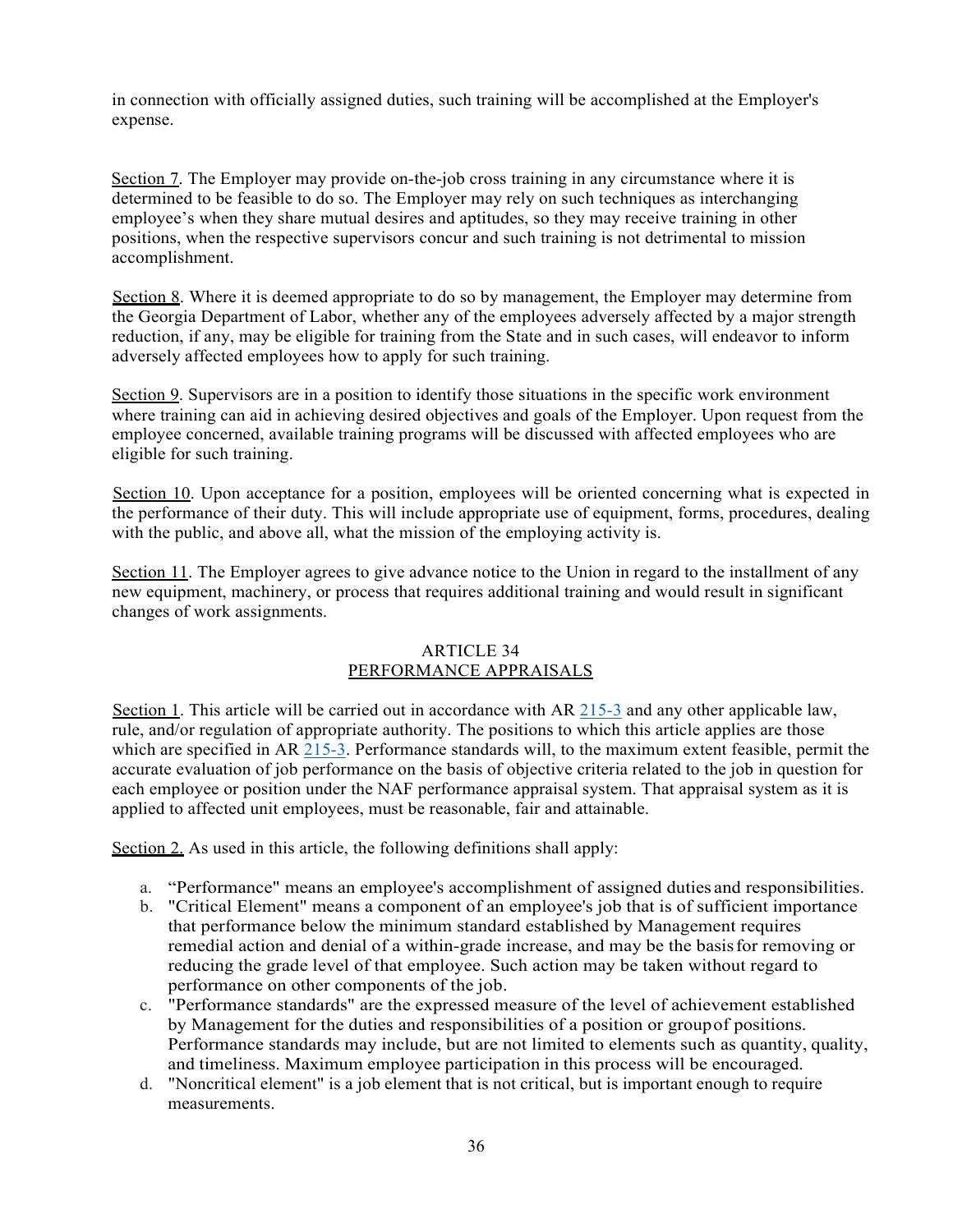Section 3. Where appropriate, employees in the bargaining unit will be evaluated in accordance with the NAF performance appraisal system. Employees may be asked to participate in the development of performance standards. Final determination concerning performance standards and the emphasis to be placed on each job element will be made by Management.

Section 4. While developing elements and standards for each position, the responsible supervisor will give the employee(s) affected an opportunity to contribute through individual or group discussion. The Union shall be given an opportunity to be represented at any group discussion and any individual discussion with a unit employee by individual supervisors involving identical standards to be used for more than one position under his/her supervision.

Section 5. Major job elements, including critical job elements, and performance standards will be identified in writing. If an employee feels an element or standard unique to his/her position is unreasonable or unfair, he/she may request that the supervisor reconsider the matter for those reasons advanced by the employee. Management agrees to give all due consideration to all such comments and suggestions when developing the final elements and standards.

Section 6. Consistent with terms of AR  $215-3$ , where appropriate (i.e., for those employees to whom the performance appraisal process applies), as part of the appraisal process, employees will be given, upon request of the employee, a copy of their respective job description(s) and prior to the evaluation period and as changes occur, will be given a copy of the elements and performance standards that relate to their positions. The supervisor will explain to the employees their standards and elements. It is the responsibility of both the supervisor and the employee to see that performance requirements are known and understood by the employee.

Section 7. Major job elements are identified through analysis of the duties and responsibilities of that particular job (i.e., an analysis of what the job requires) and their linkage to the mission, functions, and goals of the organization. Specific tasks or activities important to each element should be developed by the supervisor to aid in establishing the performance standard. The supervisor, in establishing the performance standard, may, for example, consider such sources as:

- a. The job description.
- b. Mission or functional statements.
- c. Program budget or planning documents.
- d. Organizational goals.
- e. Previously developed performance standards

Section 8. Performance standards and performance appraisals will be effectuated consistent with AR 215-3, applicable laws, rules, other regulations, and the terms of this Agreement.

Section 9. When the major job elements and performance standards become operative, each employee may sign and date the documentation to indicate that he/she has been informed of the elements and standards applicable to his/her position. The Employer shall then provide the original copy of the documentation to each employee.

Section 10. Except as specified in Sections 13, 14, or 15 below, the Employer shall, under normal conditions, appraise the performance of affected bargaining unit employees, i.e., consistent with the provisions of AR 215-3, on an annual basis. In addition, a prearranged conference will be held at the midpoint of the annual rating period so that employees may be informed of their progress toward achieving performance requirements. A copy of the written record of this conference will be provided upon written request from the employee.

Section 11. Where applicable and where appropriate under the provisions of AR 215-3, if the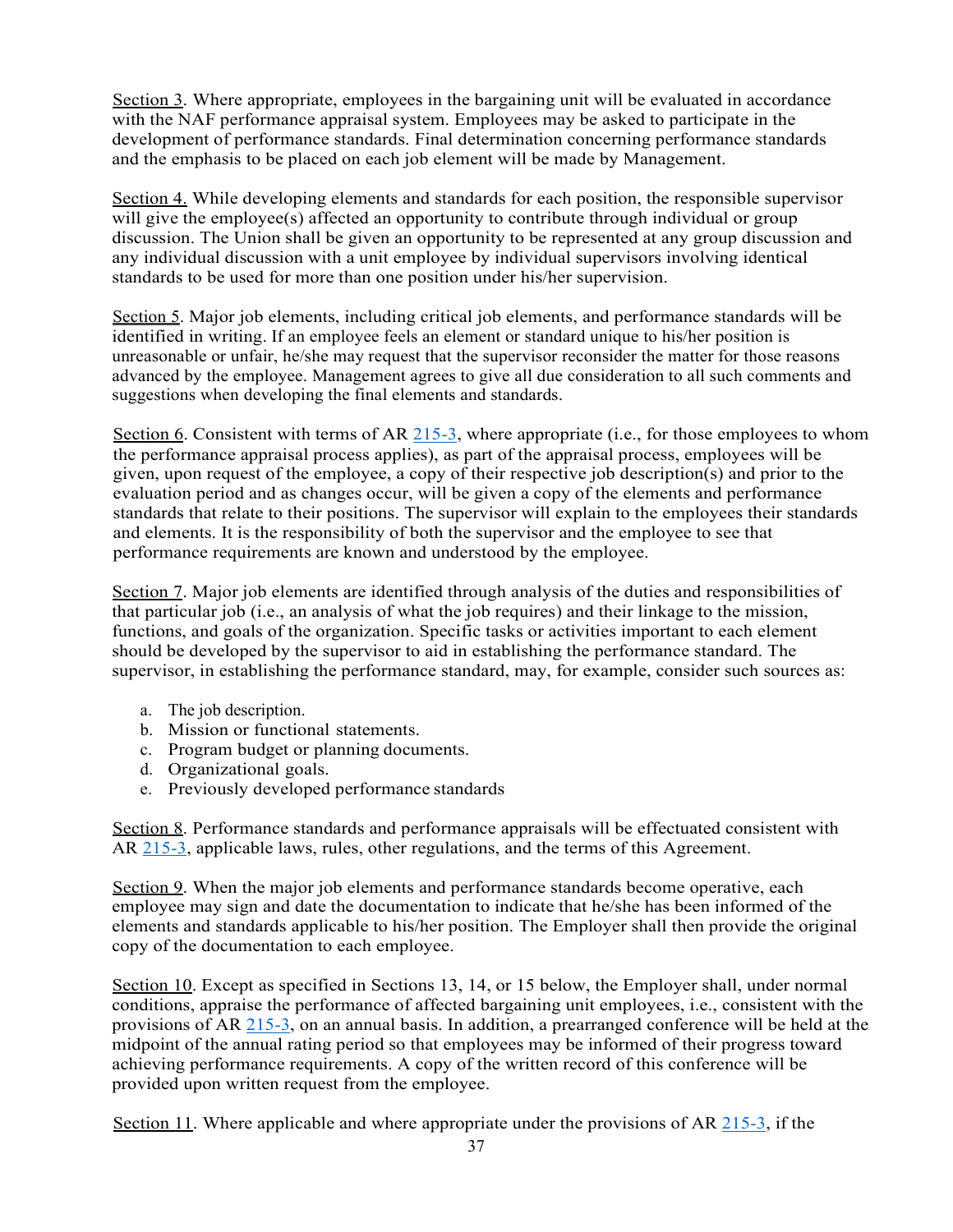performance standards have not been in effect for the employee for the preceding 120 calendar days, or the employee has not worked under the performance standards for 120 calendar days, then the appraisal may be deferred until they have been in effect for 120 calendar days or the employee has worked under them for 120 calendar days.

Section 12. The parties recognize that Management may take a performance-based action without relying on a formal performance appraisal; however, if a formal performance rating is to be used to support a personnel action, only ratings predicated on 120 days or more in a particular assignment will be used.

Section 13. Sixty (60) days after a minimally satisfactory rating on an employee's performance evaluation is received, the rating supervisor will reevaluate the employee's performance. The reevaluation will be based on performance requirements established and documented.

Section 14. Except as specified in Sections 17 through 21 below, an employee's performance shall be appraised by his/her rating supervisor.

Section 15. If an employee's rating supervisor is absent, e.g., on official travel or extended leave, and cannot exercise the appraisal in a timely manner, then the appraisal shall, consistent with applicable laws, rules, AR 215-3 or other regulations, and this Agreement, be executed by an appropriate individual in a position to do so.

Section 16. Consistent with governing laws, rules, AR 215-3 or other regulations, and this contract, if an employee's rating supervisor has supervised the employee for less than 120 calendar days, then the appraisal may either be deferred until the supervisor hassupervised the employee for 120 days or may be executed by another appropriate individual in a position to do so. When neither of these officials has supervised the employee for at least 120 days, then the appraisal may be deferred and later executed consistent with governing laws, rules, regulations (e.g.,  $AR$  215-3) and this contract by an appropriate person in a position to do so. If the employee has served less than 120 days under his/her current supervisor, the annual rating may be prepared by the current supervisor after consultation with previous supervisor(s) or may be delayed until the end of the 120 day period.

Section 17. Consistent with governing laws, rules, regulations (e.g., AR 215-3), and this Agreement, if a new performance rating is required for a competitive promotion action and the employee's supervisor is competing for the same position, then the rating for the placement action may be executed by another (different) individual in a position to do so.

Section 18. For those employees to whom this article applies (i.e., consistent with AR 215-3) supervisors will discuss/review and have employee performance ratings approved by reviewer and approving official before the rating is given to the employee.

Section 19. An employee to whom this article applies who has been detailed or reassigned to a position or statement of unclassified duties for more than 120 calendar days will have his/her performance for that period appraised by the supervisor of the detail or reassignment. (This will be in addition to the regular annual appraisal.)

Section 20. Under the situation specified in Section 21 above, the appraising official shall indicate on the appraisal form the level of the employee's achievement for each job element in comparison with established performance standards.

Section 21. Performance ratings shall be based on performance standards established on the performance plan. The range of ratings for each individual element shall be as stated in AR 215-3.

Section 23. The rating official shall furnish a copy of the rating form to the affected employee and the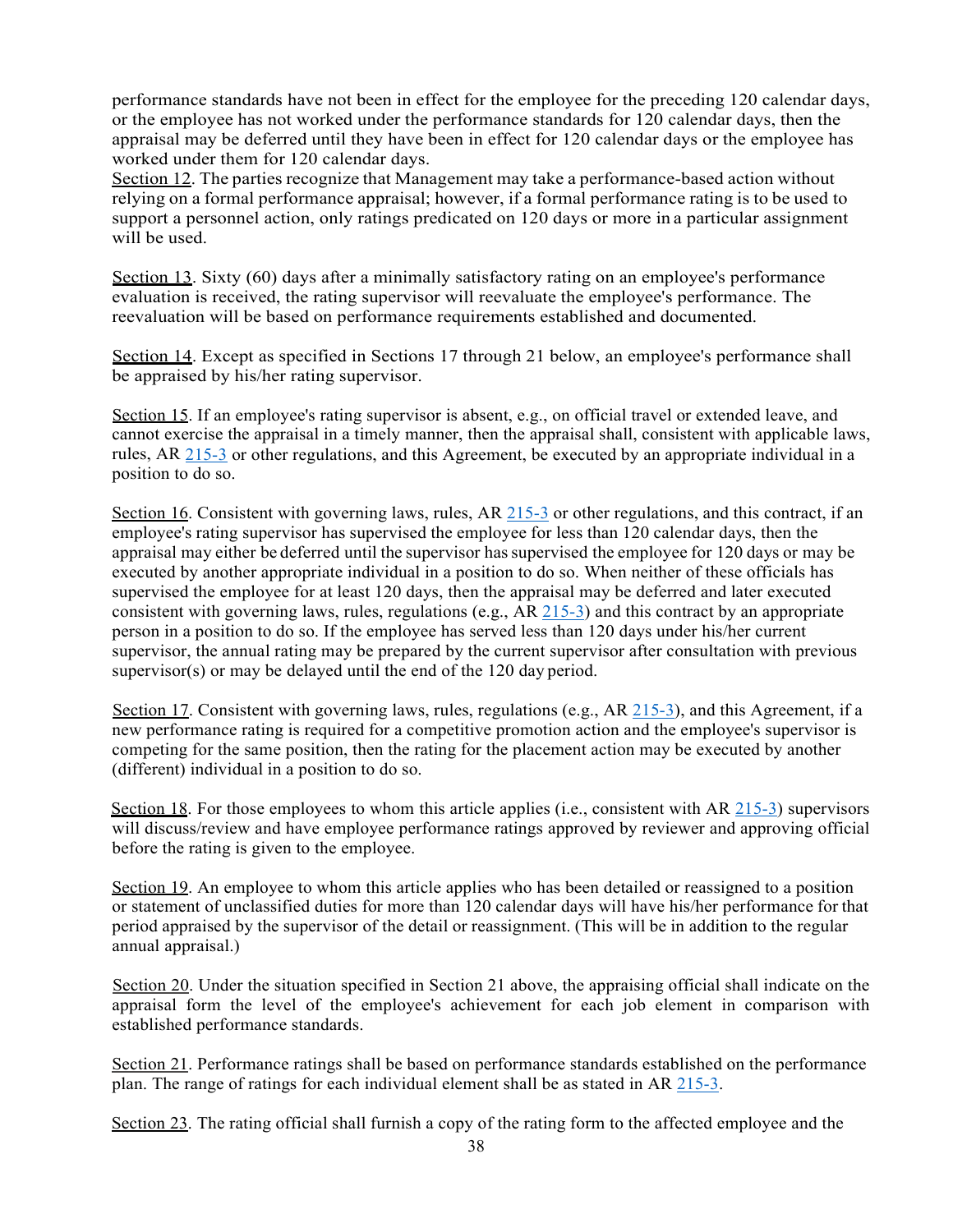employee retains the right to discuss the matter with the supervisor in a prompt and timely manner. This in no way should be construed as a meeting that the supervisor cannot amend or modify the rating, based on the employee's input after the rating has initially be submitted to the NAF Human Resources Office.

Section 24. The employee shall certify that the rating has been shown to him/her by signing in the space provided for this purpose on the rating form. This signing does not constitute an approval.

Section 25. When an appraisal is made, those documents, if any, used by the supervisor to substantiate a level of achievement less than satisfactory shall, upon request of the employee, be provided to the employee.

Section 26. When regularly scheduled full time and part time employees who have completed the probationary period are alleged to be performing at an unacceptable level, each such employee will be provided a reasonable opportunity to improve his/her performance before formal action is taken to reassign, demote, or separate the employee from his/her position. A reasonable time for regularly scheduled full time employees is defined as normally not less than thirty (30) calendar days. For others, it will be such time as considered reasonable under the circumstances. Parties recognize that: (a) this does not prohibit Management from extending such "performance improvement opportunity periods" (PIOP), (b) nor does it mean that where circumstances warrant, the notice period cannot be shortened due to exigencies of NAF service.

Section 27. All PIOPs (as referenced in the above section) will be provided to the employee in writing. Affected employees will be provided feedback during the PIOP as warranted under the circumstances. Normally, such feedback will be in writing.

Section 28. At the end of the PIOP, the employee wilt be reevaluated and if his/her on-the-job performance has not sufficiently improved and corrective action is necessary, the Employer will give the employee a written notice of the proposed corrective action setting forth in detail the basis for the action. Consistent with the provisions of AR 215-3, such notices will be given to the affected employee at least thirty (30) days in advance of effecting the proposed action. A copy of the proposed action may be provided to the Union. Employees will be provided at least seven (7) days in which to respond to the proposed action.

Section 29. The supervisor and/or the NAF Human Resources Office will consider a request from an employee and/or his or her representative for an extension of time for replying to a notice of proposed action or grieving a notice of final decision and may grant such a request if requested in writing by an employee or his designated representative for valid reasons. An employee or his/her representative may request an extension of time to reply to the notice of proposed action. The deciding official may grant such request if the request is made in writing and made for valid reasons.

Section 30. Only employees who receive below a satisfactory performance rating may file a grievance under the negotiated grievance procedure as appropriate. A grievance may not be filed concerning the identification of major and critical job elements or the establishment and content of performance standards.

## ARTICLE 35 PROMOTIONS AND DETAILS

Section 1. It is agreed that the Employer will utilize to the maximum extent practicable the skills and talents of its employees. All candidates for a specific vacancy, regardless of source, must be evaluated against the same qualification standards and rating criteria and, as nearly as possible, by the same methods. Section 2. When a position vacancy is to be filled, it will be accomplished in accordance with governing regulations (e.g., AR 215-3) and this Agreement.

Section 3. The NAF Human Resources Office will inform the Union of all intended changes in placement and promotion policies.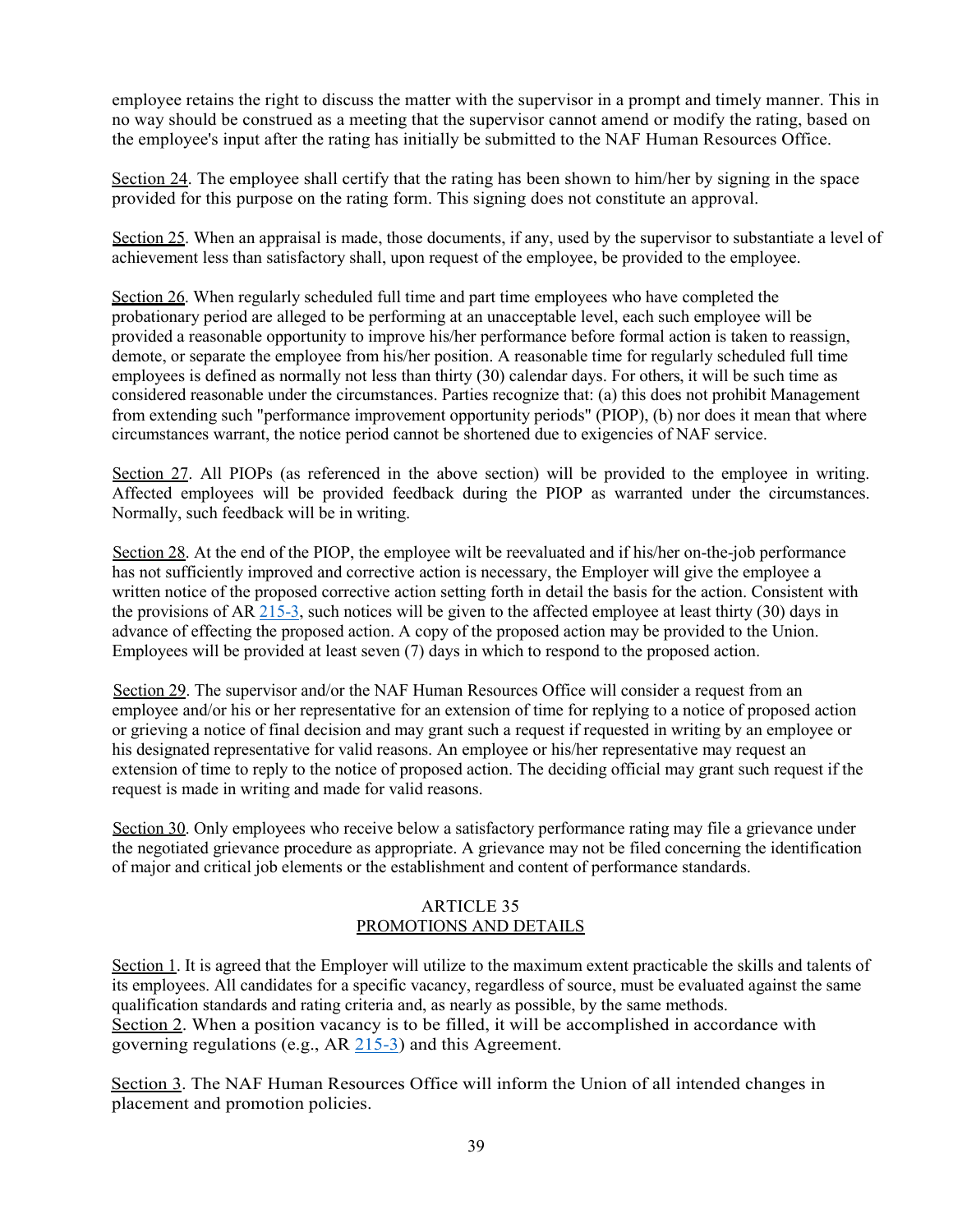Section 4. It is understood that, consistent with AR  $215-3$ , qualification requirements for positions in the pay band system are developed by Management and incorporated in Standard Position Guides. Consistent with AR  $215-3$ , the use of Federal Qualification Standards are mandatory only for positions that have a positive education requirement.

Section 5. OPM's Job Qualification System for Trades and Labor Occupations will serve as a guide to determine qualifications required for FWS positions.

Section 6. Consistent with AR 215-3, qualification requirements for positions in child care are contained in Caregiving Personnel Pay Program implementation guidance.

Section 7. Employment Categories are defined by AR 215-3.

Section 8. Vacancy Announcements: All vacancies for regular part-time and regular full-time positions will be publicized as NAF Vacancy Announcements in accordance with Army regulations (e.g., AR 215-3) and this Agreement.

Section 9. No announcement is required for positions that are:

- a. Filled through applicable and available placement assistance tools.
- b. Filled by a noncompetitive promotion action covered by Army regulation.
- c. Filled by a former employee with reinstatement eligibility.
- d. Filled from a DA NAFI reemployment priority list.
- e. Repromotion of an employee: An employee may be repromoted to the highest grade he or she had previously held on a permanent basis, provided the employee was not demoted or separated from that grade because of deficiencies in performance or "for cause" reasons.

Section 10. Announcements will provide a summary statement of duties, a statement of required minimum qualifications, and, if appropriate, a statement of any special knowledge, skill, ability, and any special physical requirements desirable for effective job performance and to be used for identifying well (i.e., "best") qualified candidates.

Section 11. The merit process referenced in this agreement shall be the Garrison Hiring Policy. Basic eligibility for consideration to fill a vacancy will be via submission of an application package, meeting published requirements.

Employees desiring consideration for a specific vacancy announced for their respective areas of consideration will follow and complete the instructions for submitting the application for each vacancy through https://usajobs.gov. Applicants must submit certification via USAJOBS by the closing date of each vacancy announcement.

Section 12. Candidates who have applied for the position will be screened to determine basic eligibility and qualification in accordance with Army regulatory selection priorities. Eligible candidates may be further screened on the basis of experience and training appropriate to the position to be filled, records of past performance and conduct, supervisory evaluation for promotion, written tests if appropriate, and possession of special knowledge or skills required for the position. Rating and ranking will normally be accomplished by the NAF Human Resources Office.

Section 13. The selecting official may select any of those candidates referred to him/her. The selecting official will document on the referral and selection register, his/her reasons for selection specifically related to knowledge, skill, ability, and personal characteristics necessary for successful performance of duties of the position. The referral and selection register will then be returned to the NAF Human Resources Office. Following regulatory review of the selection, the NAF Human Resources Office will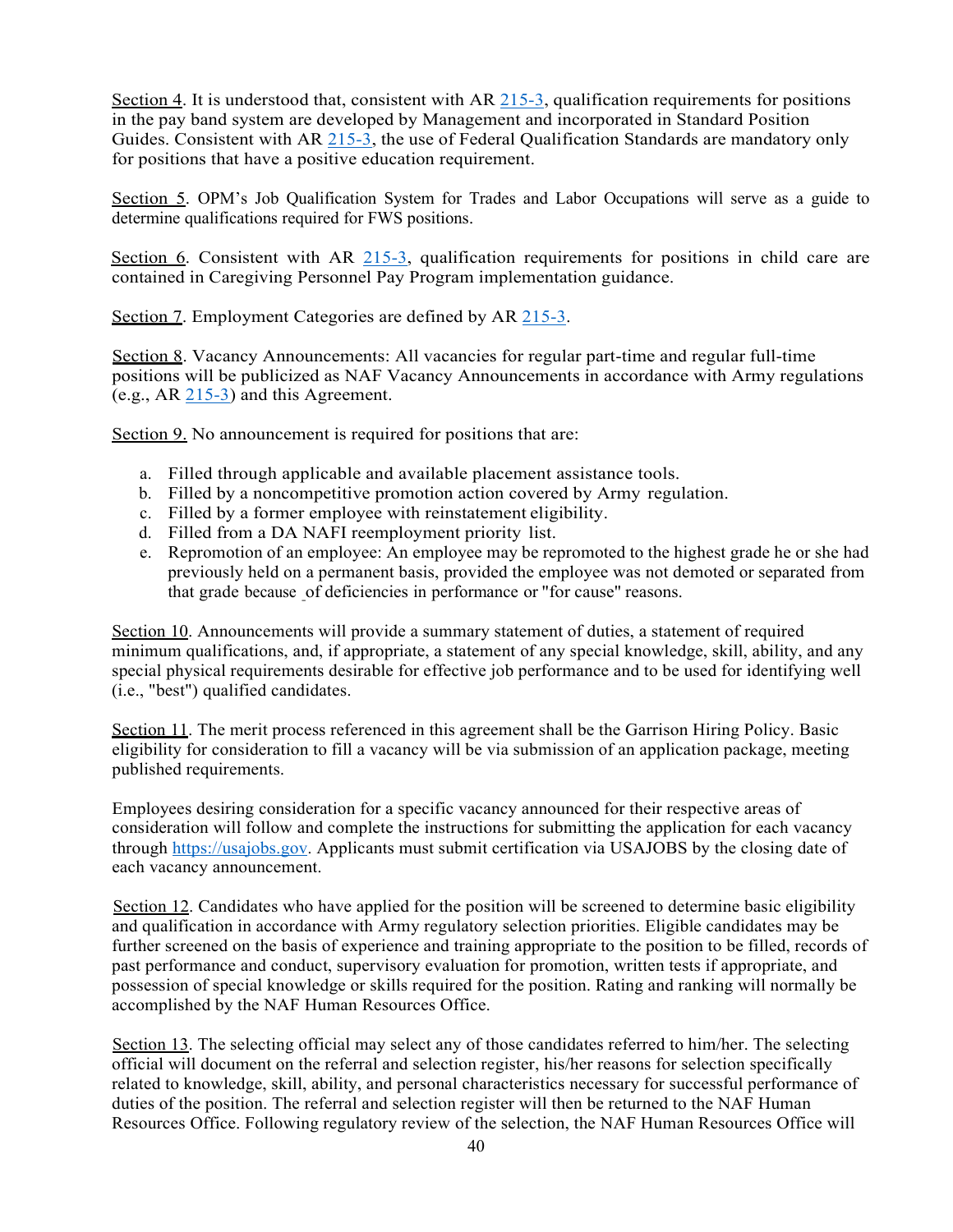promptly issue official notice to all candidates referred as to their selection or nonselection. Candidates referred to the selecting official will be referred as a group of the "best" or "well" qualified, and not in any particular preferential order.

Section 14. Consistent with AR 215-3, an employee normally will be released from his/her position within fifteen (15) days after selection is made for promotion in a competitive action, but in all cases, he/she will be released within a thirty (30) day period after selection.

Section 15. The effective date for competitive promotion actions will be the beginning of the first pay period after the action has been properly authenticated by the NAF Human Resources Office.

Section 16. Disputes arising out of the application of all promotion provisions of this Agreement shall be processed in accordance with the negotiated grievance procedure; however, complaints concerning nonselection for promotion from a list properly ranked and certified candidates are excluded from consideration under the negotiated grievance procedure.

Section 17. Temporary promotions may be effected on either a competitive or noncompetitive basis, consistent with the provision of AR 215-3.

## ARTICLE 36 PAY

Section 1. Purpose. Consistent with AR 215-3 and applicable federal law and regulations, this article outlines local procedures for the administration of pay, to include overtime.

Section 2. Pay System Categories.

- a. NAF (NF) Pay Band System: includes all clerical, administrative, sales, technical services, and managerial, executive professional and personal service positions. Positions in this category are identified as "NF" with pay levels from NF-1 through NF-6. This system does not require a mandatory waiting period for pay increases. The lower pay band rates (NF-1, NF-2, and the minimum for NF-3) are determined by local wage surveys conducted by the DoD Wage and Salary Division. The higher pay band minimums and maximums (the maximum rate for NF-3, NF-4, NF-5, and NF-6) are related to the General Schedule (GS) and the Senior Executive Service (SES) pay ranges. Pay increases for these bands are effective when changes are made to the GS pay scale.
- b. Child and Youth Pay Band System: includes positions in theChild, Youth and School Services that provide direct care and supervision of children are identified as "CY". The CY pay-band system is comprised of two pay levels, CC-I and CC-II. Pay Band CC-I is equal to the hourly rate of the GS-2 step 1 through GS-3, step 10. Pay Band CY-II is equal to the hourly rate of GS-4, step 1 through GS- 5, step 10. The employee will advance to next level noncompetitively upon completion of required training and demonstration of satisfactory performance.
- c. Federal Wage System (FWS): includes positions in a recognized craft or trade, or manual labor occupation. The positions in this category are identified as NA (Worker), NL (Leader), and NS (Supervisor). The pay of these positions isfixed and adjusted annually in line with the rates paid by private employers to full-time employees in wholesale, retail, services, and recreational establishments in the locality of employment. Wage schedules are transmitted directly to installations by the DoD Wage and Salary Division. Within each grade are five steps of increased rates of pay. Upon serving the appropriate waiting period in a step and continued satisfactory performance, an employee will automatically advance to the next higher step and level of pay until the maximum step  $5$  is reached.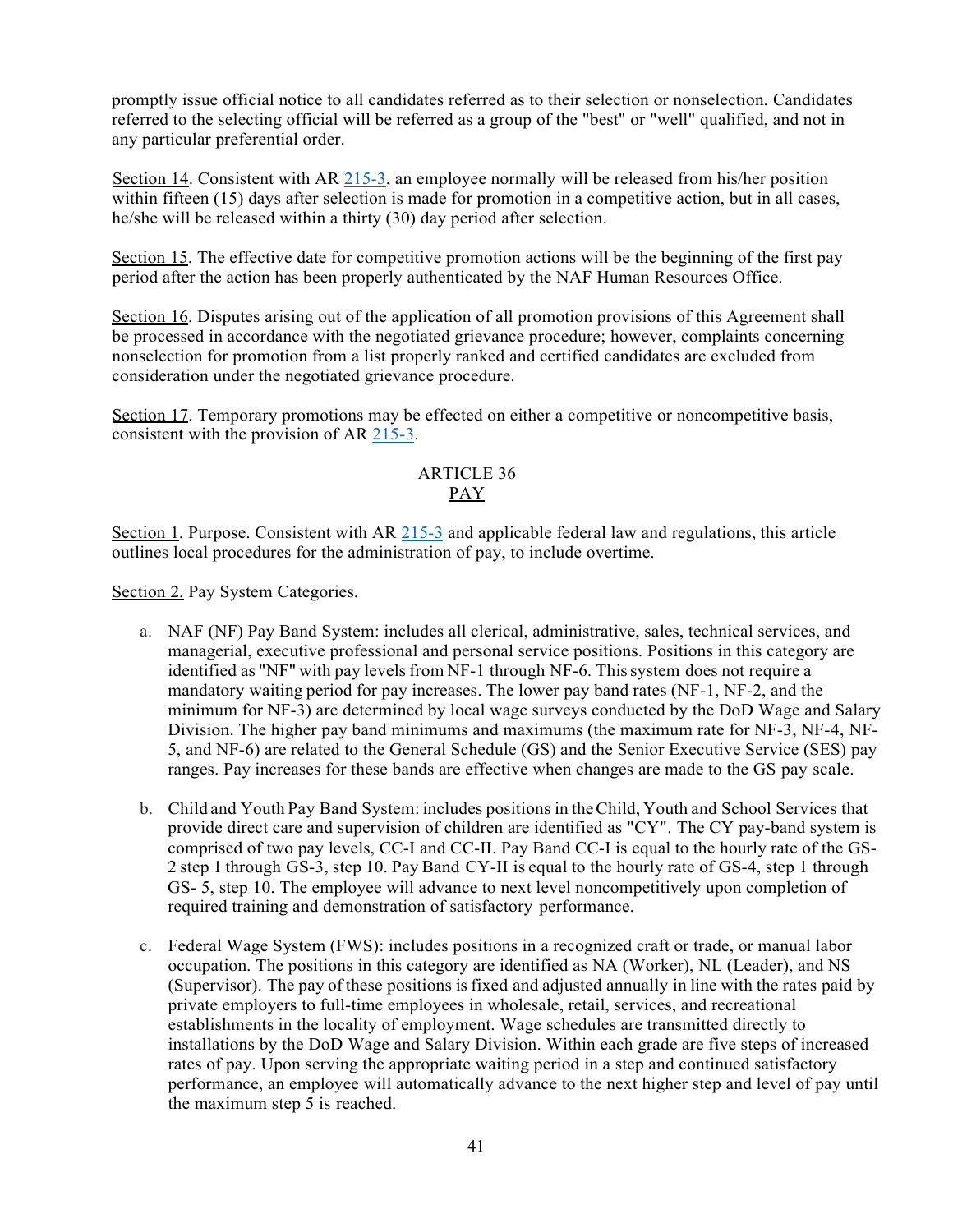## Section 3. Basic Requirements for Pay.

- a. It is understood that all requirements for appointment or assignment to a position, as detailed in AR 215-3, must be fulfilled prior to payment of compensation.
- b. Officially authenticated time and attendance reports are required before payment can be made.

#### Section 4. Overtime.

- a. Administration of overtime is governed by AR 215-3, applicable federal law and regulations, and this section.
- b. NF and CY pay systems: non-exempt employees will be paid overtime when permitted or allowed to work in excess of 40 hours per week. Exempt employees will not be paid overtime or given compensatory time off unlessthe overtime pay or compensatory time offis specifically authorized in advance by the employee'ssupervisor.
- c. FWS pay system: employees will be paid overtime for all hours of work in excess of 8 hours in a day or in excess of 40 hours in the work week, whichever is greater.
- d. Employees may request compensatory time off in lieu of overtime pay. Compensatory time off must be used by the end of the  $26<sup>th</sup>$  pay period after the pay period in which it was earned. If the compensatory time off is not used within the 26 pay periods, the employee will be paid for the earned compensatory time off at the overtime rate that was in effect when earned.
- e. Employees will be required to perform overtime work when necessary to accomplish the mission of the activity, unless the supervisor determines the additional work would impair the health, safety, or efficiency of the employee or cause the employee undue hardship; or the supervisor determines that the employee has a valid excuse for being relieved from overtime duty and the supervisor determines that other arrangements can be made.
- f. Employees selected for overtime work will be given as much advance notice as practicable. Normally, the supervisor will endeavor to notify an employee designated to work overtime on days outside his basic workweek no later than the start of his scheduled lunch period on his last scheduled shift with the basic workweek.
- g. When a regular employee is required to return to his/her place of employment for unscheduled overtime work outside of his/her basic workweek, he/she is entitled to at least two (2) hours of overtime pay each time he/she is called back to duty, even if his/her services are not required for the full two (2) hours. The employee may be released after completing the task for which he/she was called back to perform.
- h. The administration of any necessary overtime work is the function of the Employer. As far as practicable, overtime shall be fairly distributed among the employees within their own work group. The Employer will maintain a record of overtime which will be made available in event of overtime disputes.
- i. The union steward may consult with the supervisor concerning the assignment of overtime in an effort to keep the overtime work distributed fairly among employees insofar as practicable. Supervisors shall not assign overtime work to employees as a reward or penalty. Any complaint or disagreement on the distribution of overtime as contained in this Agreement shall be processed in accordance with the negotiated grievance procedure.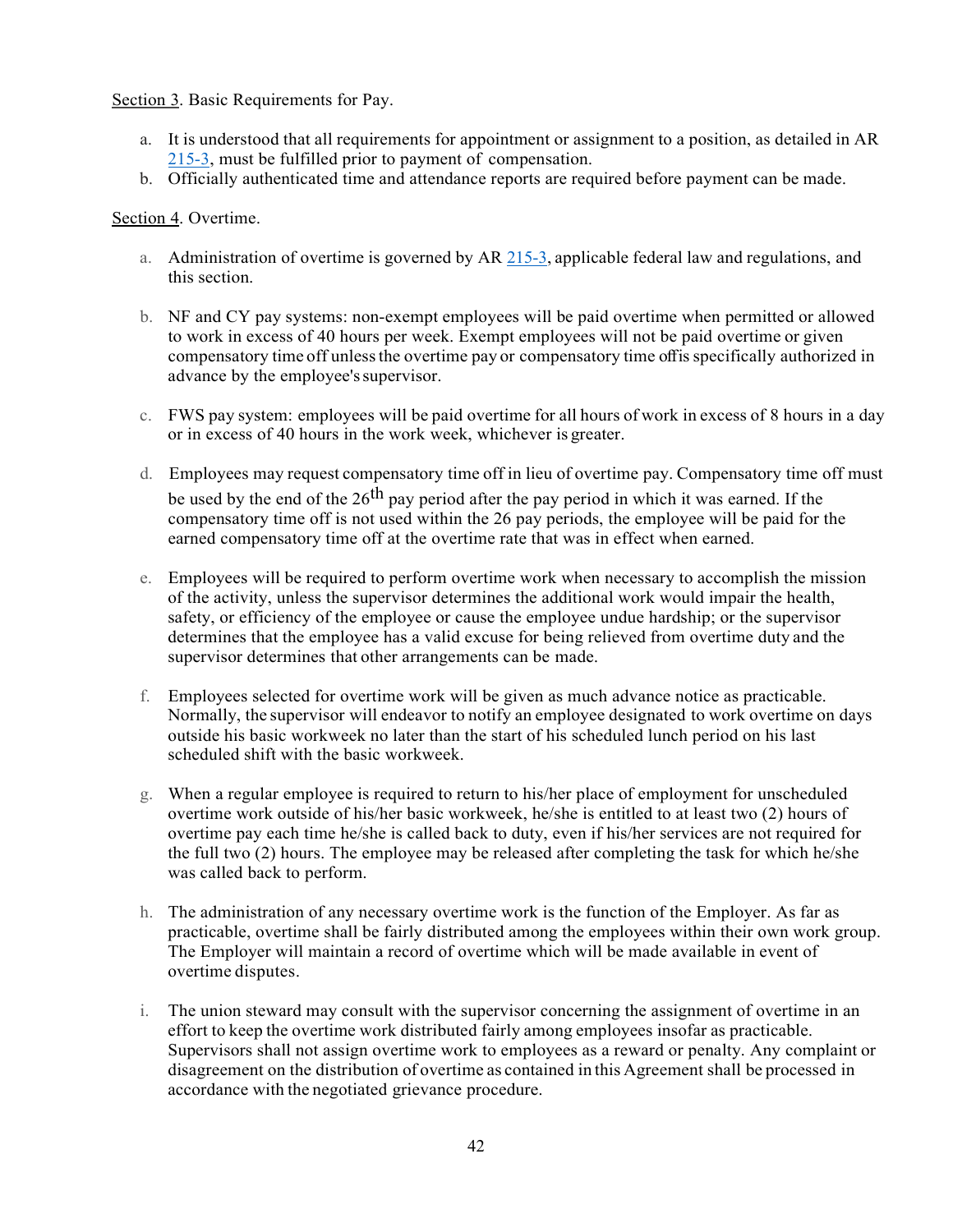Section 5. Holiday Pay will be administered IAW AR 215-3.

- a. Holiday pay may be paid only to regular employees under the following conditions:
- b. An employee who is excused from duty because a holiday falls within their basic workweek and regularly scheduled tour of duty is entitled to their basic rate of pay for that day.
- c. To be eligible for holiday pay, an employee must be in a pay status immediately before or immediately after the holiday.
- d. An employee who is required to work on a holiday that falls within their basic workweek and regularly scheduled tour of duty will be paid the basic rate plus premium pay at a rate equal to the basic rate of pay for scheduled non-overtime hours. Premium pay for holiday work is in additional to overtime pay, night differential, or Sunday premium pay and is not included in the rate of pay used to compute overtime pay, night differential or Sunday premium pay

Section 6. Other Pay Provisions will be administered IAW AR 215-3.

- a. Pay for date of separation will cover only the time the employee is in a duty status, which includes time spent in complying with clearance requirement.
- b. Pay for date of death will be made for the entire day regardless of the hour of death, provided the employee was in a pay status on the workday immediately preceding the date ofdeath.
- c. Upon death of the employee, payment of unpaid compensation will be made to the beneficiary designated by the employee on DA Form 5521. DA Form 5521, along with DA Form 3434, will be forwarded to NFS payroll office. No payment will be made until the information is provided to the NFS payroll office by the NAF Human Resources Office.
- d.Waiver of overpayment may be authorized when administrative error has resulted in overpayment and there are no indications of fraud, misrepresentation, or lack of good faith on the part of the employee. Such waivers may be approved by the installation commander or his or her designated representative.

## ARTICLE 37 PAY FOR PERFORMANCE

Section 1. Eligibility. Consistent with the provisions of AR 215-3 and this Agreement, employees are eligible for awards based on job performance for a 12-month performance period as outlined in the following Sections of this Article. The purpose of the pay for performance system is to motivate employees to achieve the highest level of performance possible based upon the expectation of recognition and compensation.

Section 2. Consideration under this pay for performance policy will be at the time the annual rating is due.

Section 3. Maximum Payout. Increases cannot be made beyond the top level of the pay band of the affected employee.

Section 4. Amount of Award. The Employer and Union recognize that employees at all levels make outstanding achievements and significant contributions to the NAF mission. The Employer and Union agree that it is a mutual benefit to recognize employees who make such achievements and contributions. In furtherance of this stated goal, employees will be recognized for performance through awards. Awards linked to annual performance ratings will be as follows:

Rating **Amount of Award**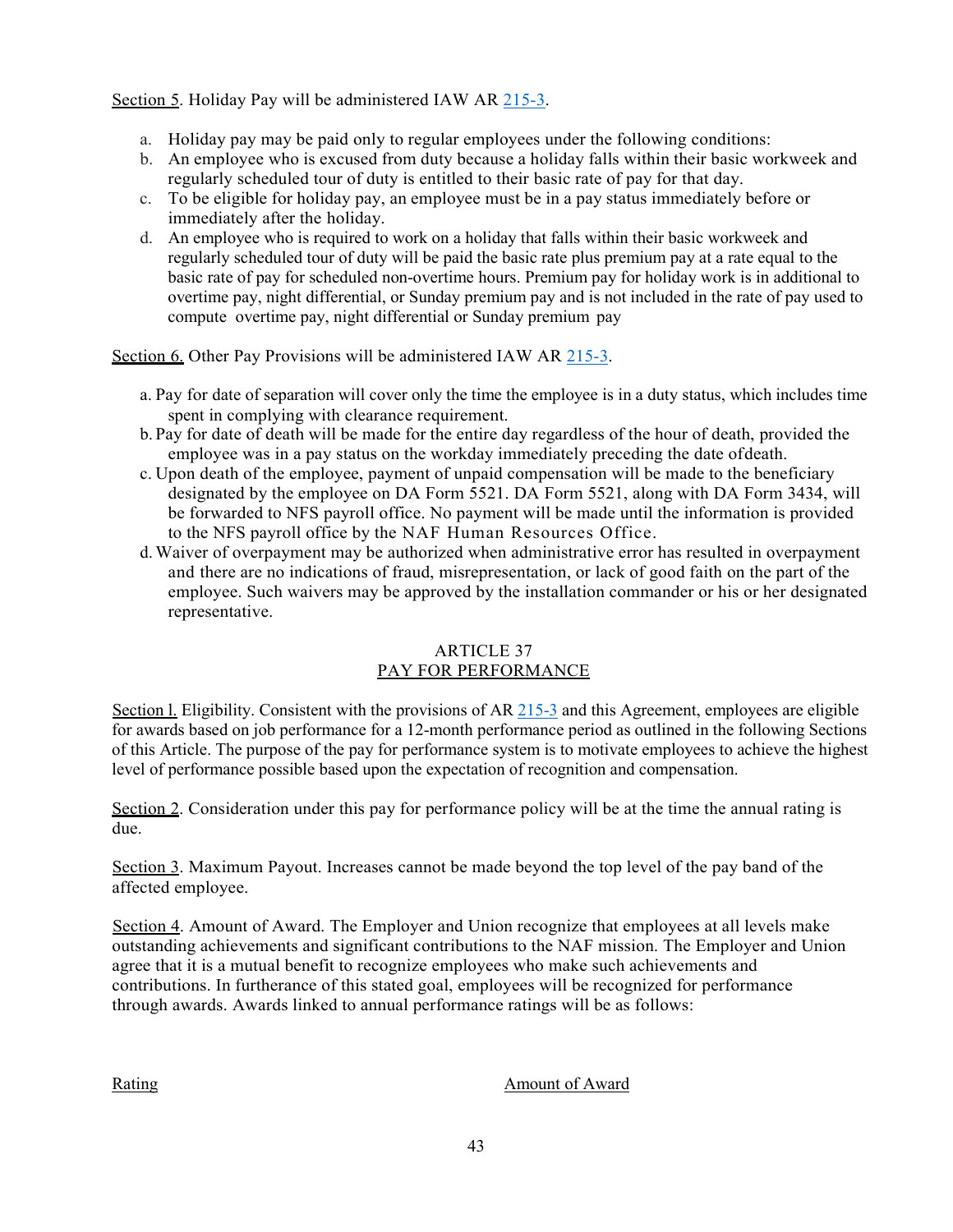| Satisfactory | Minimum .2 X Budgetary Guidance Percentage X<br>employee's salary $=$ award amount, which will not<br>exceed 1% of the employee's annual salary<br>OR minimum 8 hour time off award   |
|--------------|---------------------------------------------------------------------------------------------------------------------------------------------------------------------------------------|
| Excellent    | Minimum .45 X Budgetary Guidance Percentage<br>X employee's salary $=$ award amount, which will<br>not exceed 2% of the employee's annual salary<br>OR minimum 16 hour time off award |
| Outstanding  | Minimum .65 X Budgetary Guidance Percentage<br>X employee's salary $=$ award amount, which will<br>not exceed 3% of the employee's annual salary<br>OR minimum 24 hour time off award |

Example: Budgetary guidance percentage = 2% of NAF payroll; employee salary = \$25,000

| Satisfactory rating: | $.2 X 2\% X $25,000 = $100$                    |
|----------------------|------------------------------------------------|
| Excellent rating:    | $.45 \text{ X } 2\% \text{ X } $25,000 = $225$ |
| Outstanding rating:  | $.65$ X 2% X \$25,000 = \$325                  |

The Employer and the Union recognize and understand that the type of award granted to employee for their performance rating is left to the discretion of the Employer and will be made in accordance with AR 215-3 and applicable federal law, rules, and regulations. The type of awards that may be granted include, but is not limited to, pay adjustments, cash awards, and time-off awards.

## ARTICLE 38 BUSINESS-BASED ACTIONS

Section 1. Consistent with AR 215-3, this article provides procedures for effecting reductions and realignments that are necessary to conduct operations in an effective manner.

Section 2. In no case may business-based actions be used to separate, demote, or reduce pay or hours for inadequate performance, or for disciplinary reasons.

Section 3. Business-based actions are non-disciplinary, Management-initiated actions taken to adjust personnel resources with a minimum of disruption to operations. While some NAF activities are not businesses, they still should be staffed in the most economical manner consistent with maximum efficiency. Business-based actions include, but are not limited to:

- a. Reduction in pay rate (NF employee only).
- b. Change in employment category.
- c. Furlough of a regular employee for eight (8) calendar days or more.
- d. Separation.

Section 4. Employees restored to duty through exercise of statutory rights following active military duty are entitled to the retention priorities specified below:

a. Retention rights for one (1) year. Employees who are entitled to be retained for one (1) year after exercising their reemployment rights under USERRA, Chapter 43 of Title 38, USC will be given priority in retention over other employees until the expiration of the one (1) year period. This includes employees who enlist (other than in a reserve component) and those who were ordered or called to active duty (other than for training or physical examination.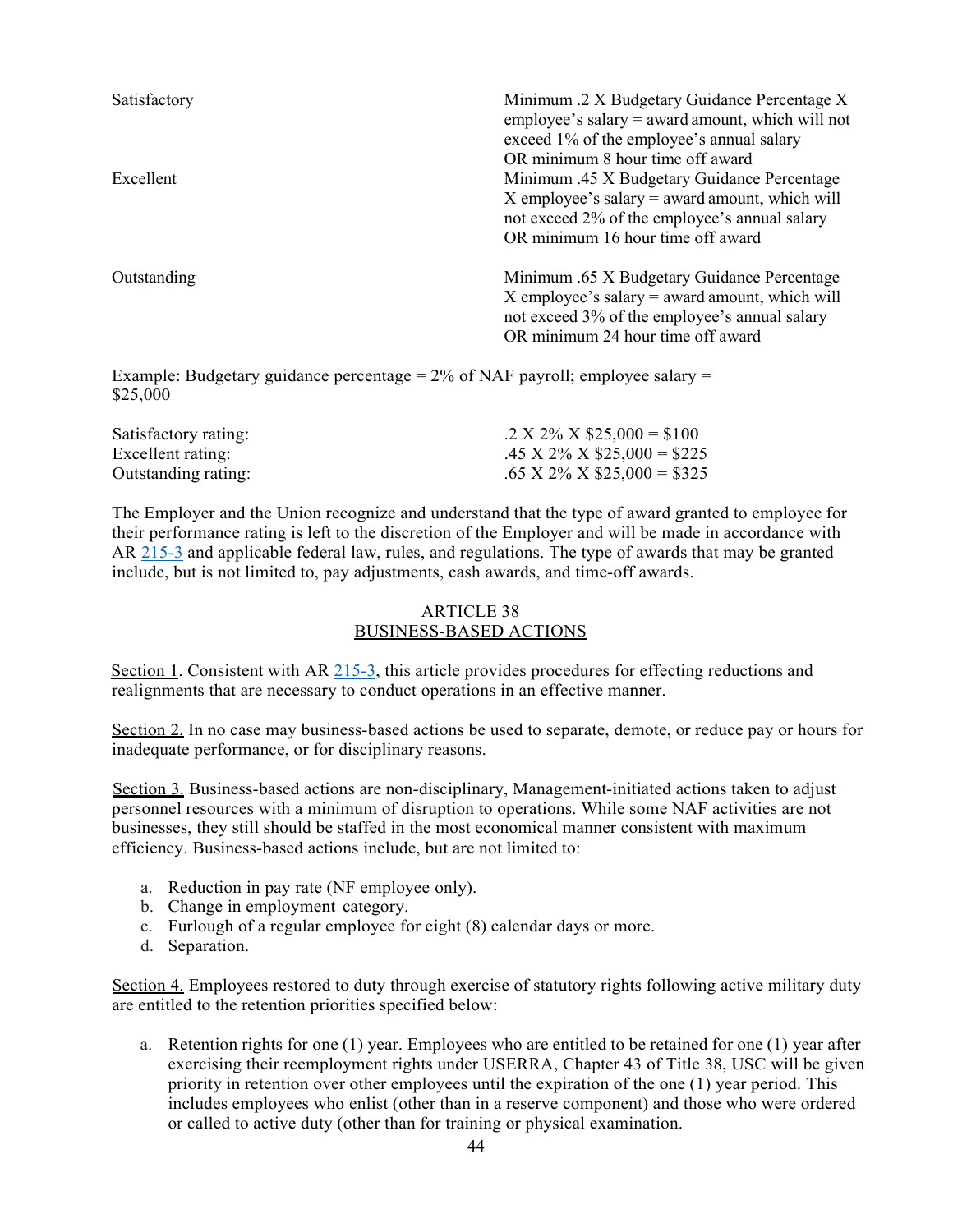b. Retention rights for six (6) months. Employees who are entitled to be retained for six (6) months after exercising their reemployment rights will be given retention priority over other employees until expiration of the six (6) month period. This includes members of the Reserve and National Guard reemployed after having served an initial period of active duty for training.

Section 5. An employee with the above retention priority who would otherwise be affected by a business-based action will be temporarily passed over until completion of the statutory retention period, providing the employing NAFI is not dissolved during that period.

Section 6. A transfer of function is the transfer of a continuing function from one NAFI and its addition to one (1) or more other NAFI's or the movement of the function to another commuting area, except when the function involved is virtually identical to functions already being performed in the other NAFI or commuting area. A function is transferred when it disappears or is discontinued at one location and appears in identifiable form at another location.

Section 7. When one (1) or more functions of a NAFI are transferred, regular employees identified with the transferring function will be transferred with the function if the alternative is separation or demotion. If they decline to move, they may be separated without prejudice. A written offer of transfer will be made at least thirty (30) calendar days prior to the effective date of the transfer and a written declination of the offer of transfer will be obtained within fifteen (15) calendar days of receipt of the offer from each employee who declines to move with his/her function.

Section 8. The determination of the positions to be affected and the type of personnel actions to be taken with respect to each of the employees will be made by the head of the activity or his/her designee(s).

Such decisions will be considered the cause for the reduction, whether it is a temporary or permanent situation, the importance to the activity of the various functions, and the changed mission or organization. Determinations of the specific employees to be affected will be based on factors such as employee knowledge, skill, and ability as demonstrated through performance. Where there are no significant differences in performance or any job-related factors, seniority may be used as the basis for selection.

Section 9. Upon identification of the employees to be affected by a business-based action, the basis for the action will be recorded by the appropriate operating official. This record will include:

- a. The business or operational condition that necessitated the reduction orrealignment.
- b. The basis used for determining which employees are impacted.
- c. The names of all employees and the actions taken on each.

Section 10. Written notification of the business-based actions will be provided to all affected employee. The notice letter will:

- a. State the action being taken, including position and rate of pay when applicable.
- b. State the reason why the action was necessary.
- c. If the action is separation, include the statement: "This action is non-prejudicial and does not preclude reemployment."
- d. Advise of severance pay entitlement when applicable.
- e. Advise of loss of retirement and insurance participation when the action being taken is a change from a regular to flexible appointment.
- f. Advise of placement on the local reemployment priority list and HQDApriority consideration system when applicable.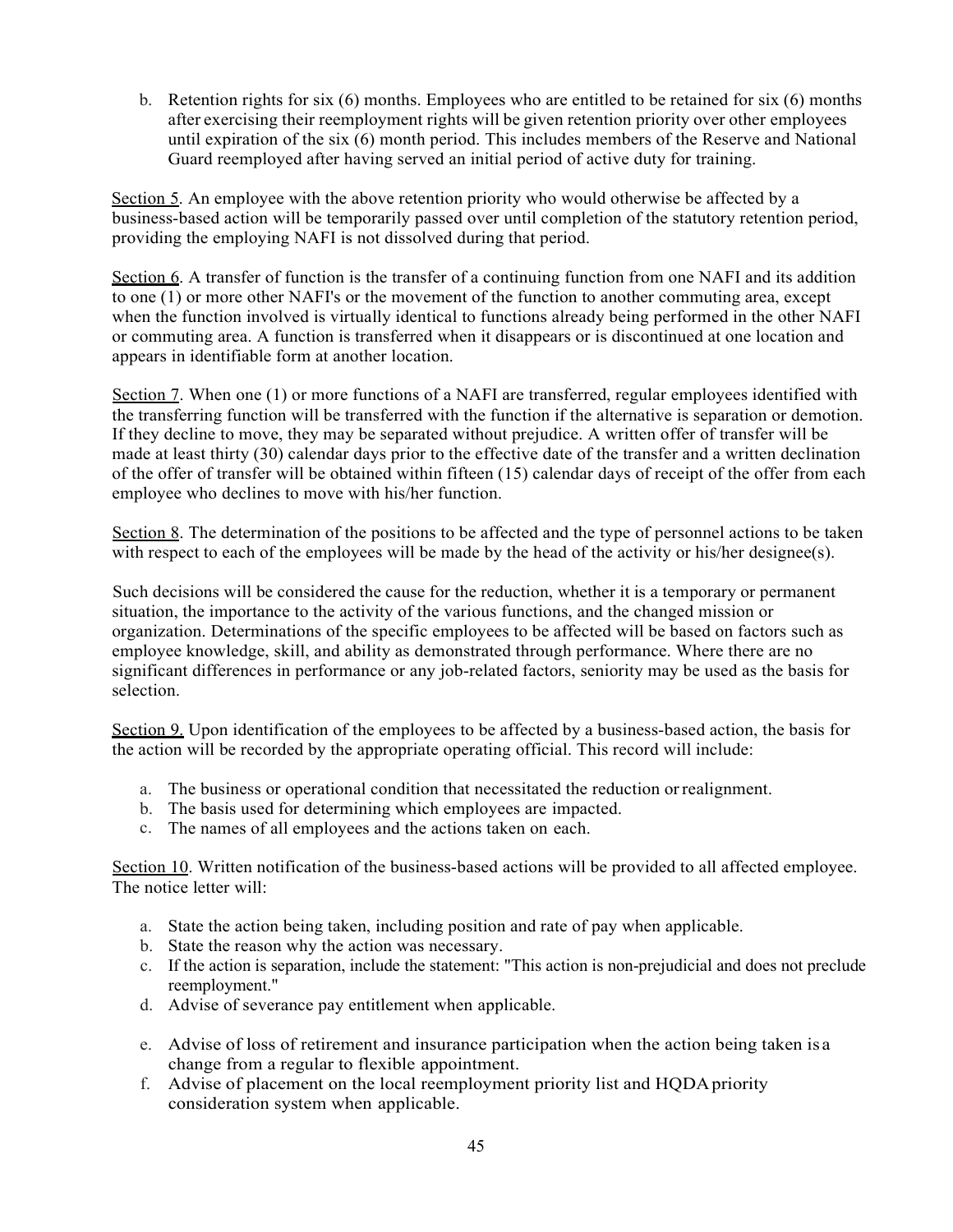Section 11. Notice Periods for Separation Action:

- a. Regular employees will receive a minimum thirty (30) day advance written notice. During the notice period, the employee will remain in a work and pay status to the extent available work and funds will permit. In all cases, however, the employee will be in such status for not less than two (2) administrative workweeks.
- b. Flexible employees will receive a minimum one (1) week advance written notice, allof which will be in a work and pay status.

Section 12. Notice Period for Reduction in Pay Rate. This action may only be taken on NF employees and requires a minimum thirty (30) day advance written notice. Reduction in pay rate does not require a change in duties.

Section 15. Notice Period for Change in Employment Category. An advance minimum written notice of thirty (30) days will be given when a regular full-time employee is changed toregular parttime or flexible, or when a regular part-time employee is changed to flexible.

Section 16. Notice Period for Furlough. Furlough is a non-duty, non-pay status and is appropriate only for regularly scheduled employees. During a furlough period, no type of leave may be used. Advance written notice will be provided that is equal to the length of the furlough up to a maximum of thirty (30) days. For furloughs in excess of thirty (30) days, a thirty (30) day advance notice is required.

Section 17. The record cited in Section 9 of this Article, copies of employee notifications, will be retained by the employing activity for a period of not less than one (1) year.

Section 18. In the event an employee is separated by a business-based action, that employee's name will be retained on a reemployment priority list for one (1) year from date of separation. When a vacancy occurs at the same level and duties of his/her position, the employee will be offered the position. If more than one (1) person is eligible, the individual with the earliest date of separation and/or seniority will be offered the position. If the individual declines the offer, his/her name will be removed from the reemployment priority list.

## ARTICLE 39 DISTRIBUTION OF AGREEMENT

Section 1. Management agrees to provide the Union electronic copies of this Collective Bargaining Agreement.

Section 2. Should this labor-management agreement be renewed pursuant to the Duration Article, electronic copies of this Collective Bargaining Agreement will be provided.

Section 3. Each bargaining unit employees shall be entitled, upon request, to one (1) copy of this Agreement, to be provided by the Employer during the life of this Agreement.

## ARTICLE 40 SUPPLEMENTATION OF AGREEMENT

Section 1. This agreement may be reopened for the purpose of negotiating a supplement to the agreement only by mutual agreement of the Parties. The Party who is requesting reopening of the agreement must make its request in writing, accompanied by a list of the Articles and/or issues involved. If it is mutually agreed to reopen the agreement, negotiations will begin within 30 days after that date.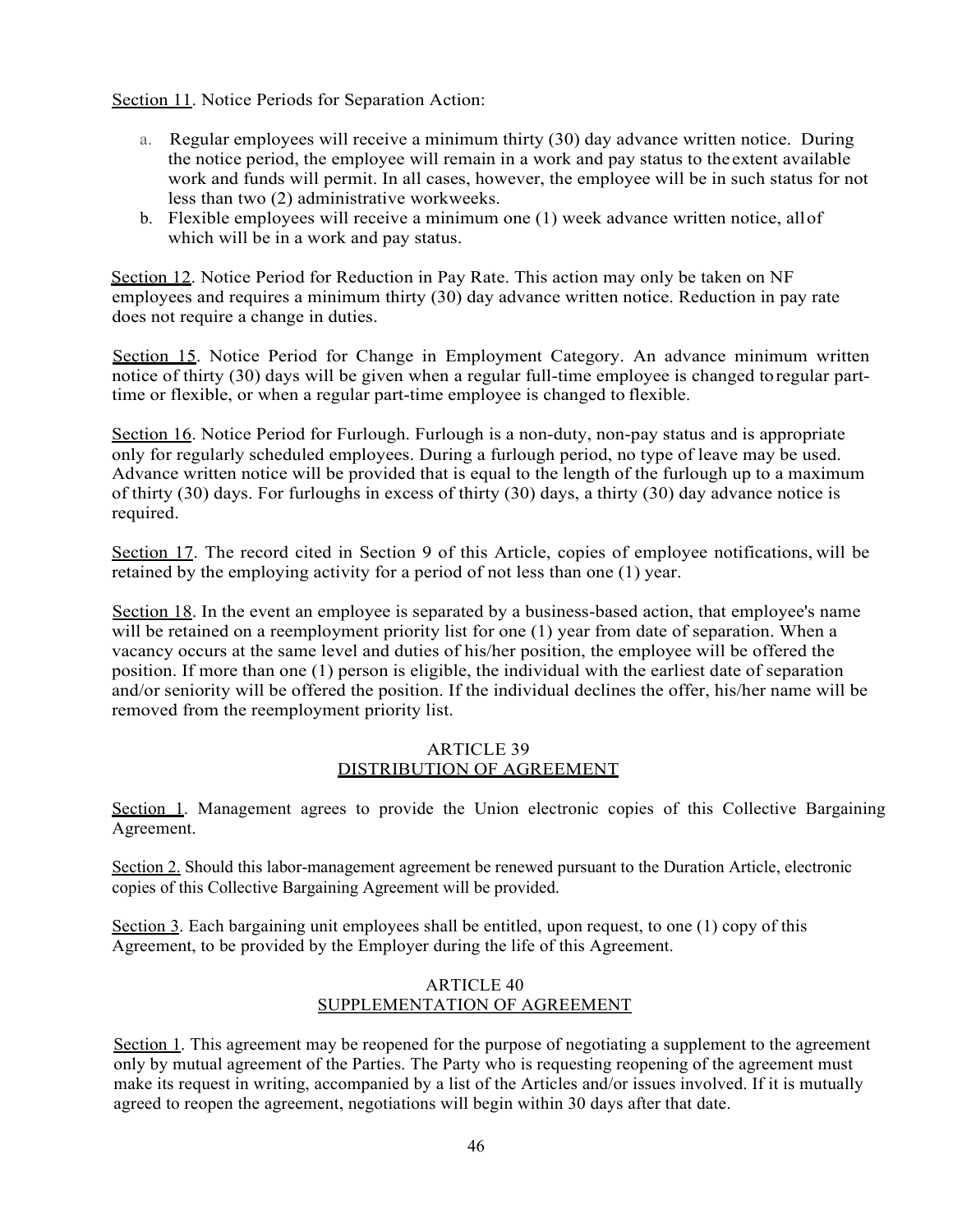Section 2. Supplemental agreements or amendments to this agreement that are entered into by the parties shall become a part of, and shall terminate at the same time as, this agreement unless otherwise expressly agreed to by the parties.

#### ARTICLE 41 DURATION OF AGREEMENT

This Agreement will be binding on the parties for a period of three (3) years from the date of approval of the basic Agreement. Either party shall notify the other party at least sixty (60) days, but not earlier than ninety (90) days, prior to the expiration of this Agreement of that party's intent to renegotiate a new Agreement. If either party serves such notice, representatives of the Employer and the Union will meet within sixty (60) calendar days of receipt of the notice and confer as to possible negotiations or other courses of action. If neither party serves timely notice on the other, the Agreement shall be automatically renewed for a period of three (3) additional years.